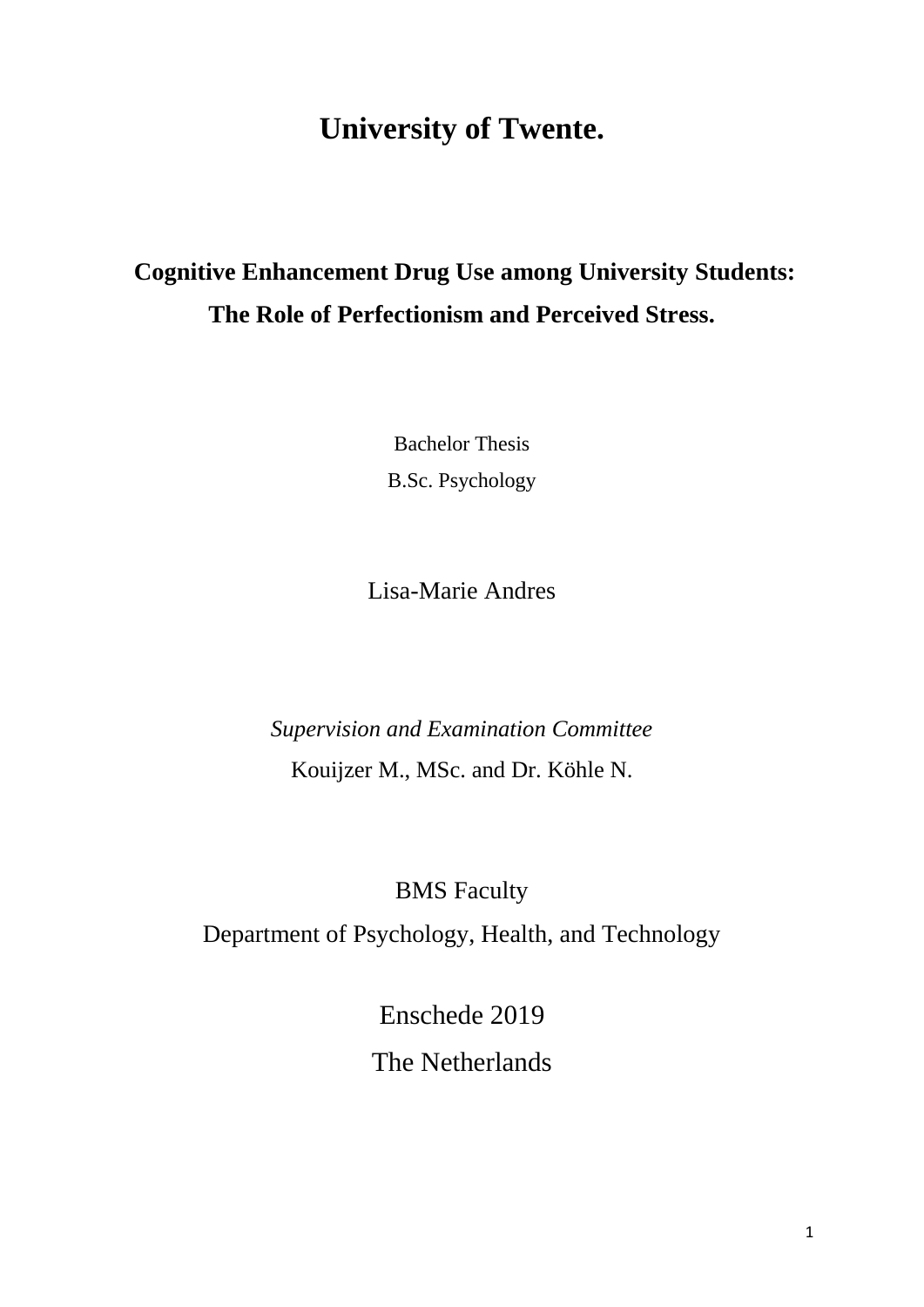#### **Abstract**

*Background:* The topic of cognitive enhancement (CE) drug use is getting increased attention in media as well as in academic literature. Previous research suggests, that the use of prescription drugs to enhance one's cognitive capacities is particularly common among individuals in cognitively demanding surroundings, such as universities and schools. Research has shown, that work /study-related stress can have a positive relationship with CE drug use. Furthermore, personality traits can have a positive relationship with CE drug use. The personality trait perfectionism is indicated by literature to be positively related to the perceived level of stress and to a positive attitude towards CE drug use. Therefore, the aim of the study is to expand the understanding of how perfectionism can influence students' tendency to use CE drugs, with stress acting as a mediator in this relationship.

*Methods:* The participants in this study ( $n = 244$ ) were recruited via convenience sampling. In total, 77 percent of the respondents were female, while 23 percent of them were male. The majority of participants were of German nationality (80.7%) followed by the Dutch (11.1%). The age ranged from 18 to 28 with a mean of 20.65. The study was conducted as a quantitative cross-sectional online survey, in which CE drug use, stress, and perfectionism were assessed. Correlation analyses were executed to determine the strength and direction of the relationship between the main study variables. The mediation effect of stress was tested using the PROCESS macro model.

**Results:** The results showed that neither the overall level of perfectionism nor the perceived level of stress had a significant relationship with students' overall CE drug use. Inferentially, stress is not a mediator in this relationship. Nevertheless, the three dimensions of perfectionism showed different correlations with CE drug use and stress. Furthermore, the results revealed a positive relationship between students' perceived stress and their level of perfectionism.

*Conclusion:* This study supports perfectionism as a multidimensional construct, as the three global factors showed different relationships to stress and CE drug use. Although the proposed mediation model was rejected, significant relationships were found, that suggest a link between the main study variables and can provide insight and inspiration for future research. Furthermore, it was discovered that more students used illicit drugs for cognitive enhancement than prescription drugs. Future research is needed to investigate illicit and prescription drugs in relation to CE drug use and to identify other possible predictors of CE drug use.

*Keywords:* Cognitive Enhancement Drug Use, Perfectionism, Stress, Perceived Stress Scale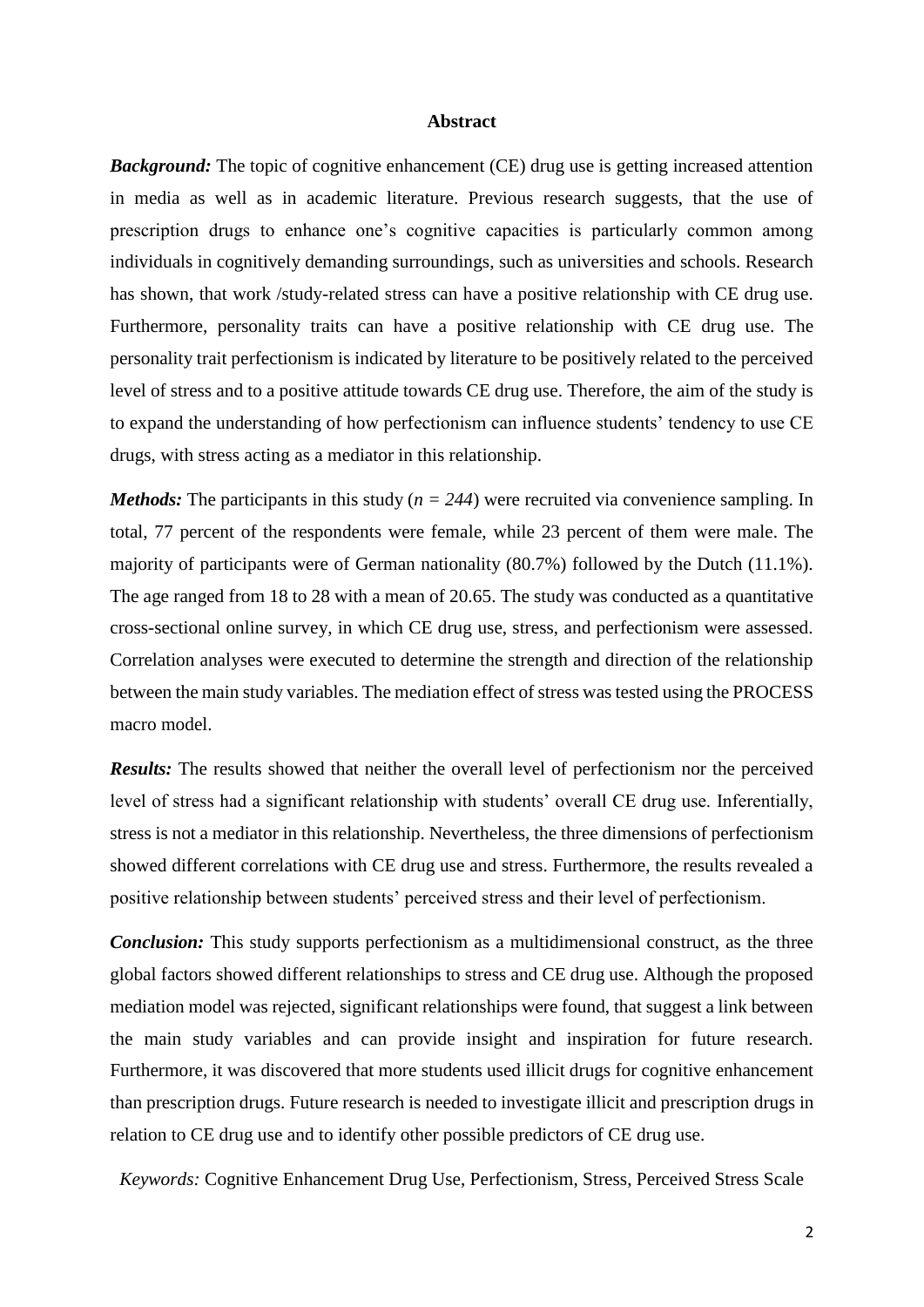#### **Introduction**

Stress is a well-known phenomenon among students in schools and universities. No matter if they try to get ahead in order to perform at high levels, or only try to keep up with their peers, in school and university life performance pressure is a present aspect, causing distress in many students (Rubin, 2011). Maintaining an active life in the face of study additionally places demands on students and can act as a distressing factor (Partridge, Bell, Lucke, & Hall, 2012). Because of feelings of stress and the pressure to perform, many students start searching for alternative ways to deal with the educational demands and issues they encounter on a day to day basis. This causes some students to get in touch with the issue of cognitive enhancement (CE) drug use (Wiegel, Sattler, Göritz, & Diewald, 2015).

The topic of CE drug use is getting increased attention in media as well as in academic literature. Cognitive enhancement, in general, can be defined as an extension of the main efficiency of the mind, by increasing the performance of internal or external information processing systems (Bostrom & Sandberg, 2009). Cognition is the ability humans possess, to collect and handle the information received from distinct sources and transform it into knowledge. Here, various cognitive processes are involved, for example, attention, memory, learning, decision-making and reasoning (Newen, 2015). Thus, individuals making use of cognitive enhancement aim to increase these cognitive capacities, as well as increase mental alertness and concentration (Teter, Mccabe, Cranford, Boyd, & Guthrie, 2005).

Cognitive enhancement can be attained in multiple ways (Drobisz & Damborská, 2019; Bostrom & Sandberg, 2009). However, this paper will focus on drugs working with chemicals, that change the cellular processes in the brain, also called pharmacological cognitive enhancement (Schelle et al., 2015). Pharmacological cognitive enhancement is a term, describing the use of substances to increase one's cognitive abilities, with the intent to raise performance above baseline levels (Schelle et al., 2015; Sattler & Wiegel, 2013). Substances typically used for cognitive enhancement can be organized in three categories.

The first category contains so-called 'over-the-counter' (OTC) drugs such as coffee, caffeinated drinks, and caffeine tablets but also naturally occurring plants like Gingko (Franke, Bagusat, Rust, Engel & Lieb, 2014). Nicotine belongs to this category as well, since it can relieve stress and increase cognitive abilities (Warburton, 1992). Because of their legality, these substances are widely accepted and consumed, not just among students but among the general population, to facilitate wakefulness, thereby improving cognitive capacities (Olsen, 2013).

The second category contains prescription drugs, formerly generated as a treatment for neuropsychiatric disorders like attention-deficit/hyperactivity disorder (methylphenidate e.g.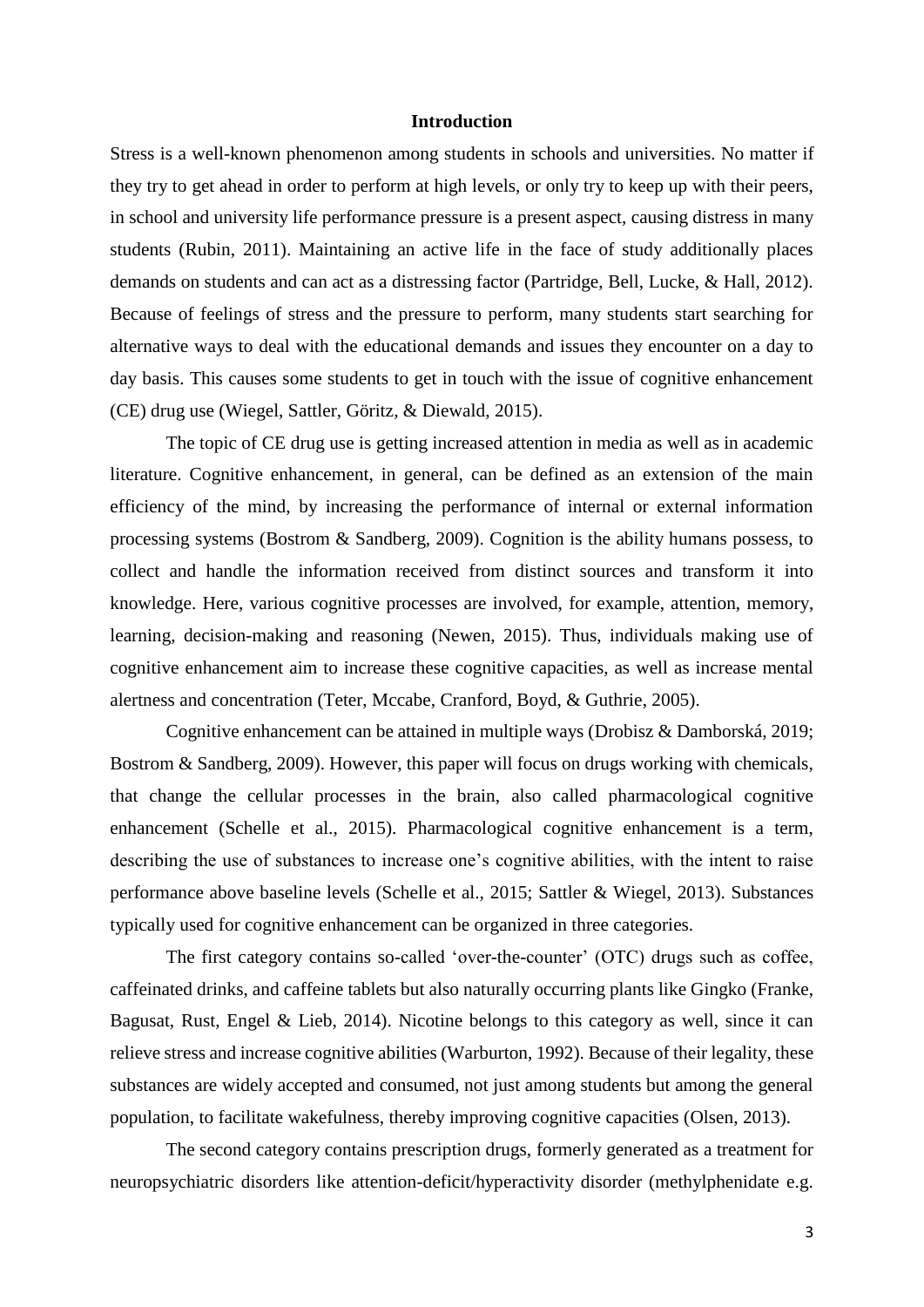Ritalin, Concerta or amphetamines e.g. Adderall), sleep disorders (Modafinil e.g. Provigil) or Alzheimer's disease (e.g. Piracetam, Donepezil). These prescription drugs are often abused by healthy individuals for the purpose of cognitive enhancement, without any need for treatment (Petersen, Lyngsø-Dahl Ølgaard, & Nørgaard, 2018). The third category is contained of illicit drugs such as illicit amphetamines (e.g. Speed), ecstasy, methamphetamine (e.g. crystal meth) and others (Franke et al., 2014; Sattler & Wiegel, 2013).

As research suggested, the use of prescription drugs to enhance one's cognitive capacities is particularly common among individuals in cognitively demanding surroundings, such as universities and schools, thus, student populations are seen at-risk in many studies (Schelle et al., 2015). A study of Sattler and Wiegel (2013) demonstrated a lifetime cognitive enhancement prevalence of 4.56% among German university students. This value is located in the 3 to 11% range, which had been determined previously in a review about cognitive enhancement (Racine & Forlini, 2010).

In one U.S. survey involving 4,580 undergraduate students, a lifetime prevalence for illicit prescription use with the goal of cognitive enhancement of 8.3% was discovered. The use of amphetamine-dextroamphetamine medication was most frequent, followed by the use of methylphenidate. The use of modafinil and other prescription, however, was reported less frequently (Sattler & Wiegel, 2013). Studies in the European population found a lifetime prevalence for illicit prescription drug use, with the purpose of cognitive enhancement, ranging from 4.6 to 16% (Schelle et al., 2015).

#### **Study-related stress**

As mentioned earlier, work/study-related stress can have a positive relationship with cognitive enhancement drug use (Wiegel, Sattler, Göritz, & Dienewald, 2015). Stress is defined as any challenge (physical or psychological), that has the potential of jeopardizing or jeopardizes homeostasis, which is a state of steady internal physical and chemical conditions, with the state of equilibrium, being the condition for optimal functioning of an organism (Sarkodie, Zhou, Baidoo & Chu, 2019). Stress can occur in distinct forms (acute or chronic, physical or psychological) with diverse influences on the released stress hormones, inter alia contributing to an increase in susceptibility to infections (Sarkodie, Zhou, Baidoo & Chu, 2019). Furthermore, the direct influence of stress and our compensatory responses can alter our behaviour and physiology regarding future episodes of stress. This can lead to health consequences including an increased tendency towards addiction (Buchanan & Lovallo, 2018). Several negative outcomes have been connected to stress associated with academic activities,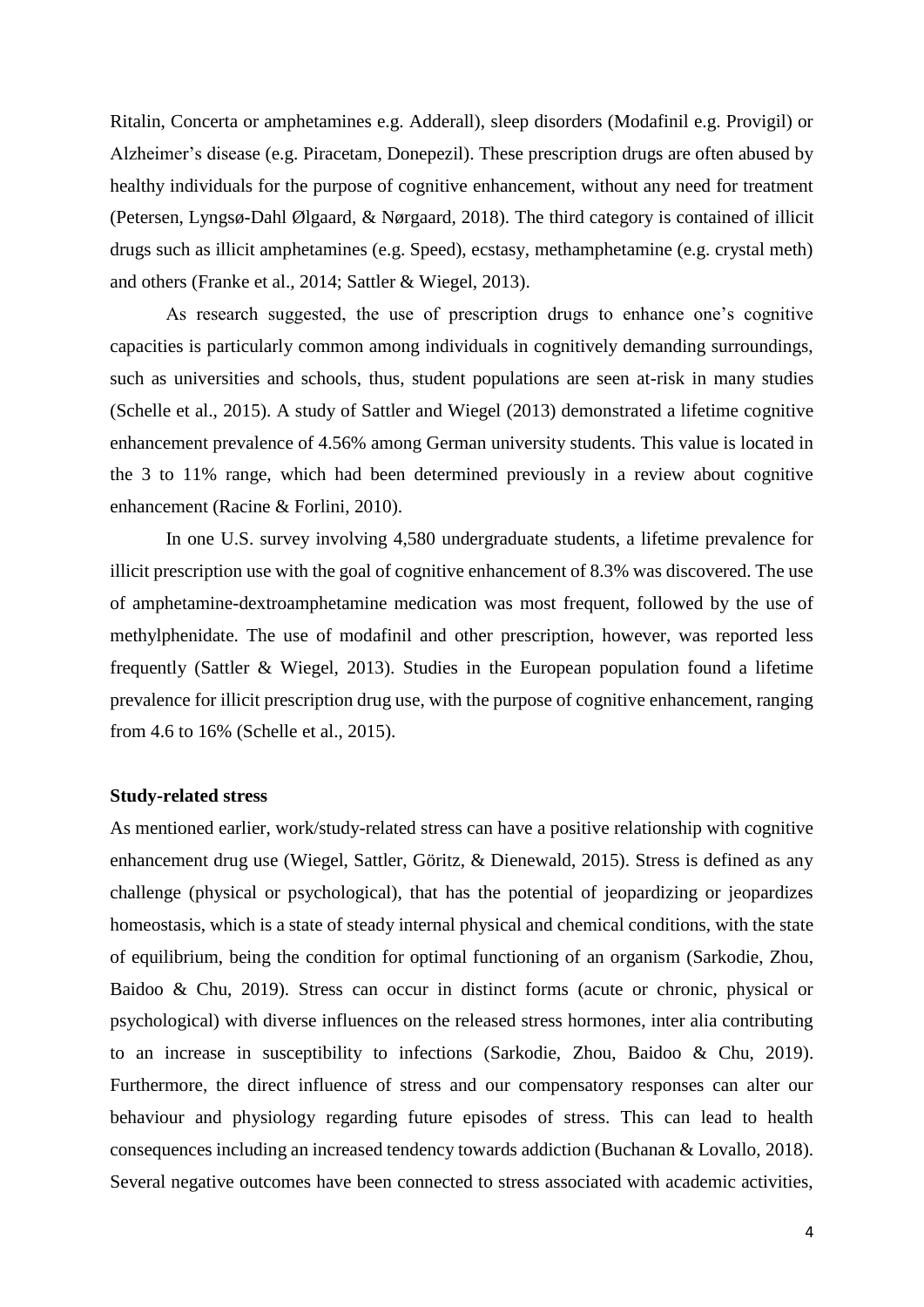for instance, poor academic performance and mental health, as well as student drop out (Lilleholt, Aaby & Makransky, 2019).

Because students are faced with cognitively demanding, academic environments, they are associated with increased stress, seemingly making them more prone to the use of cognitive enhancement drugs (Misra & McKean, 2000; European Agency for Safety and Health at Work, 2015). A study by Liakoni, Schaub, Maier, Glauser, and Liechti (2015) with a total of 1,139 participants showed, that students perceiving more performance pressure at school, had a greater tendency to have used at least one substance for cognitive enhancement, in comparison to students perceiving no to minimal performance pressure at school. Additionally, students who used a substance for cognitive enhancement at least once before, perceived not only more performance pressure regarding school, family and friends, but they also perceived more stress when compared with non-users.

The study results of Petersen, Lyngsø-Dahl Ølgaard and Nørgaard (2018) demonstrated, that students experience a great deal of challenges with respect to studying (considered as a distressing factor for many students), which can be connected to motivations for and actual use of cognitive enhancement drugs. Furthermore, the increasing pressure and competition among students can be linked to a more general interpretation of some student's tendency to use cognitive enhancing drugs (Petersen, Lyngsø-Dahl Ølgaard, & Nørgaard, 2018).

#### **Perfectionism**

Research further indicates, that besides distressing factors, certain personality traits can have a positive relationship with cognitive enhancement drug use as well. The work of Arria, Caldeira, Vincent, O'Grady and Wish (2008) demonstrated that sensation seeking, referring to the tendency of participating in risky behaviour with the aim of stimulation, leads to greater abuse of stimulants but also for other reasons than cognitive enhancement. Additionally, the results of a study conducted by Sattler and Wiegel (2013) show, that increased cognitive test anxiety leads to higher cognitive enhancement prevalence rates.

A personality trait not extensively investigated in relation to cognitive enhancement drug use, however, positively related to the perceived level of stress, is *Perfectionism* (D'Souza, Egan, & Rees, 2011). Exceedingly high standards of performance characterize the personality disposition perfectionism. While many studies investigating perfectionism discovered a negative impact of perfectionism (Kokkoris, 2019), other studies revealed, that perfectionism can either have a positive or a negative effect on the individual (Slade  $&$  Owens, 1998). Hence,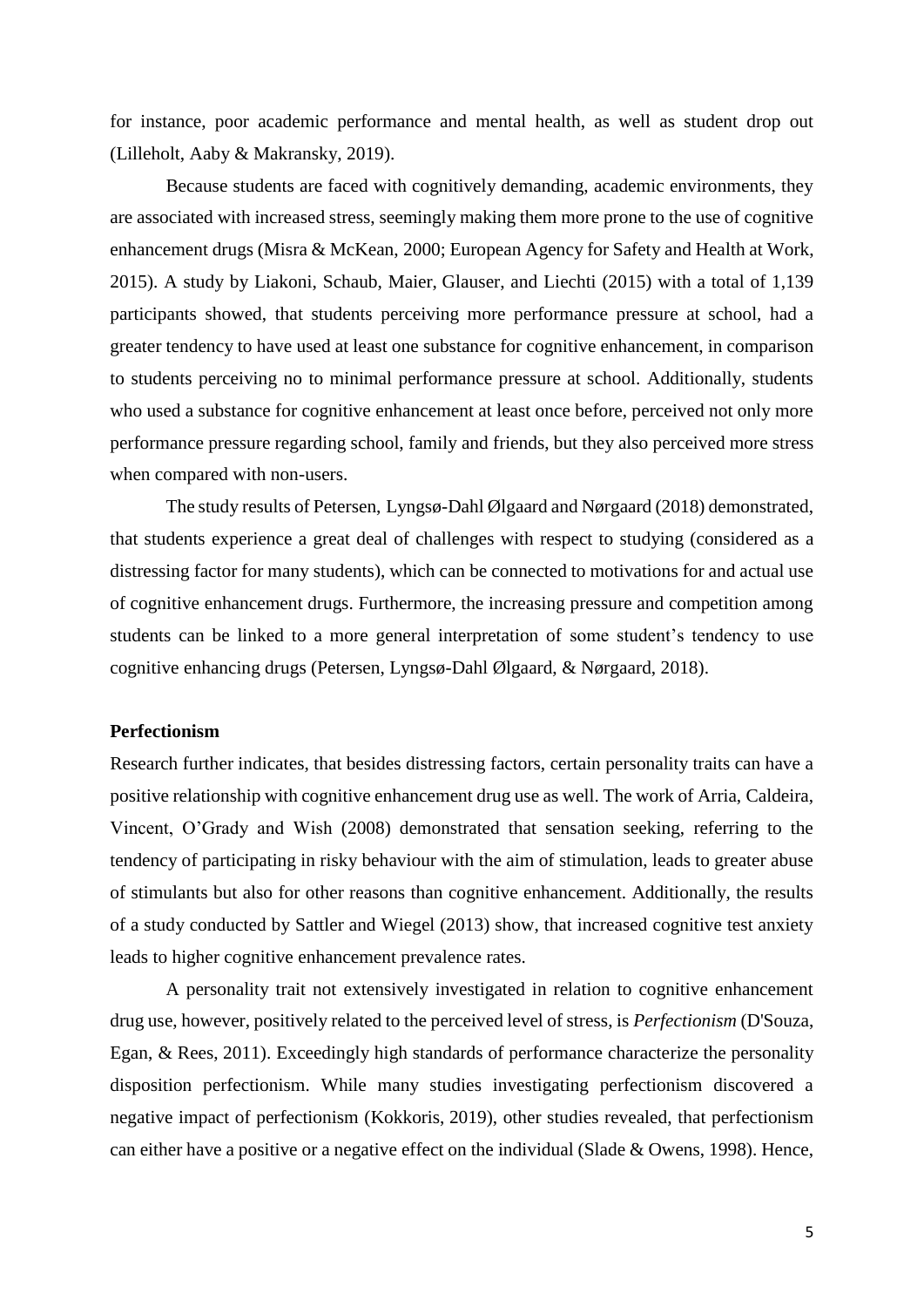a dual-process model was proposed, containing the concepts *positive perfectionism* and *negative perfectionism.*

While positive perfectionism is described as perfectionistic behaviour, motivated by the aspiration of accomplishing desirable goals, negative perfectionism is defined as perfectionistic behaviour, motivated by the pursuit of preventing mistakes (Slade & Owens, 1998). In a study by Wang and Li (2017) with 386 respondents recruited from a professional website offering paid online tasks, positive perfectionism was negatively correlated with stress, while negative perfectionism was positively correlated with stress. These results point out, that positive and negative perfectionism have different impacts on stress. Positive perfectionism predicts lower stress levels and negative perfectionism is associated with an increase in stress level. This finding supports the duality of the concept perfectionism (Wang & Li, 2017).

Research further suggested that it is essential to consider perfectionism as a multidimensional personality disposition. Smith, Saklofske, Stoeber, and Sherry (2016) conducted an extensive literature review on the construct of perfectionism and found 10 facets to be valuable for inclusion in a measure of multidimensional perfectionism (Big Three Perfectionism Scale). The resulting scales, supposed to deliver a fine-grained analysis of perfectionism, are *self-oriented perfectionism, self-worth contingencies, concern over mistakes, doubts about actions, self-criticism, socially prescribed perfectionism, other-oriented perfectionism, hypercriticism, entitlement, and grandiosity* (Smith, Saklofske, Stoeber, & Sherry, 2016). These 10 facets (scales) constitute the elements of three larger factors, which are considered as global perfectionism factors: rigid perfectionism, self-critical perfectionism, and narcissistic perfectionism.

*Rigid perfectionism* captures the persistence of extremely high standards concerning one's own performance, meaning that the performance must be perfect and flawless, without any mistakes (Smith, Saklofske, Stoeber, & Sherry, 2016). *Self-critical perfectionism* is characterized by a tendency to respond mainly negative to perceived failures and setbacks, uncertainties regarding performance, the tendency to harshly criticize oneself when performance is not perfect, and the propensity of perceiving others as postulating perfection (Smith, Saklofske, Stoeber, & Sherry, 2016). *Narcissistic perfectionism* describes the harsh derogatory judgment of other peoples' imperfections, the tendency to expect too much from others, the conviction that one deserves special or perfect treatment, and the persistent belief that oneself is superior to others (Smith, Saklofske, Stoeber, & Sherry, 2016). Since perfectionism is a personality disposition, that includes striving for extremely high standards of performance, and because research suggests that it is positively related with stress,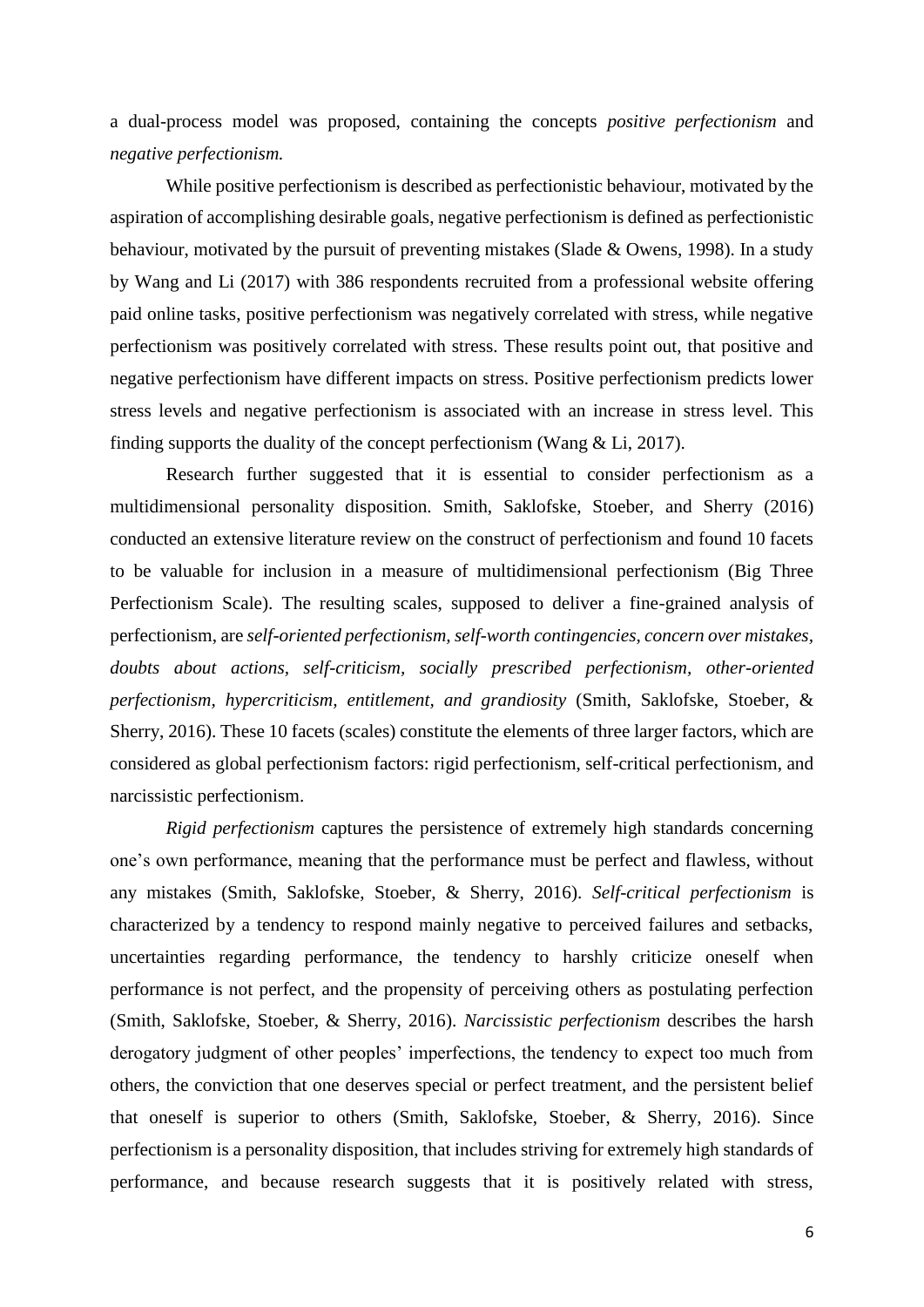perfectionism seems to constitute a risk factor for cognitive enhancement drug use. However, there is no literature available on the relationship between the global perfectionism factors and CE drug use. Hence, this will be investigated in this study.

#### **Stress, Perfectionism and Cognitive Enhancement drug use**

In order to develop successful interventions, targeting the prevention of CE drug use, underlying factors and determinants of students' CE drug use need to be determined, to understand the relationships and processes. Research already provides evidence, that stress is positively related with CE drug use (Wiegel, Sattler, Göritz, & Dienewald, 2015; Petersen, Lyngsø-Dahl Ølgaard, & Nørgaard, 2018; Liakoni, Schaub, Maier, Glauser & Liechti, 2015).

The relationship of the personality trait perfectionism and CE drug use is still unclear; however, research indicates that certain dimensions of perfectionism are associated with positive attitudes toward CE drug use. For instance, one study at the University of Kent, involving 272 university students, found that perfectionist concerns and doubts about one's action, the belief that others demand perfection and parental pressure to be perfect, are positively related to positive attitudes towards CE drug use, and the perception that taking CE drugs is necessary (Stoeber, & Hotham, 2016). This leads to the assumption that perfectionism is a possible risk-factor for CE drug use, even though there is no clear evidence about the relationship between the three global perfectionism factors and CE drug use.

As literature also suggests that negative perfectionism increases the perceived level of stress and perceived stress is positively related to CE drug use, it is investigated whether perceived stress has a mediating role in the relationship between perfectionism and CE drug use (Wang & Li, 2017; Glauser & Liechti, 2015). This mediation effect is expected, because an individual with perfectionist characteristics may perceive a greater level of psychological distress and pressure to perform, due to the exceedingly high standards they want to fulfil. Thus, it is assumed that perfectionism causes an individual to perceive more study-related stress, what in turn can constitute a risk factor for CE drug use. Furthermore, this study aims at dealing with perfectionism as a multidimensional construct and wants to find out more about the relationship between the three global factors with CE drug use and stress.

In conclusion, this paper suggests a positive relationship between perfectionism and stress, stress and CE drug use and perfectionism and CE drug use. Although literature presents evidence for these relationships, it does not contain evidence concerning a possible mediation effect of stress. Hence, this study seeks to examine the relationship among the variables perfectionism and CE drug use, dealing with stress as a mediator (see Figure 1). Due to the lack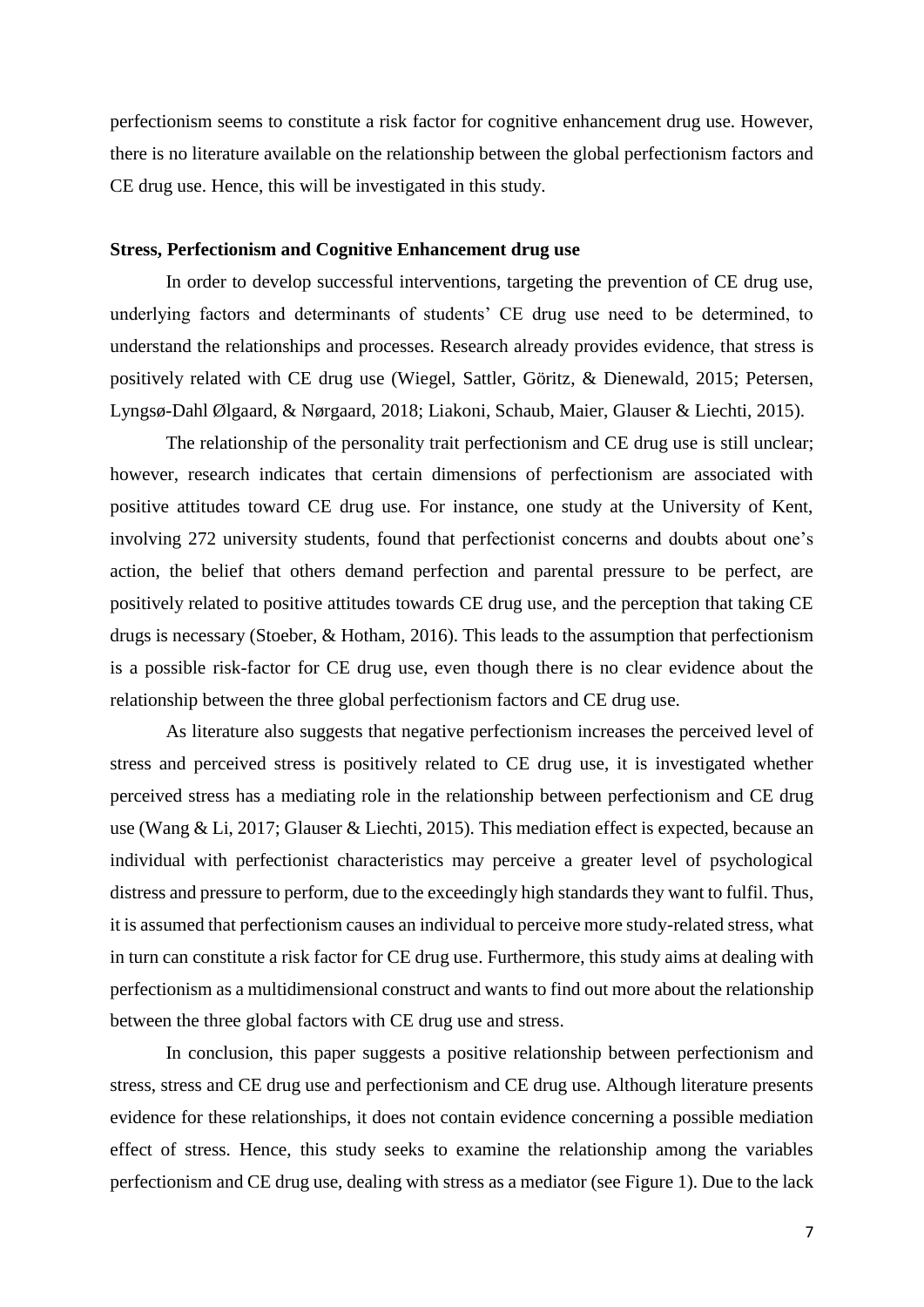of knowledge regarding the relationship between the personality trait perfectionism and the abuse of cognitive enhancement drugs, this study aims to expand the understanding of how perfectionism can influence student's tendency to use cognitive enhancement drugs.

Based on the previous literature review and the above discussed information, the research question this study seeks to answer is: *'Is there a relationship between cognitive enhancement drug use among students and the personality trait perfectionism, which is mediated by their perceived stress levels?'.*

In order to answer this question, ten hypotheses were set up and will be examined in detail:

*H1: There is a significant positive relationship between students' perceived level of stress and their level of perfectionism.*

*H2: The dimension rigid perfectionism has a significant relationship with student's perceived level of stress.*

*H3: The dimension self-critical perfectionism has a significant relationship with student's perceived level of stress.*

*H4: The dimension narcissistic perfectionism has a significant relationship with student's perceived level of stress.*

*H5: There is a significant positive relationship between students' level of perfectionism and their cognitive enhancement drug use.* 

*H6: The dimension rigid perfectionism has a significant relationship with student's cognitive enhancement drug use.*

*H7: The dimension self-critical perfectionism has a significant relationship with student's cognitive enhancement drug use.*

*H8: The dimension narcissistic perfectionism has a significant relationship with student's cognitive enhancement drug use.*

*H9: There is a significant positive relationship between students' perceived level of stress and their cognitive enhancement drug use.*

*H10: Students' perceived level of stress mediates the relationship between perfectionism and cognitive enhancement drug use.*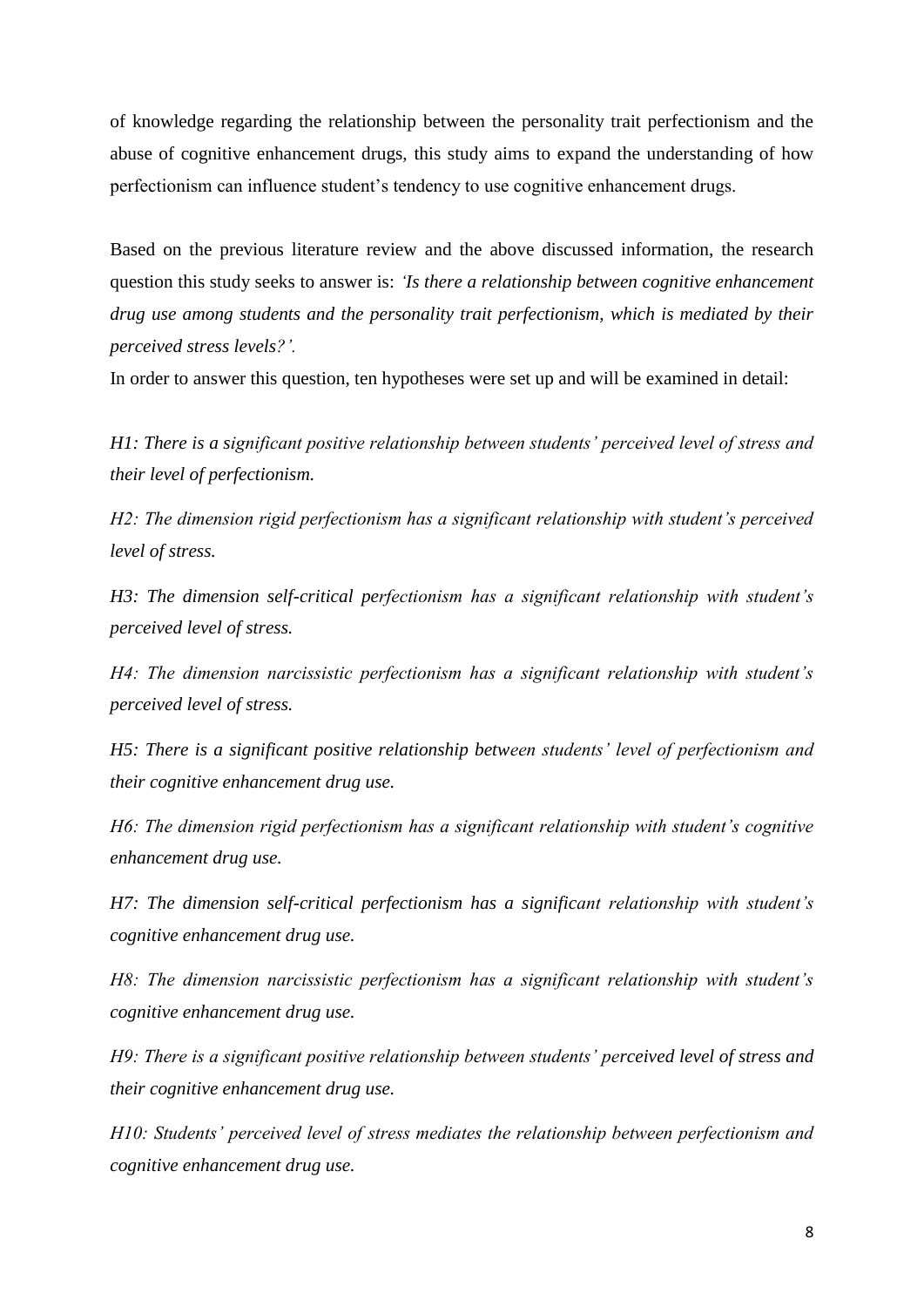

*Figure 1.* Hypothesized model of the relationship between perfectionism, cognitive enhancement drug use, and study-related stress.

#### **Methods**

#### **Design**

This study was executed in a quantitative cross-sectional online survey design. This method was chosen, because it is a cost effective, yet widely accepted method for quantitative data collection, resulting in a large amount of data in a short time (Levin, 2006). Furthermore, the design allows to measure several variables and to get a snapshot of the momentary situation, enabling the estimation of prevalence rates (Levin, 2006). The independent variable was perfectionism, while the dependent variable was cognitive enhancement drug use. The perceived level of study-related stress was handled as a mediator. It is assumed that perfectionism has an indirect effect on CE drug use, by directly influencing perceived stress, which then influences CE drug use.

#### **Participants**

In total, 263 participants completed the study 'Cognitive enhancement drug use among university students'. Convenience sampling was used, to recruit the participants out of the population of students on university level. The respondents were approached through the researchers' personal networks and via the cloud-based online environment SONA, which is used as a network by universities and students to gather research subjects (Sona Systems, n.d.). When approaching the study on SONA, students were invited through a short recruitment message, summarizing that this study seeks to investigate cognitive enhancement drug use among university students, while investigating Perfectionism as a related factor. The message was written in English, so it appealed to all students.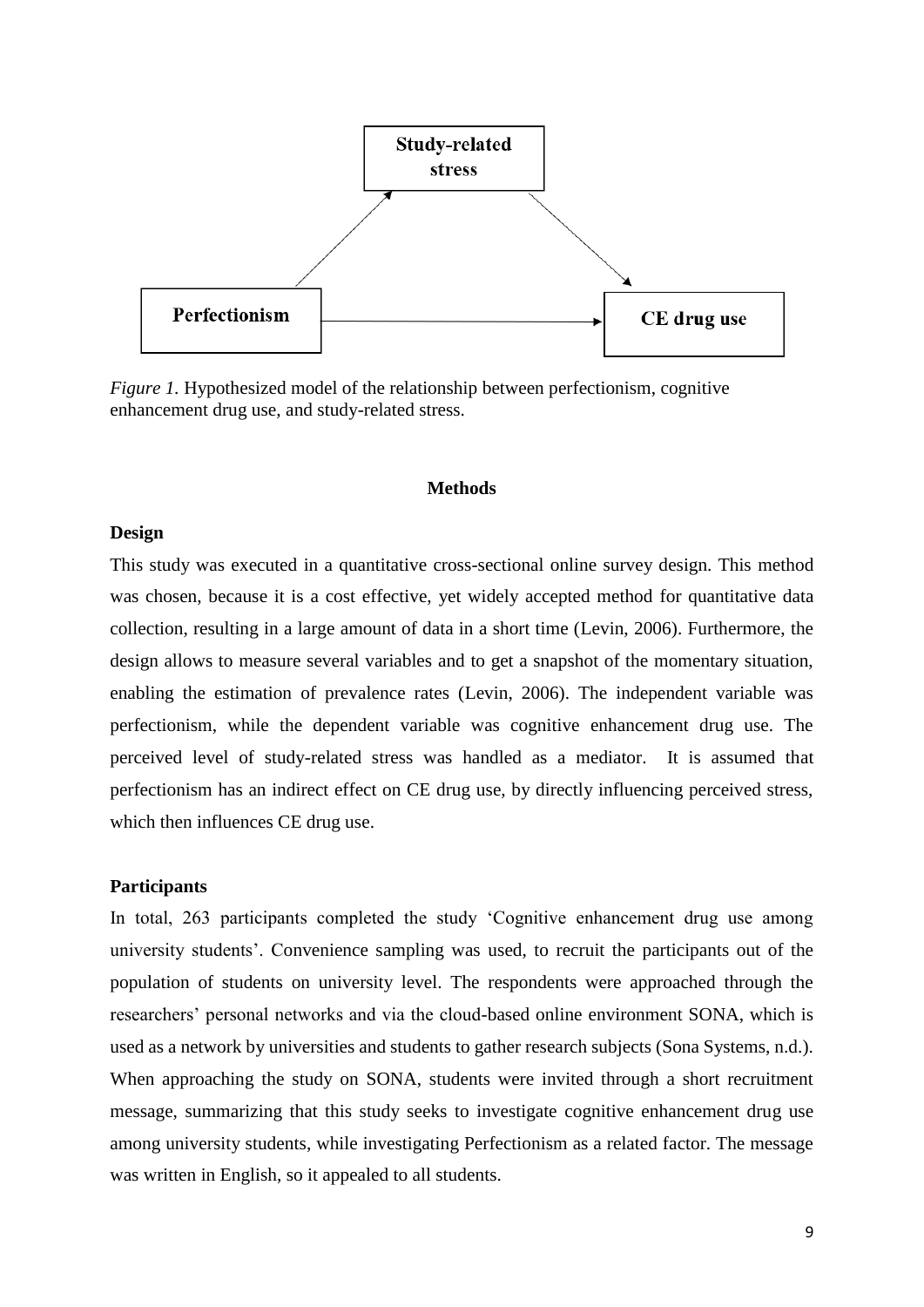When inviting participants from the personal networks of the researchers, a WhatsApp message was sent to several fellow students, containing the same recruitment message, adding the information that the study is available on SONA as well and will be compensated with credits. Students filling in the questionnaire via SONA received 0,5 SONA credits as a reward. The inclusion criteria contained that participants (1) should be above 18 years of age, (2) must properly understand the English language, and (3) must be university students. Nineteen participants were excluded from the data analysis, because they either did not complete the survey or were identified as outliers (datapoint that differs significantly from other observations). The remaining dataset contained the responses of 244 participants. In total, 77 percent of the respondents were female, while 23 percent of them were male. The majority of participants were of German nationality (80.7%) and participants age ranged from 18 to 28 years ( $M = 20.65$ ,  $SD = 1.79$ ). A more detailed depiction of the participants' demographic characteristics is displayed in Table 1.

#### Table 1

| Demographic Characteristics of Participants ( $n = 244$ ) |
|-----------------------------------------------------------|
|-----------------------------------------------------------|

| Characteristic             | <b>Frequency</b> | Percentage | Mean (SD) |
|----------------------------|------------------|------------|-----------|
| Age                        |                  |            | 20.7(1.8) |
|                            |                  |            |           |
| Female                     | 188              | 77.0       |           |
| Male                       | 56               | 23.0       |           |
|                            |                  |            |           |
| German                     | 197              | 80.7       |           |
| Dutch                      | 27               | 11.1       |           |
| Other                      | 20               | 8.2        |           |
|                            |                  |            |           |
| <b>First Year Bachelor</b> | 173              | 70.9       |           |
| Second Year                | 34               | 13.9       |           |
| <b>Bachelor</b>            |                  |            |           |
| Third Year Bachelor        | 29               | 11.9       |           |
| <b>First Year Master</b>   | $\overline{2}$   | .8         |           |
| <b>Second Year Master</b>  | 4                | 1.6        |           |
| PhD                        |                  | .4         |           |
| Other                      |                  | .4         |           |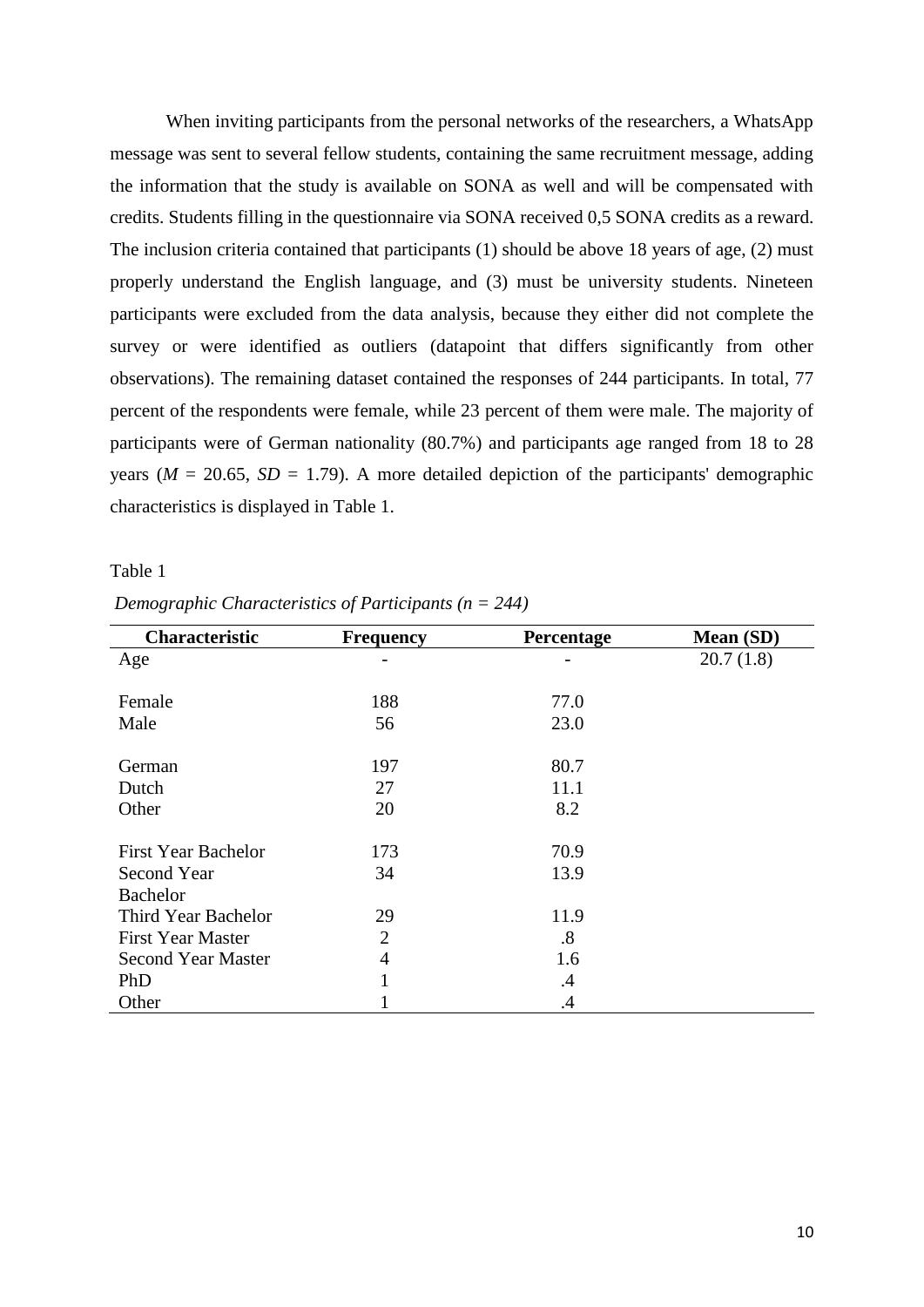#### **Measuring instruments**

This study was conducted through an online questionnaire, which consisted of different scales, investigating the different constructs of interest. The study was executed in collaboration with another researcher, interested in the relation of other constructs and CE drug use. The following scales were used, to collect information for the present study: A self-developed questionnaire about cognitive enhancement drug use, the Perceived Stress Scale (PSS), the Big Three Perfectionism Scale (BTPS) and a self-developed demographics questionnaire (Cohen, 2010; Smith, Sakloske, Stoeber, & Sherry, 2016).

**CE drug use.** In order to determine the overall usage and usage patterns of cognitive enhancement drug use among students, 36 self-constructed items were added to the questionnaire (see Appendix A). These items subdivided the CE drugs into three categories, namely over-the-counter drugs (e.g. caffeine, energy drinks, nicotine), illicit drugs (e.g. amphetamines, ecstasy, cocaine, marijuana) and prescription drugs (e.g. Ritalin, Concerta, Adderall). Prior to the items, a short description introduced the three categories and provided examples of drugs for each category.

Subsequently, the survey started with the question "*Have you ever used one of the mentioned substances to enhance motivation or cognitive functions such as alertness, attention, memory, concentration or learning?*". If the participant answered with "*No*" the remaining questions about CE drug use were skipped and the participant automatically continued with questions about the perceived level of stress. However, if the question was answered with "*Yes*" the participant was asked for each category, which substances he/she had used previously (e.g. "*Which of the following over-the-counter substances have you used before with the intention to enhance your cognitive functions?*").

For every substance that was indicated to have been consumed by the respondents, questions about the specific use in the past four weeks and in the past twelve months were asked (e.g. "*In the past 12 months, how often did you use caffeine tablets to enhance your cognitive functions?*"). Here, the answer options ranged from 0, 1-3, 4-10 to more than 10 times, which were scored later in the analysis as  $0 = 1$ ,  $1-3 = 2$ ,  $4-10 = 3$  and more than  $10 = 4$ . These items were included, in order to find out which drugs were used by the respondents for cognitive enhancement purposes and how frequently they were used. The questions that asked which drugs have already been used by the participants, were scored by organizing the participants into different groups, based on their indication of the drugs used before. After this arrangement, five groups were established: *non-drug users*, *over-the-counter drug users*, *only prescription*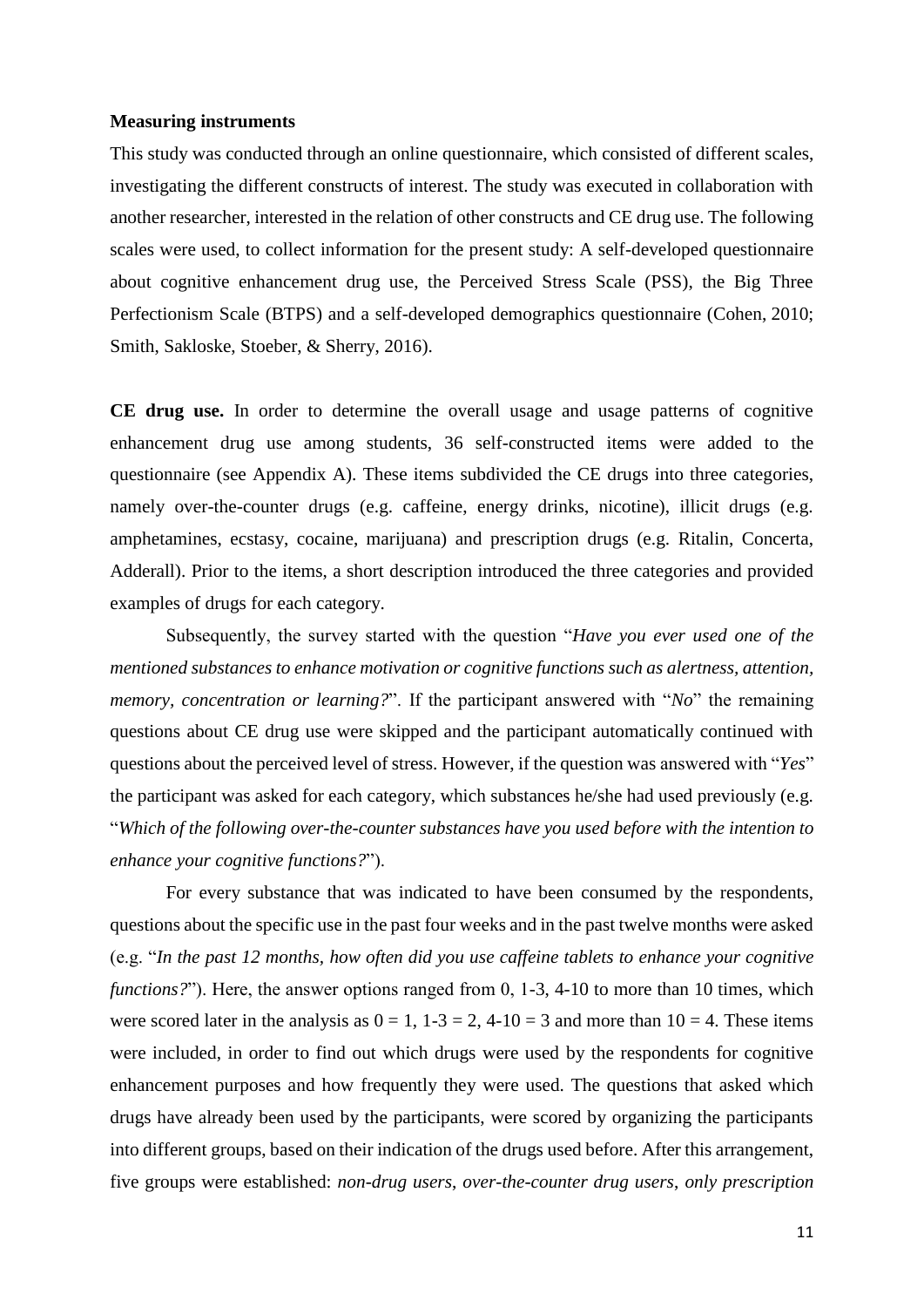*drug users*, *only illicit drug users* and *illicit and prescription drug users*. The Cronbach's alpha for the total CE scale was calculated and was found to be satisfactory,  $\alpha = .88$ .

**Perceived Level of Stress.** In order to determine participants level of stress, the PSS (Perceived Stress Scale) in its 10-item version was executed. The PSS is a quantitative self-report instrument, widely used for measuring the perception of stress (Cohen, Kamarck, & Mermelstein, 1983). The test contains of 10 items and aims to assess the extent, to which situations in one's life are evaluated as being stressful (Cohen, Kamarck, & Mermelstein, 1983). The items are phrased mostly general and focus on the feelings and thoughts of the participants during the past month (e.g. "*In the last month, how often have you felt that things were going your way?*", "*In the last month, how often have you felt that you were unable to control the important things in your life?*"). The answer options range from "Never = 0" to "Very Often = 4".

For scoring the PSS, the four positively stated items  $(4,5,7 \& 8)$  are reversed (so that 0)  $= 4$ ,  $1 = 3$ ,  $2 = 2$ ,  $3 = 1$  and  $4 = 0$ ) and subsequently all scale items are added up. The resulting scores indicate the perceived level of stress. Here, scores ranging from 0-13 are considered low perceived stress, scores from 14-26 are considered moderate perceived stress, and scores from 27-40 are considered high perceived stress. In conclusion, this means that a high score on the PSS demonstrates a high level of perceived stress during the past month.

Overall, the 10-item PSS was found to have high internal consistency reliability and factorial validity (Lee, 2012). In a review of Lee (2012), the Cronbach's alpha of the PSS-10 was evaluated in all studies to be >.70. In a study with Dutch university students at the University of Leiden, the PSS was found to have a Cronbach's alpha of  $\alpha$  = .85 (De Heer, 2017). In this study, the internal reliability of the PSS was found to be above the accepted value of .07, as Cronbach's alpha was  $\alpha = .90$ .

**Perfectionism.** For identifying respondents' multidimensional level of perfectionism, the Big Three Perfectionism Scale (BTPS) was used. The BTPS is a 45-item self-report questionnaire, designed for assessing three global perfectionism factors. The three global factors are rigid perfectionism, self-critical perfectionism, and narcissistic perfectionism (Smith, Saklofske, Stoeber, & Sherry, 2016). These factors are composed of 10 main perfectionism facets, which can be considered as subscales. The first global factor, rigid perfectionism, is composed of two facets, namely (1) *self-oriented perfectionism* and (2) *self-worth contingencies* (Smith, Saklofske, Stoeber, & Sherry, 2016). Items that assess these two facets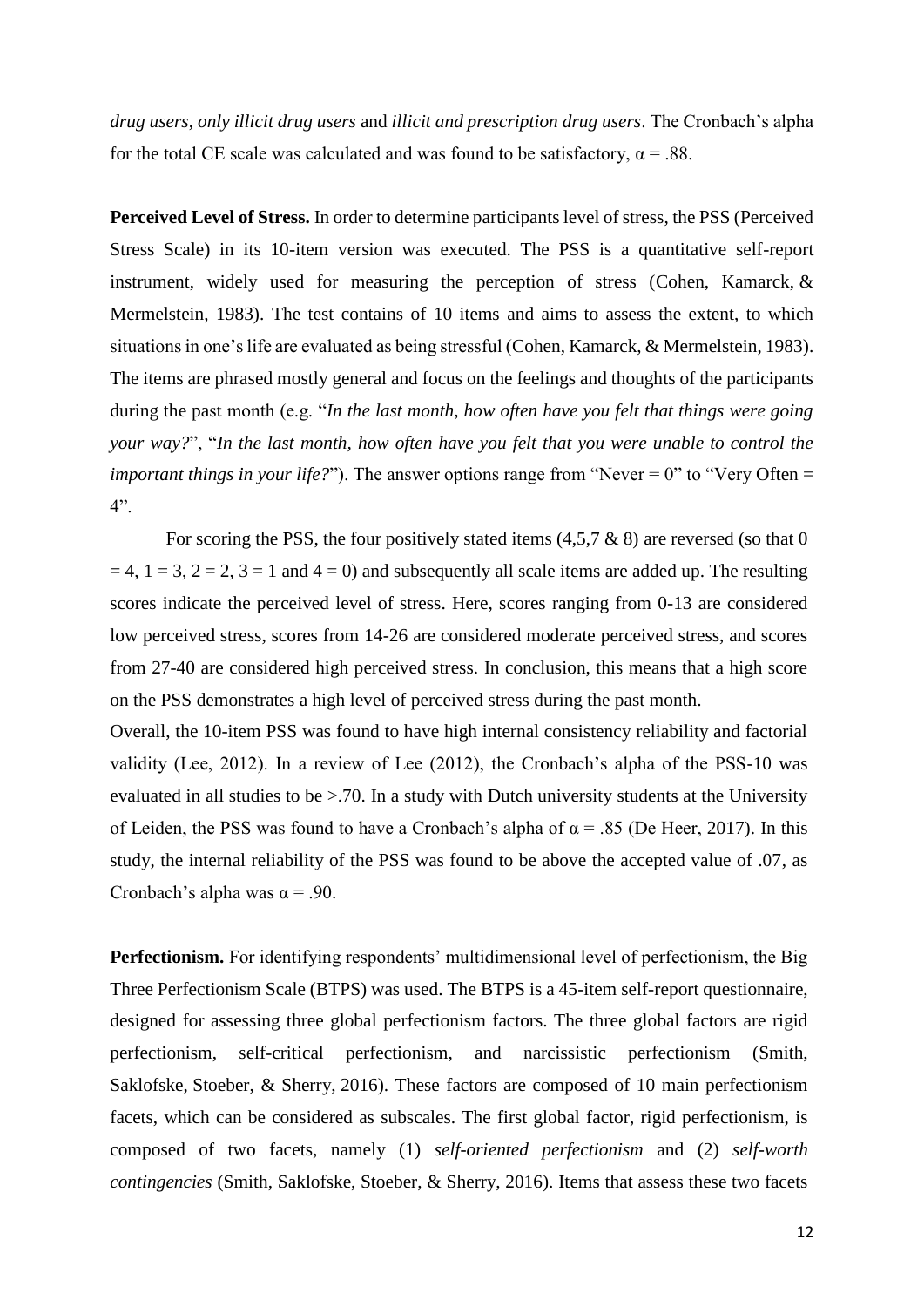are for instance *"I strive to be as perfect as possible"* and *"My value as a person depends on being perfect"*.

The second global factor that is assessed by the BTPS, self-critical perfectionism, consists of four facets namely, (1) *concern over mistakes*, (2) *doubts about actions*, (3) *selfcriticism*, and (4) *socially prescribed perfectionism*. (Smith, Saklofske, Stoeber, & Sherry, 2016). The statements detecting these facets of perfectionism are e.g. *"When I make a mistake, I feel like a failure"*, *"I have doubts about most of my actions"*, *"I have difficulty forgiving myself when my performance is not flawless"* and *"People are disappointed in me whenever I don't do something perfectly"*.

The third global factor, narcissistic perfectionism, is composed of four facets as well: (1) *other-oriented perfectionism*, (2) *hypercriticism*, (3) e*ntitlement*, and (4) *grandiosity* (Smith, Saklofske, Stoeber, & Sherry, 2016). These facets are assessed with statements like *"It is important to me that other people do things perfectly"*, *"I am highly critical of other people's imperfections"*, *"It bothers me when people don't notice how perfect I am"* and *"Other people acknowledge my superior ability".*

The three global factors and their facets are assessed using a 5-point-Likert scale. The possible answer options are "*Strongly disagree* = 1", "*Disagree* = 2", "*Neither agree, nor disagree* = 3", "*Agree* = 4" and "*Strongly agree* = 5".

For scoring the BTPS, the scores of the three global factors have to be determined. In order to determine these, first, all the facet scores have to be assessed. Every facet has its own set of questions, aiming at estimating the level of accordance with that facet. The facet scores are determined by adding up the scores of the items, of which the facet is composed (e.g. selforiented perfectionism contains the items 1, 10, 27, 29, and 42). The facet scores are then added up, resulting in the respective global factor score (The Big Three Perfectionism Scale, n.d.). Scoring high on the global factors also means high accordance with the respective perfectionism dimension.

In the study of Smith, Saklofske, Stoeber, and Sherry (2016) the BTPS showed good internal consistency with Cronbach's alpha ranging from .83 to .90 for the 10 facets and from .92 to .93 for the three global factors in two university samples ( $N = 288$ ,  $N = 290$ ) and one community adult sample ( $N = 367$ . In these samples, each of the 10 facets showed clear homogeneity and unidimensionality (Smith, Saklofske, Stoeber, & Sherry, 2016).

The BTPS showed good internal consistency in this study as well, with Cronbach's alpha  $\alpha$  = .95 for the entire scale. The Cronbach's alpha was also determined for the three global factors, by assessing them individually as different scales, leading to good results, with  $\alpha = .91$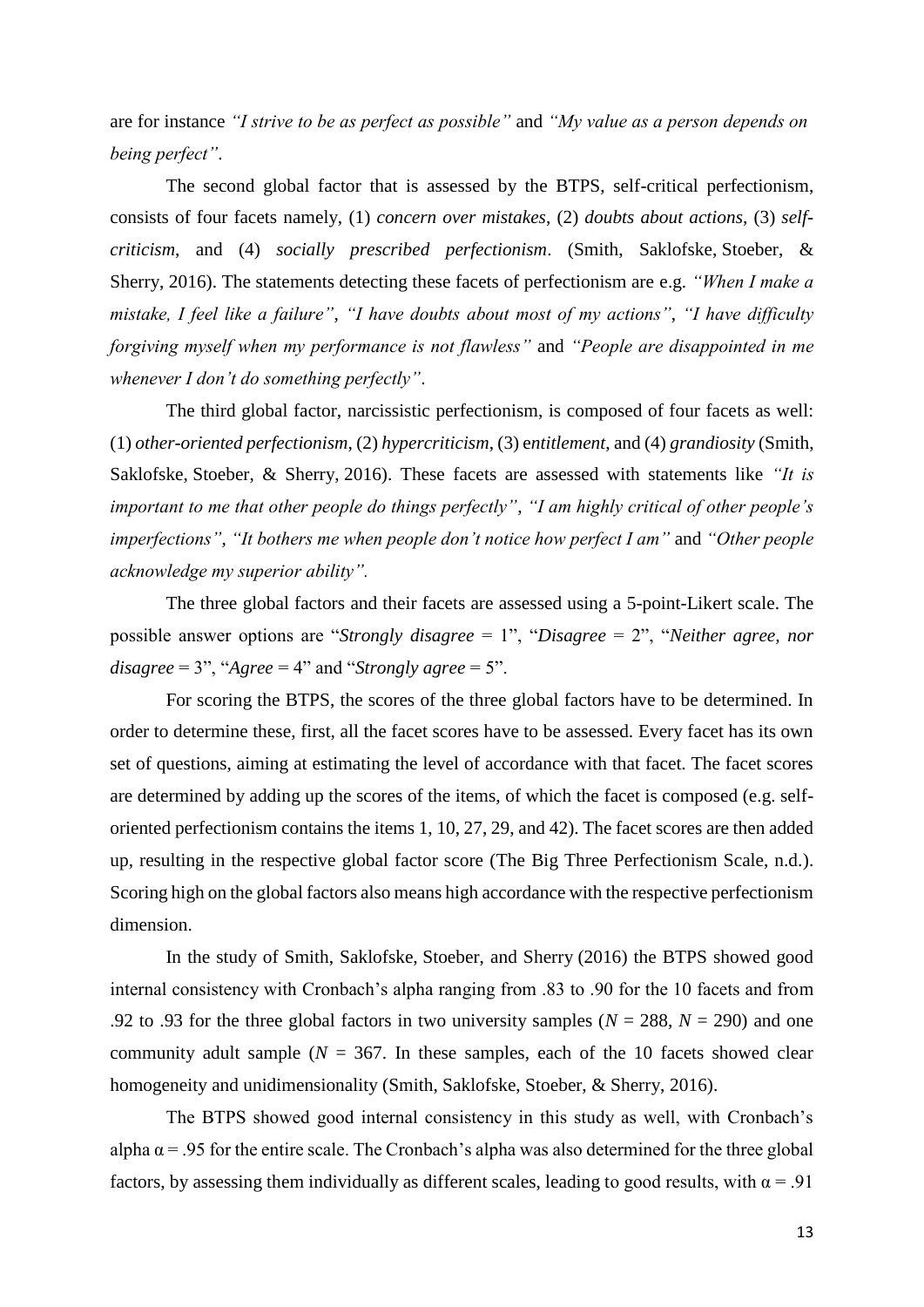for 'rigid perfectionism',  $\alpha$  = .94 for 'self-critical perfectionism' and  $\alpha$  = .89 for 'narcissistic perfectionism'.

**Demographics.** Lastly, the questionnaire contained self-constructed items about the age, nationality, gender and the current phase of participants' studies. These questions aim at gathering some demographical information about the participants (e.g. "*How old are you?*", "*What is your current phase of study?*").

#### **Procedure**

The study was approved by the Behavioural Management and Social Science (BMS) Ethics Committee of the University of Twente. The data was collected from 26<sup>th</sup> March 2019 until 22nd April 2019 via the platform *Qualtrics*, which is a software for collecting and evaluating participant responses. In this study, it was used to develop the questionnaire and collect the responses. The questionnaire was designed in English, in order to increase the number of respondents. When the participants followed the link they were provided with, they were redirected to the questionnaire on Qualtrics. The participants were first, thanked for their participation and briefed about the guidelines of the survey, followed by an introduction into the topic of cognitive enhancement drug use, which resulted in the purpose of this study. This was followed by the information that the questionnaire will take about 20 minutes to complete, and some information about the kind of questions and the variables under study was given.

Lastly, participants were informed that their data is collected anonymously, treated confidentially and will not be handed to third parties, as well as that they can withdraw at any time without giving a reason. They were also provided with contact details of both researchers, in case they had any more questions about the research. Afterwards, the participants were asked to accept the informed consent statement (see Appendix B), by clicking on "*Yes, I agree to participate*". Subsequently, the questionnaire was conducted. When this step was completed, gratefulness for participation in the survey and the value of the information provided was expressed. For further questions, the participants were provided with contact details of the researchers once more. Lastly, participants were given the opportunity of leaving their Email address, in case they are interested in receiving information about the results of the study.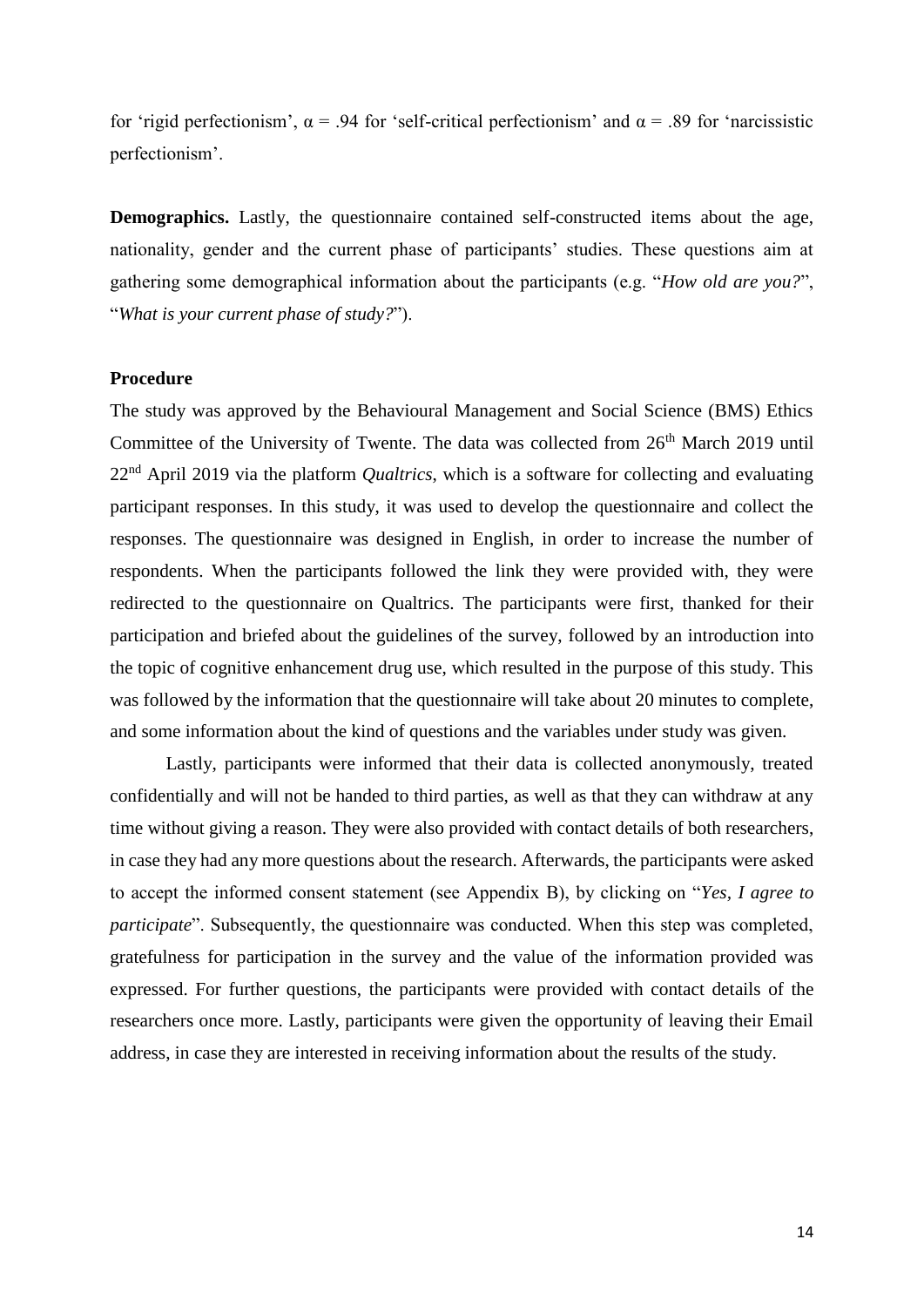#### **Data Analysis**

The data was analysed, using the statistical analysis software SPSS v24 (IBM Corp., 2015). Respondents were grouped into five categories: non-drug users, over-the-counter drug users, only illicit drug users, only prescription drug users, and illicit and prescription drug users. The variable CE drug use was analysed for two different time periods, the past 4 weeks and the past 12 months. Perfectionism scores were assessed for the three global factors, and additionally, these were added up to a total perfectionism score.

Foremost, it was checked whether there are outliers in the dataset. Therefore, the Interquartile range (IQR) was computed for the main study variables. The IQR value was then multiplied with 1,5 and subsequently added to the  $75<sup>th</sup>$  percentile and subtracted from the  $25<sup>th</sup>$ percentile of one variable. The resulting range includes the values not considered outliers, while all values above or below this range are considered outliers.

One participant was excluded from the dataset because the score on the perfectionism scale was outside the predetermined range. No other outliers could be identified. However, 18 other respondents had to be excluded from the analysis, since they did not complete the survey. Descriptive statistics, such as mean, standard deviation, and Cronbach's alpha were calculated for the main study variables, including Skewness and Kurtosis of the data. For Skewness a cutoff score of < 2 was chosen; for Kurtosis < 7 (Kim, 2013). A value of Cronbach's alpha  $\alpha$  > .70 was considered acceptable (Tavakol & Dennick, 2011).

To determine direction and strength of the relationship between cognitive enhancement drug use, stress and perfectionism (testing  $H_{1-9}$ ), correlation analyses were executed using the Pearson correlation coefficient. Here, the effect sizes were pre-determined to range from: *r = 0.00 - 0.19* "very weak", *r = 0.20-0.39* "weak", *r = 0.40-0.59* "moderate", *r = 0.60-0.79* "strong" to  $r = 0.80$ -1.0 "very strong" (Wuensch & Evans, 1996).

In order to test for a mediation effect of Perceived Stress on the relationship between Perfectionism and CE drug use, a mediation analysis was executed using the PROCESS model written by Hayes (Hayes, 2019). PROCESS is an observed variable regression path analysis modelling tool, compatible with SPSS. It is widely used for the estimation of direct and indirect effects in mediation models (Hayes, 2019). The mediation seems to be statistically significant if the confidence interval does not contain zero. The first step of testing for a mediation effect with this model, tries to confirm the significance of the relationship between the independent variable (Perfectionism) and the dependent variable (CE drug use). In the second step, the relationship between the independent variable and the mediator (stress) is tested for its significance (Methodology Shop, n.d.). Step three examines the significance of the relationship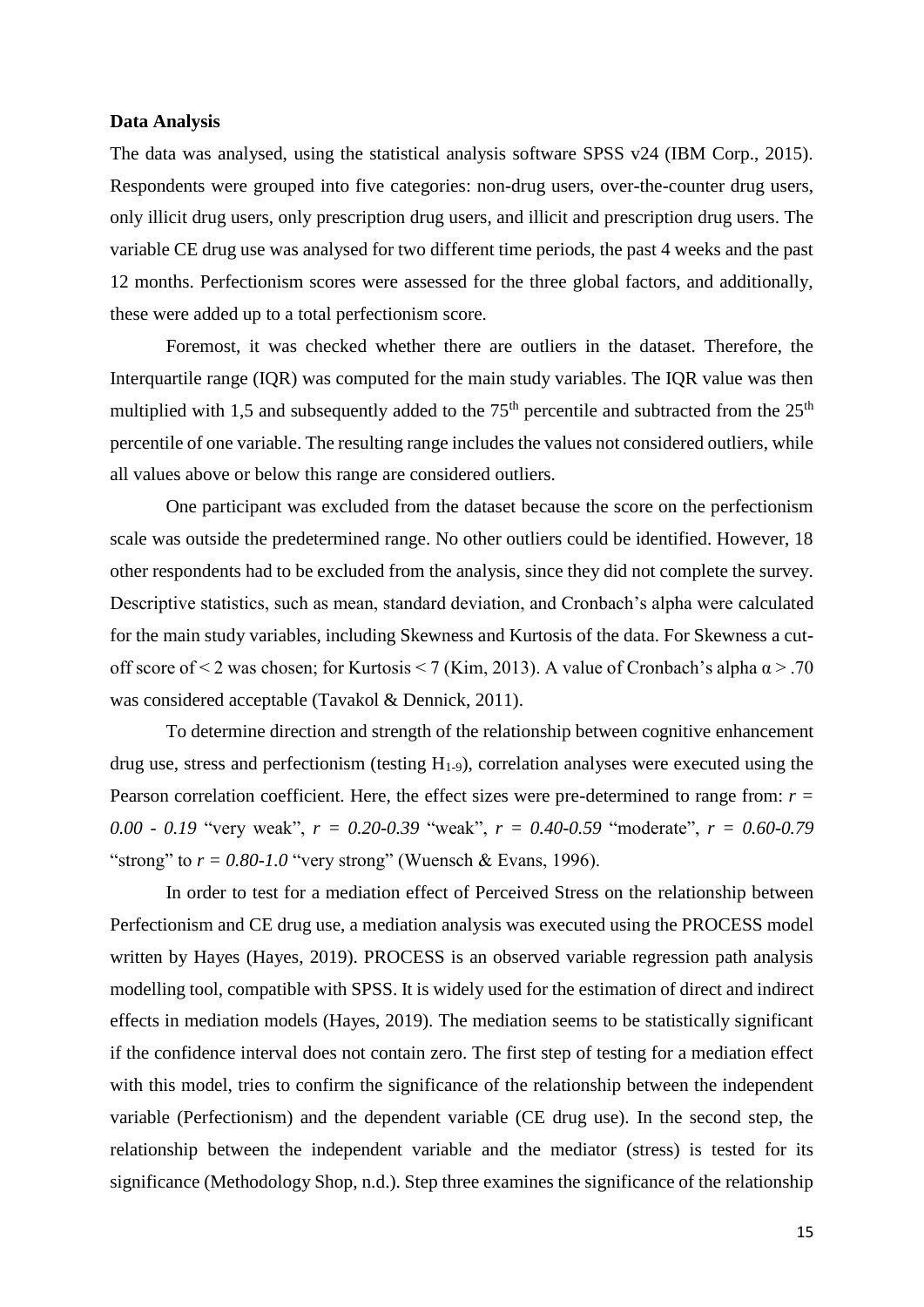between the mediator and the dependent variable, in presence of the independent variable. Finally, the insignificance of the relationship between independent and dependent variable in presence of the mediator is determined (Methodology Shop, n.d.).

#### **Results**

#### **Descriptive Statistics and Correlations**

The means and standard deviations for each variable and can be found in Table 2. The frequency of CE drug use can be found in the Table in Appendix C. Out of the sample, containing 244 participants, 44.3% indicated to use over-the-counter drugs like coffee and nicotine, while a smaller portion uses prescription and illicit drugs (29.9%). One-quarter of respondents are nondrug users (25.8%). Since the Skewness and Kurtosis values of perfectionism, perceived Stress and CE drug use were below the pre-determined cut-off scores of  $< 2$  and  $< 7$ , it was concluded that the data is normally distributed.

The outcomes of the correlation analysis can be found in Table 2. The analysis revealed, that there exists a statistically significant, weak positive relationship between students' perceived level of stress and their overall level of perfectionism ( $r = .386$ ;  $p = .001$ ). Moreover, the results of the analysis demonstrated a statistically significant weak positive relationship between the dimension rigid perfectionism and perceived stress (*r = .258; p < .001*) and a statistically significant moderate positive relationship between self-critical perfectionism and perceived stress  $(r = .541; p < .001)$ . However, no statistically significant relationship was found between narcissistic perfectionism and student's perceived stress (*r = .038; p = .558*).

Furthermore, the correlation showed that there exists no significant positive relationship between students' overall level of perfectionism and their CE drug use in the past 4 weeks (*r = .096; p = .208*) and 12 months ( $r = .049$ ;  $p = .522$ ). Moreover, rigid perfectionism was found to have no statistically significant relationship with students' cognitive enhancement drug use in the past 4 weeks ( $r = .063$ ;  $p = .409$ ) and 12 months ( $r = .025$ ;  $p = .740$ ). The dimension self-critical perfectionism showed no significant relation with the overall drug use in the past 4 weeks and 12 months as well but demonstrated a statistically significant very weak positive relationship with the user group only prescription user  $(r = .131; p = .040)$ . Only narcissistic perfectionism demonstrated a statistically significant very weak positive relationship with students' drug use in the past 4 weeks  $(r = .189; p = .013)$ .

Lastly, the correlation analysis showed that there is no statistically significant positive relationship between students' perceived level of stress and their CE drug use from the past 4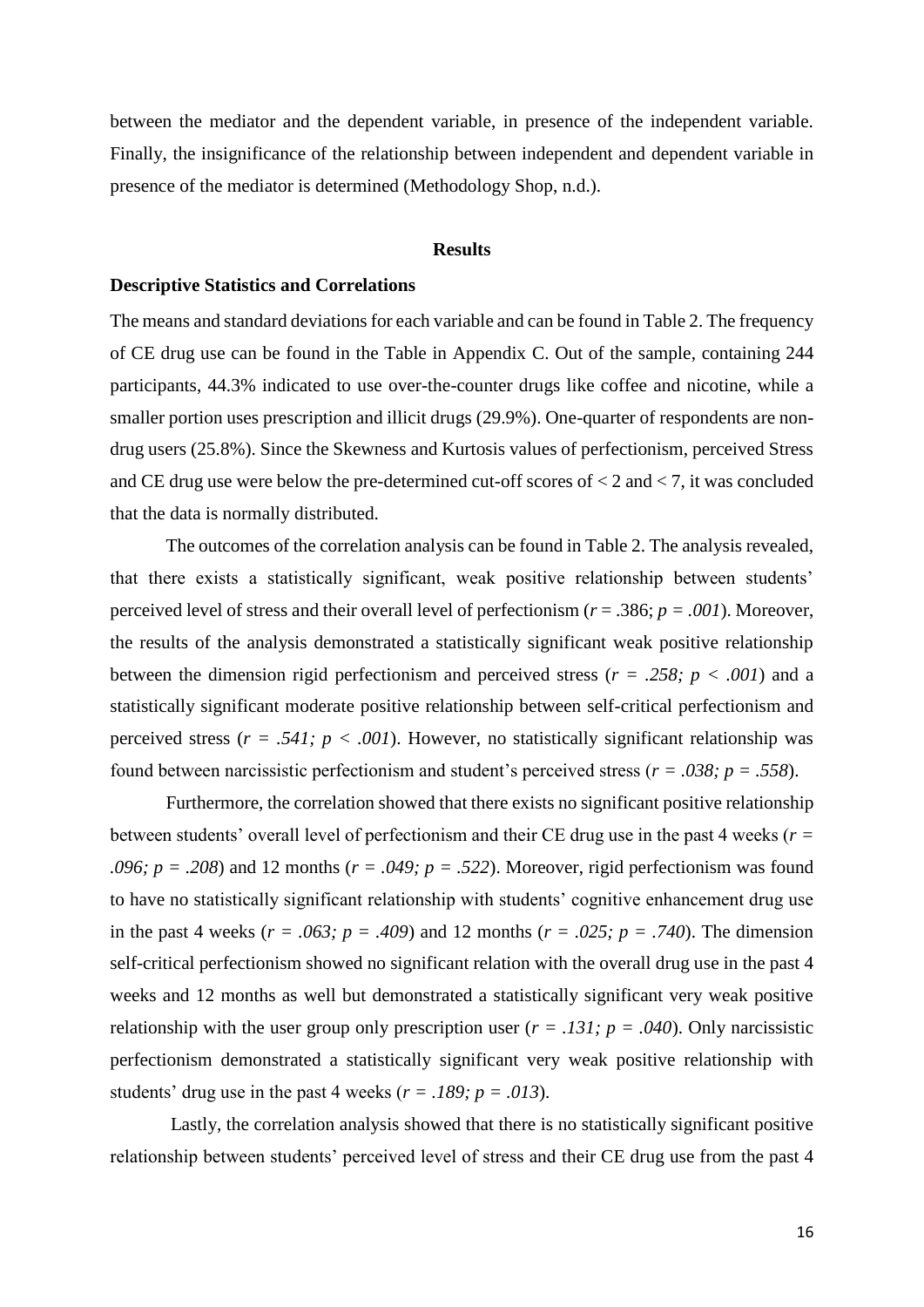weeks ( $r = .060$ ;  $p = .432$ ) and 12 months ( $r = .068$ ;  $p = .374$ ). However, stress showed a statistically significant very weak positive relationship with the user group only illicit user (*r = .159; p = .013*).

Table 2

| Descriptive Statistics and Correlations for the Main Study Variables |
|----------------------------------------------------------------------|
|----------------------------------------------------------------------|

| Variables                                     | Mean              | $\alpha$ | Kurtosis | <b>Skewness</b> | <b>Stress</b> | <b>CE</b>     | Only         | Only       |
|-----------------------------------------------|-------------------|----------|----------|-----------------|---------------|---------------|--------------|------------|
| $(Min. - Max.)$                               | (SD)              |          |          |                 |               | Drug          | illicit user | prescripti |
|                                               |                   |          |          |                 |               | use 4         |              | on user    |
| Total<br>Perfectionism<br>$(45 - 225)$        | 112.93<br>(26.76) | .95      | $-0.15$  | 0.11            | .386**        | weeks<br>.096 | $-.090$      | .099       |
| <b>Stress</b><br>$(1 - 40)$                   | 20,61<br>(7.58)   | .90      | $-0.39$  | $-0.03$         | $\mathbf{1}$  | .060          | $.159*$      | .092       |
| Rigid<br>Perfectionism<br>$(10-50)$           | 26.28<br>(8.20)   | .91      | $-0.61$  | 0.17            | $.258**$      | .063          | $-.093$      | .068       |
| Self-critical<br>Perfectionism<br>$(18 - 90)$ | 51.14<br>(14.51)  | .94      | $-0.59$  | 0.06            | $.541**$      | .019          | $-.047$      | $.131*$    |
| Narcissistic<br>Perfectionism<br>$(17-85)$    | 35.53<br>(9.52)   | .89      | .060     | .343            | 0.38          | .189*         | $-.102$      | .020       |

*Note. \*\* Correlation is significant at the 0.01 level. \* Correlation is significant at the 0.05 level.* 

#### **Mediation Analysis**

The outcomes of the mediation analysis, using the PROCESS macro model, are described in the following. The mediation analysis was conducted separately, with the 4-week and 12-month frequencies. In the first step of the mediation analysis, the effect of the independent variable, Perfectionism, on the dependent variable, CE drug use, was performed for the 4-week frequency and was found to be not significant,  $b = .02$ ,  $t (181) = 1.55$ ,  $p = .12$ . The effect was found to be not significant for the 12-month frequency as well  $b = .0I$ ,  $t (18I) = .80$ ,  $p = .43$ .

This outcome already excluded the possibility of a mediation effect, since no significant relationship could be established between the independent and the dependent variable. The second step revealed, that the regression of perfectionism on the mediator, perceived stress, was significant,  $b = 0.11 t (181) = 5.45 p < 0.001$ . In the third step it was confirmed, that the regression of Perceived Stress on CE drug use, when controlled for Perfectionism, is neither significant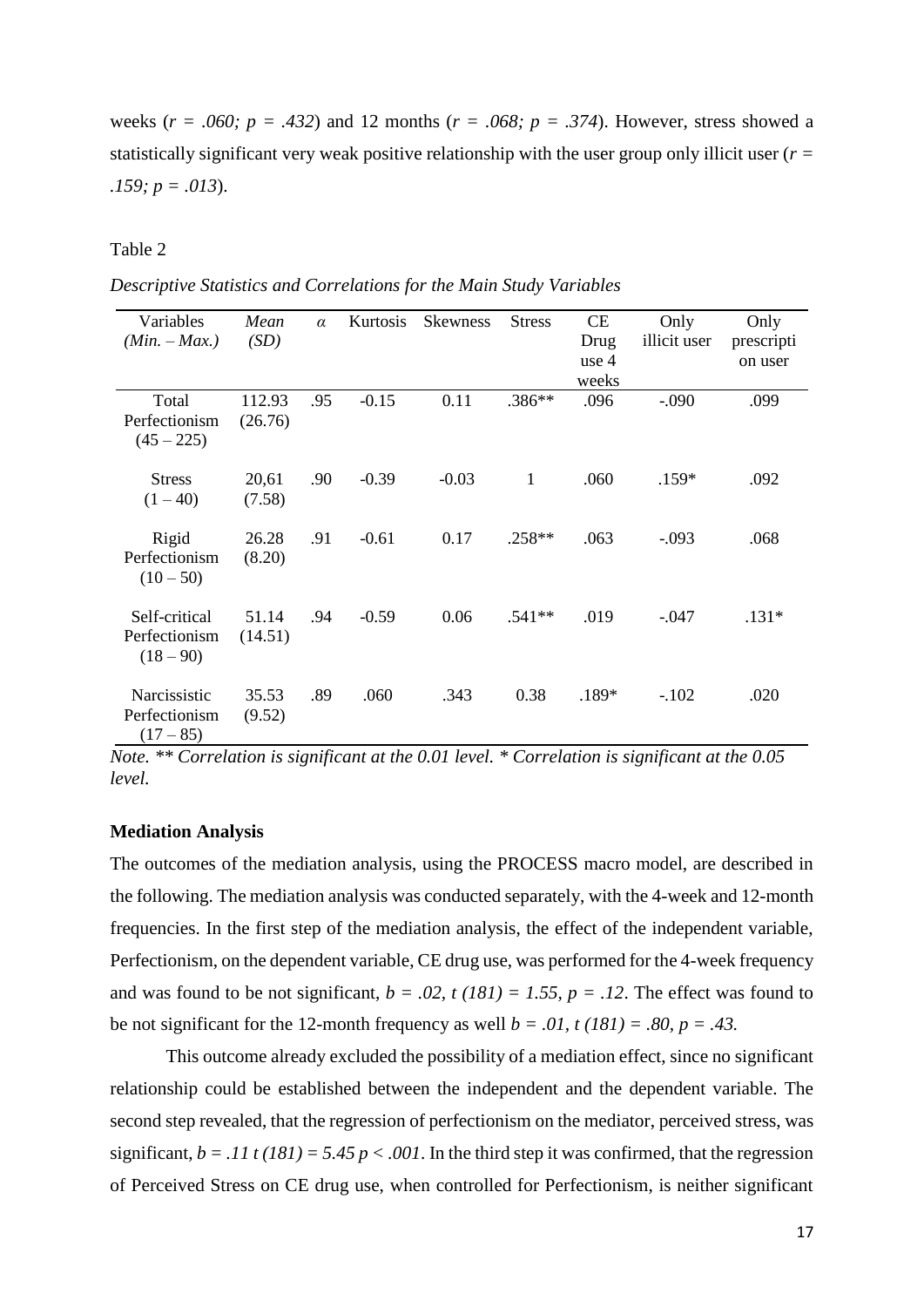for the 4-week frequency,  $b = .04$ ,  $t (181) = .83$ ,  $p = .41$ , nor for the 12-months frequency  $b =$ *.03, t (181) = .54, p = .59*.

Step 4 of the analysis demonstrated, that when controlled for the mediator perceived stress, perfectionism is no significant predictor of students' CE drug use in a 4-week period *b = .02, t (181) = 1.13, p = .26* and neither in a 12-month period, *b = .01, t (181) = .54, p = .59*. Furthermore, no significant indirect effect of perceived stress on CE drug use was found, neither for the 4-week frequency  $b = .00$ ,  $SE = .00$ ,  $CI$   $[-.01, .02]$ , nor the 12-month frequency  $b = .00$ , *SE = .01, CI [-.01, .02].* 

#### **Discussion**

In order to understand underlying psychological factors that increase the tendency of CE drug use, this study aimed at examining the relationship between perfectionism and cognitive enhancement drug use, with perceived stress as a mediator.

Based on the results of the analyses, six out of ten hypotheses could be accepted. Furthermore, the answer to the research question this paper dealt with '*Is there a relationship between cognitive enhancement drug use among students and the personality trait perfectionism, which is mediated by their perceived stress levels?'* is discovered as no, there is no relationship between students' level of perfectionism and their overall CE drug use, which is mediated by perceived stress. However, the analyses revealed some significant correlations, suggesting different relationships of the perfectionism dimensions with CE drug use and stress, which have the potential to provide insight and inspiration for future research.

First of all, the cognitive enhancement drug use prevalence in this study, excluding overthe-counter drugs, was found to be 29.9%. This value was unexpectedly high in comparison to other studies, where a lifetime prevalence of illicit prescription drug use was found to range from 4.6 to 16% (Schelle et al., 2015). This finding may be explained by the fact, that in contrast to many previous studies, this study investigates illicit and prescription drugs. Participants indicated the use of both drug groups for cognitive enhancement purposes, adding up to a higher prevalence rate when compared to previous findings (Sattler & Wiegel, 2013).

When analysing the suggested positive relationship of students' level of perfectionism and their level of perceived stress, a weak, positive relationship was established. This finding indicates, that individuals with perfectionist characteristics, tend to experience a greater level of perceived stress when compared to individuals with low levels of perfectionism (Wang & Li, 2017). This outcome is consistent with other findings in studies investigating the relationship of perfectionism and perceived stress, in which a positive correlation between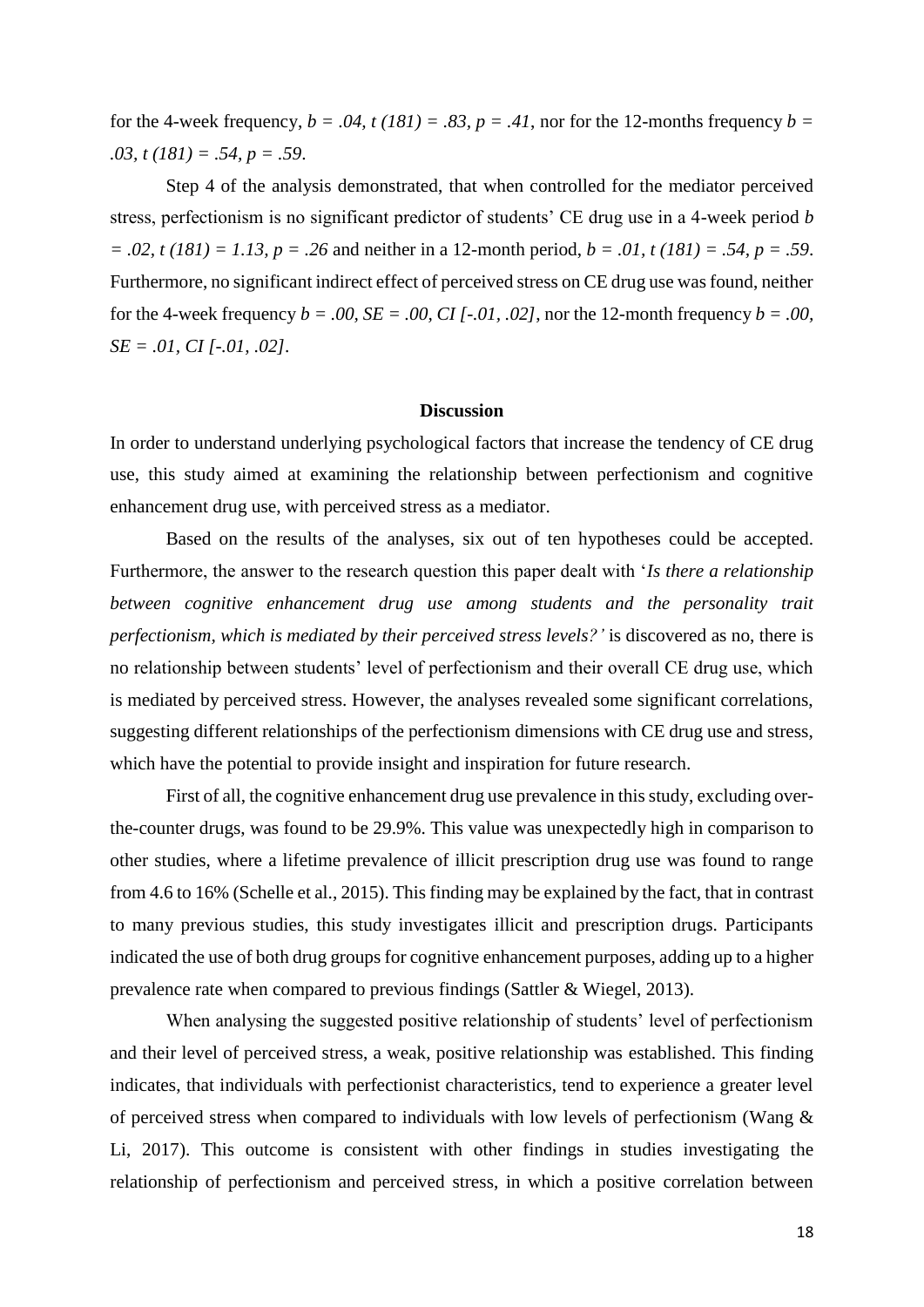perfectionism and stress was found (D'Souza, Egan, & Rees, 2011) and thus, leads to the confirmation of the first hypothesis. However, the various dimensions of perfectionism demonstrated different relationships with students' perceived stress.

The proposed significant relationship between the first dimension, rigid perfectionism, and perceived stress can be confirmed, as a weak positive correlation was found. This dimension describes individuals, that have extremely high standards, think striving for perfection and being perfect is important, and use self-imposed perfectionistic standards as a sign and base for self-worth (Smith, Saklofske, Stoeber, & Sherry, 2016). The results of this study indicate that personality characteristics captured by the concept of rigid perfectionism, increase the perceived level of stress for an individual. This finding is consistent with other studies, which discovered that students' having very high academic standards and hold fears about failing can experience a decrease in wellbeing (Sotardi & Dubien, 2019). A possible explanation could be the constant challenge of meeting the high standards these individuals hold for themselves and their feeling of self-worth, that is based on what they achieve or what they do not achieve (Flett, Sherry, Hewitt, & Nepon, 2014).

Furthermore, the dimension self-critical perfectionism had a moderate positive relationship with students' perceived level of stress, leading to the confirmation of the proposed significant relationship. Individuals with high levels of self-critical perfectionism have overly concerns over their mistakes, are uncertain and doubtful regarding their performance, engage in harsh self-criticism when their performance is imperfect and perceive other people to demand perfection (Smith, Saklofske, Stoeber, & Sherry, 2016). Based on the moderate positive relationship it is suggested, that individuals with high levels of self-critical perfectionism, perceive more stress as well. This could be explained by the distress that is caused by concerns over performance, accompanied by harsh self-criticism and by the pressure, resulting from the belief that others are expecting perfection (Smith et al., 2019).

The dimension narcissistic perfectionism was found to have no significant relationship with student's perceived stress. This outcome suggests, that characteristics like harshly judging other peoples' imperfections, expecting too much from others, being convinced that one deserves special treatment and persistently believing that one is superior to others, do not significantly influence the perceived stress of students. This finding is in line with existing literature, where narcissistic perfectionism characteristics were found to not manifest in high levels of stress for the affected person itself but rather causing distress for the persons close to them (Smith, Sherry, & Saklofske, 2018).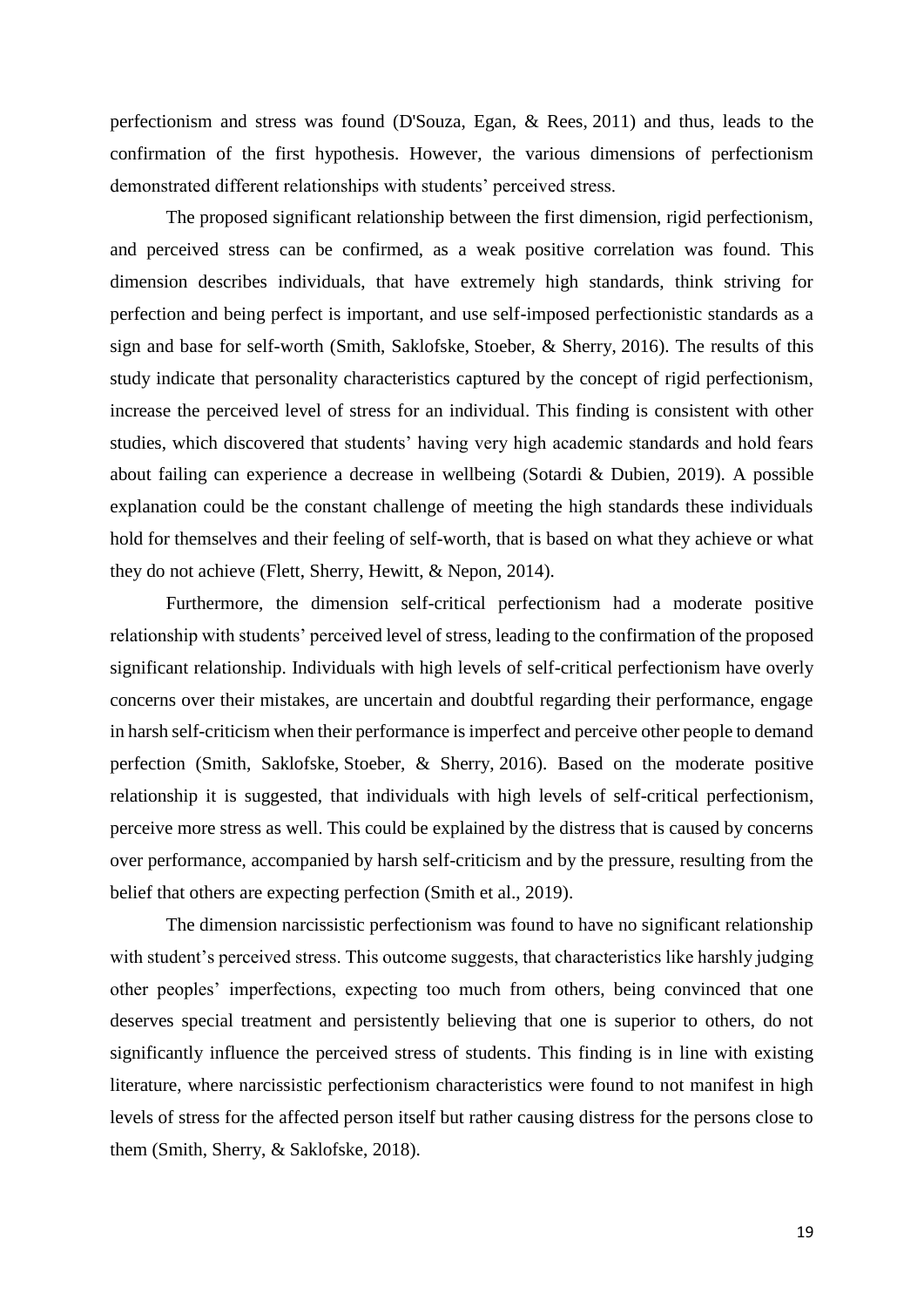Furthermore, the suggested positive relationship between students' overall level of perfectionism and the total cognitive enhancement drug use of students in the past 4 weeks and 12 months was rejected, as the analyses revealed no significant correlation. This finding contradicts with existing literature on this topic. In a sample of 272 university students, Stoeber and Hotham (2016) found that perfectionist concerns and doubts about one's action, the belief that others demand perfection, and parental pressure to be perfect, are positively related to positive attitudes towards CE drug use, and the perception that taking CE drugs is necessary. Furthermore, in a sample of 204 Korean athletes, Bae, Yoon, Kang, and Kim (2017) found that perfectionism is positively related to attitudes towards doping.

However, when analysing the correlations of the three global perfectionism factors with the total cognitive enhancement drug use of students in the past 4 weeks and 12 months, only narcissistic perfectionism showed a significant very weak positive correlation with the CE drug use in the past 4 weeks. This suggests, that individuals with high levels of narcissistic perfectionism might be more prone to use CE drugs, especially in the past month. This effect could be explained by considering the fact, that narcissistic perfectionists cannot tolerate any flaw in the perfection of oneself. Their self-worth is based on being perfect and seeming perfect; if they are not perfect, they are nothing (Flett, Sherry, Hewitt, & Nepon, 2014). This view may mislead some individuals in taking drugs to fulfil their self-imposed standards.

In addition, the suggested significant relationship between self-critical perfectionism and CE drug use was confirmed, as self-critical perfectionism and the user group 'only prescription user' showed a very weak positive correlation. This finding is similar to the findings of Bahrami, Yousefi, Kaviani, and Ariapooran (2014), where perfectionistic strivings and concerns, were also positively correlated with positive attitudes towards doping. The outcomes of this and previous studies suggest, that self-critical perfectionism might predispose certain students to consume performance-enhancing drugs, especially prescription drugs, in order to perform on the highest level and deliver perfect results. This predisposition can possibly be explained, by feelings of insufficiency when performance falls of perfection and feeling under pressure to perform better, which in turn leads to an increased level of stress (Ye, Wang, & Guo, 2016).

A study by Sotardi and Dubien (2019) claims, that university students' wellbeing can be predicted based on perfectionistic dimensions, and it is possible that the wellbeing decreases when students have very high academic standards and hold fears about failing. These findings support the idea, that perfectionist individuals are faced with high self-imposed standards, which can lead to feelings of pressure and stress. Moreover, these feelings can impair the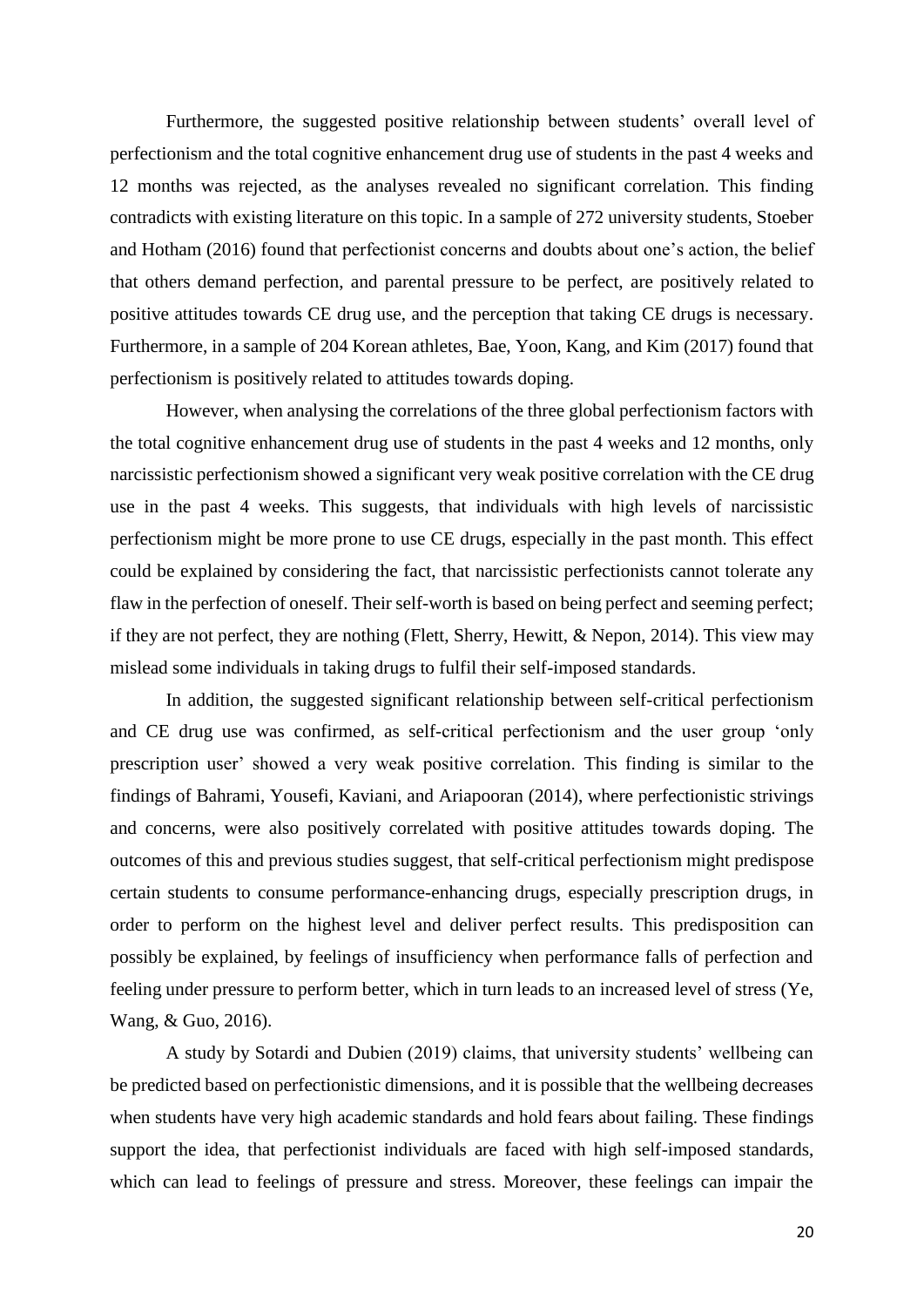performance of an individual, resulting in disappointment (Sotardi & Dubien, 2019), which can possibly make some students more prone to use substances for cognitive enhancement. However, the dimension rigid perfectionism demonstrated no significant relationship with CE drug use, which is why this suggested significant relationship was rejected.

When analysing the proposed positive relationship between students' perceived stress and their cognitive enhancement drug use in the past 4 weeks and 12 months, no significant relationship could be established. This was an interesting finding, as it contradicts with the existing literature on the relationship of stress and CE drug use (Misra & McKean, 2000; Pighi et al., 2018; Sinha, 2008). One paper of Ruisoto and Contador (2019), reviewing 130 articles that focus on stress and addiction, concluded, that stress contributes to setting up and increasing drug addiction. The contradictory results of this study could be explained by the fact, that most of the drugs used by participants were OTC drugs. OTC drugs like coffee, caffeinated drinks, and caffeine tablets have limited pro-cognitive effects in healthy subjects but are used frequently among students (Franke & Bagusat, 2015). Because of these limited effects, caffeine consumption may not be related to dealing with stress but rather to enhance mood and performance and feel more awake (Mahoney et al., 2019).

Moreover, when analysing the relationship of the different CE user groups and perceived stress, a significant very weak, positive relationship between only illicit drug users and perceived stress was found. This finding suggests, that students' perceived stress can increase the tendency of using illicit drugs for the purpose of cognitive enhancement. As most of the illicit users indicated to use marijuana, it is assumed, that this drug is not only used for cognitive enhancement purposes but also for dealing with and relieving stress symptoms (Rusznák, et al., 2018). This outcome might be explained by missing coping strategies when it comes to stress, and it is assumed, that certain students might think of CE drugs as a coping strategy, to deal effectively with stress (Crutchfield & Gove, 1984).

The proposed mediation effect of stress on the relationship between perfectionism and CE drug use was rejected, as the analysis revealed, that perfectionism does not act as a predictor of CE drug use. However, the proposed positive relationships between CE drug use and perfectionism, and CE drug use and stress could possibly be discovered as not significant, because of the limitations of this study and might be investigated in future research.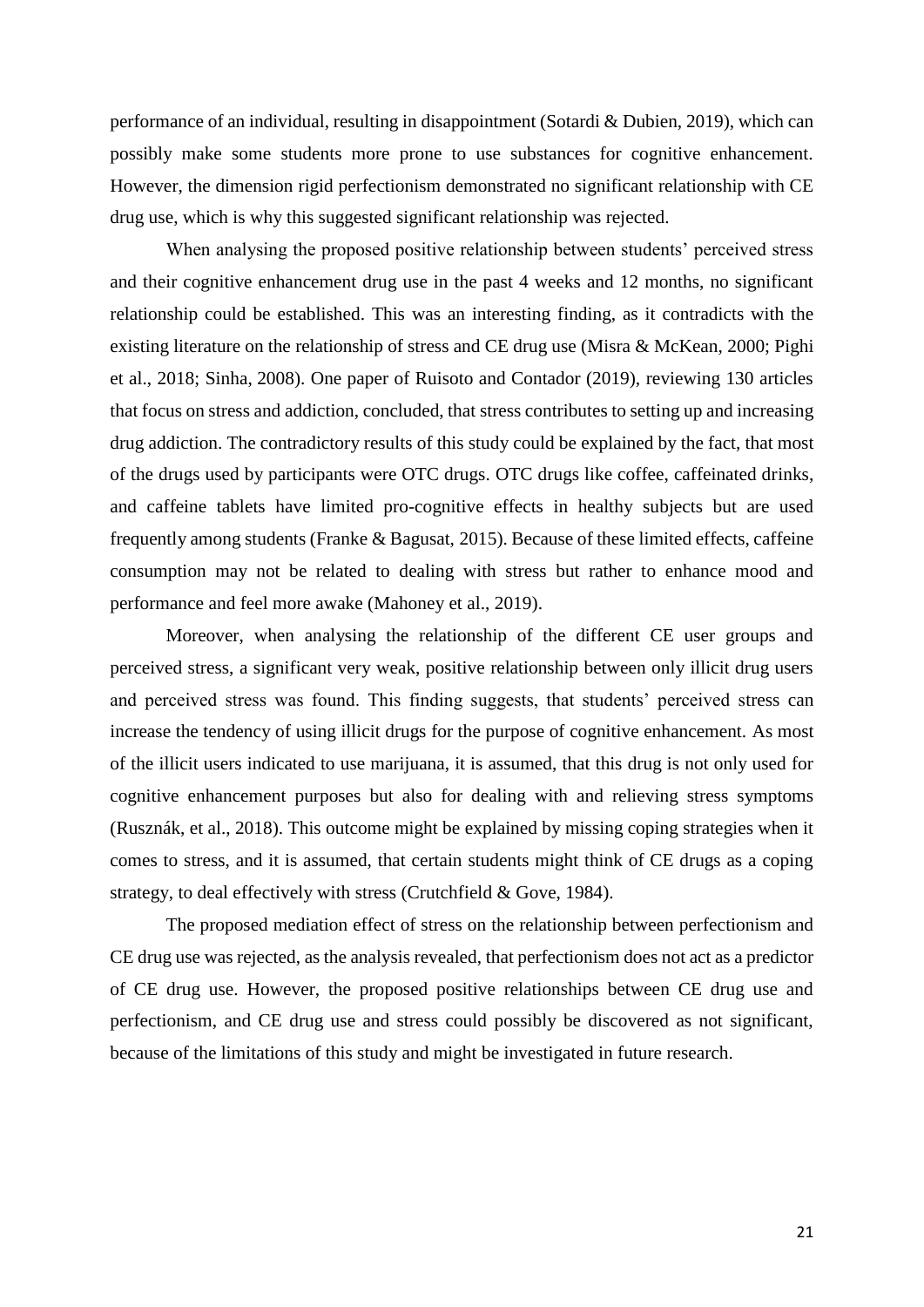#### **Limitations and Strengths**

When evaluating this study, there are several strengths and limitations that need to be taken into account. This study faces its first weak point when considering the representativeness of the study. As the study sample was relatively homogeneous, the generalizability of the study results is restricted to a similar homogeneous population and the generalization of the study results to other populations is limited. Moreover, as 77% of the respondents were female and 70.9% were first-year students, this study does not give a detailed insight in the CE drug use behaviour of male students and students in higher years of study. This could be improved by investigating these populations more specifically, for instance, studying the CE drug use behaviour of male Master students, to find out, if gender and phase of study are influencing factors in students' CE drug use behaviour.

Another weak point of the study is, that the participants' responses may have been influenced by the *social desirability principle* (Schermer & Holden, 2019). The social desirability principle suggests, that participants have the tendency to present themselves in a favourable light, taking social norms into account. Some people, especially perfectionists, probably do not want others to know if they ever used cognitive enhancement drugs to increase their performance, or what kind of drugs they used. This idea is supported by the finding that perfectionist individuals may also have a perfectionistic self-presentation style, which focuses on proclaiming one's perfection, avoiding behavioural demonstrations of one's imperfections and nondisclosure of imperfection (Flett & Hewitt, 2014). This could imply that students with especially high levels of perfectionism, might have answered in a dishonest and self-promoting way.

This issue could be addressed by future research, through measuring perfectionism indirectly by not asking the participants directly. For instance, the participants are instructed to watch video clips, showing how people with high levels of perfectionism react in certain situations, in contrast to the reactions of individuals with low levels of perfectionism. The participants are not informed that the personality characteristic perfectionism is measured. After watching the video clips, the participants receive a questionnaire, asking them to indicate how much they could comprehend each reaction of the actors and to which degree they would have acted the same way or differently. This probably results in a more reliable estimate of people's level of perfectionism.

Another limitation is the questionable reliability of the CE drug use scale, measuring the frequency of consumption in the past 4 weeks. Here, Cronbach's alpha was tightly below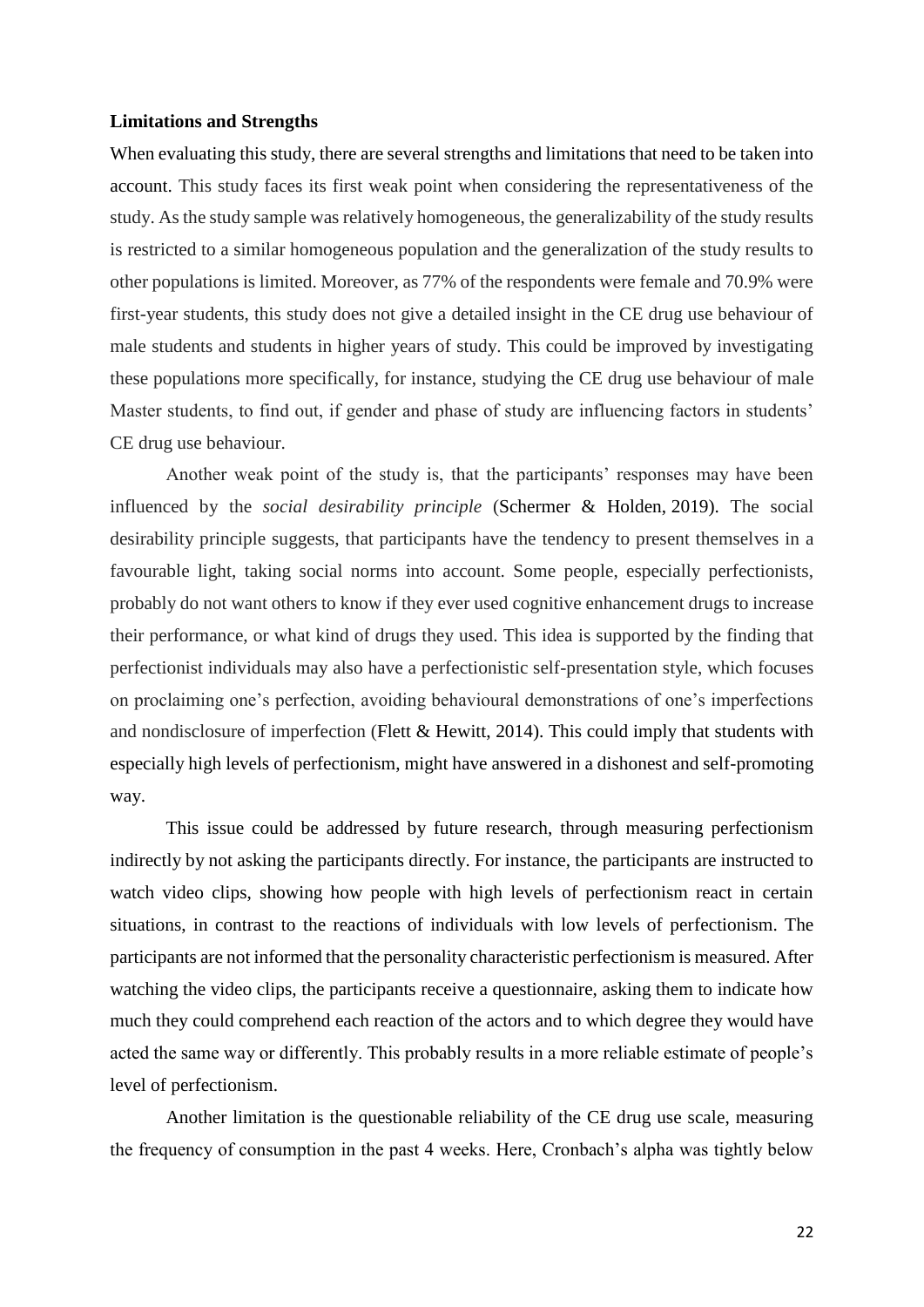the accepted value of  $\alpha = .7$ . This problem could be resolved by future research, through pilot testing.

However, a noteworthy strength of this study is the good reliability of all other scales, with values ranging from .73 to .95. This suggests that the scale items are closely related as a group, meaning they have good internal consistency. Another strength of the study is, that while in other studies it is often unclear for what purposes the drugs are used, this study focused specifically on drug use with the aim of enhancing cognitive performance. By this it was discovered, that illicit drugs have an important role in cognitive enhancement as well. Furthermore, since students are considered as an at-risk group for CE drug use (Misra & McKean, 2000), the sample that was collected focused on a relevant population, among which it is important to examine the risk factors and determinants that encourage CE drug use.

A last strength of the study is that also illicit drugs were investigated as potential drugs for cognitive enhancement. While other studies in European countries discovered a lifetime prevalence of 4.6 to 16% for illicit prescription drug use (Schelle et al., 2015), this study found that 13.1 % of respondents, used illicit prescription drugs before. However, also 16.8% of respondents used illicit drugs like ecstasy, amphetamines or marijuana for the purpose of cognitive enhancement. That means, that more students use illicit drugs for cognitive enhancement purpose than prescription drugs. This could be an interesting insight for future research, as not only the illicit prescription drug use but also the illicit drug use seems to be relevant, in studying and understanding students' cognitive enhancement drug use behaviour.

#### **Implications for Future Research**

This study contributes to the existing knowledge on the relationship of cognitive enhancement drug use and certain factors that increase the likelihood of using drugs to enhance their performance. In this study, perfectionism was supported as a multidimensional construct. These different dimensions have a different impact on students' perceived stress and their CE drug use. For future research, it would be interesting to investigate, whether some dimensions have a negative relationship with CE drug use and stress, as it is suggested by research that perfectionism can have positive and negative influences on individuals (Slade & Owens, 1998). This could mean that some perfectionism dimensions make people less susceptible to CE drug use, while other dimensions make people more prone to CE drug use (Stoeber & Hotham, 2016).

With this knowledge, interventions could be created, targeting behaviour change or education, concerning the perfectionism dimensions positively related to CE drug use, as well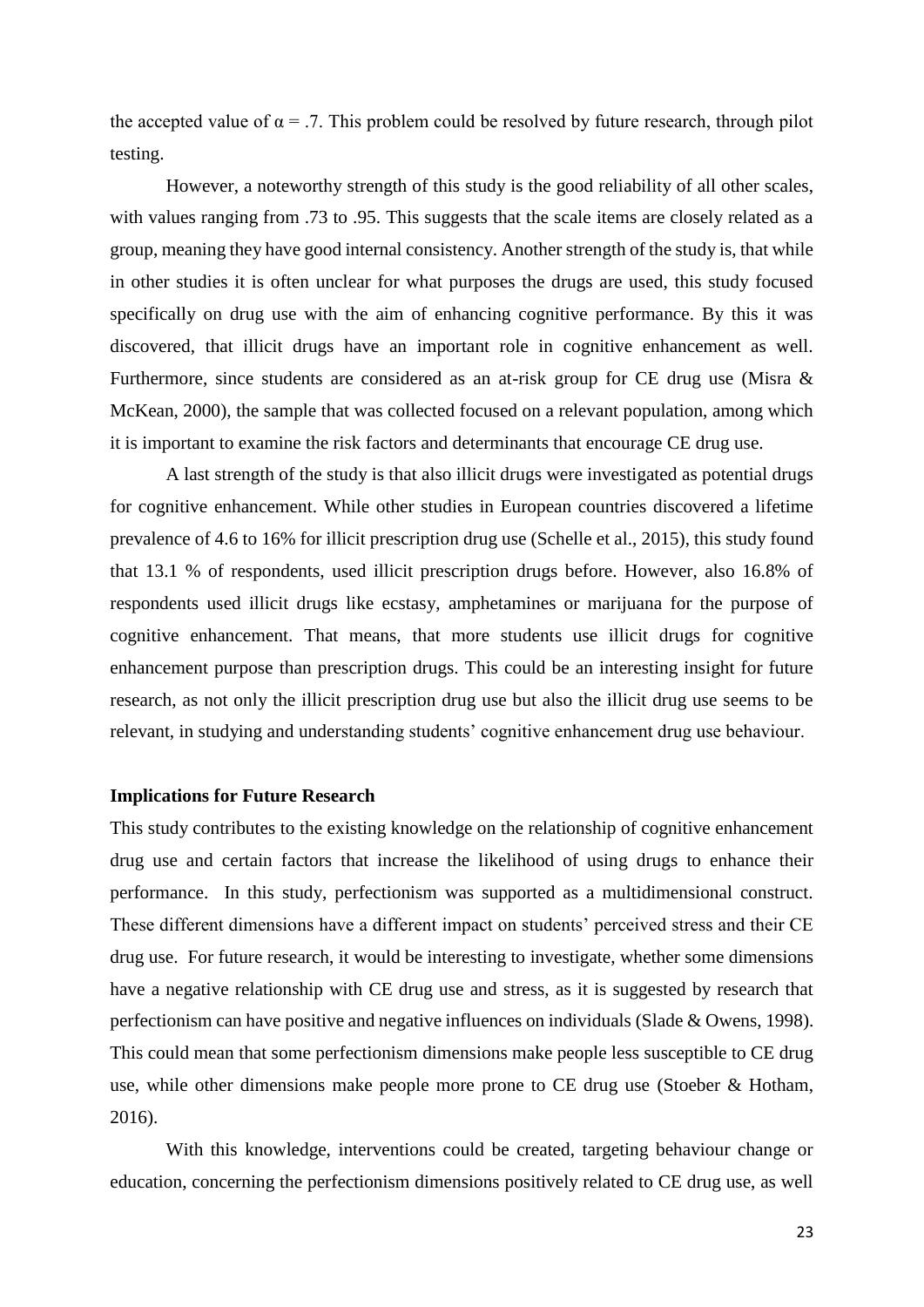as addressing and working with the dimensions that are negatively related to CE drug use. Furthermore, as perceived stress and perfectionism were discovered to have a positive relationship, stress was positively related to the user group illicit drug user, and two of the perfectionism dimensions were related to CE drug use as well, the relationship between these three variables and a possible mediation effect should further be investigated.

Another implication for future research would be to conduct the study in a qualitative design. This alternative offers the possibility of getting some deeper and less generalized knowledge of the personality trait and its influence on CE drug use from the participants. Thereby, also motives or connections could be uncovered, that have not been considered so far in relation to CE drug use. This information could contribute to the prevention of CE drug use in students with perfectionist characteristics, by developing interventions that target the motives and demonstrate alternative ways to act upon them and to deal with the situation.

Lastly, future research could develop interventions, that target overly self-critical and perfectionistic beliefs and show students the irrationality of perfection and of always being perfect, as self-critical perfectionism demonstrated the strongest relationship with stress and was related to the use of prescription drugs. This intervention should offer a feeling of unconditional community and identity, by working with students on the view of themselves. Furthermore, this feeling of belongingness is thought to enlighten students about the fact that they are also appreciated without unusually high achievements and without performing perfect, ideally leading to an unconditional feeling of self-worth (Civitci, 2015). Moreover, the intervention could teach students coping strategies, which help them to effectively cope with stress and to reduce their performance pressure.

#### **Conclusion**

This study examined the effect of students' level of perfectionism and their perceived stress, on their use of cognitive enhancement drugs. Perfectionism was studied as a multidimensional construct. The results of this study supported the multidimensionality and the different impacts of the perfectionism dimensions. The total stress and perfectionism scores were found to have no influence on the overall CE drug use of students. However, perfectionism and perceived stress were detected to have a positive relationship, whereas two perfectionism dimensions were positively correlated with different measures of CE drug use. Perceived stress demonstrated a weak correlation with the user group only illicit users. These outcomes suggest, that there exists some link between perfectionism, stress and CE drug use, that is not fully explained yet. Furthermore, this study revealed that more students use illicit drugs for the purpose of cognitive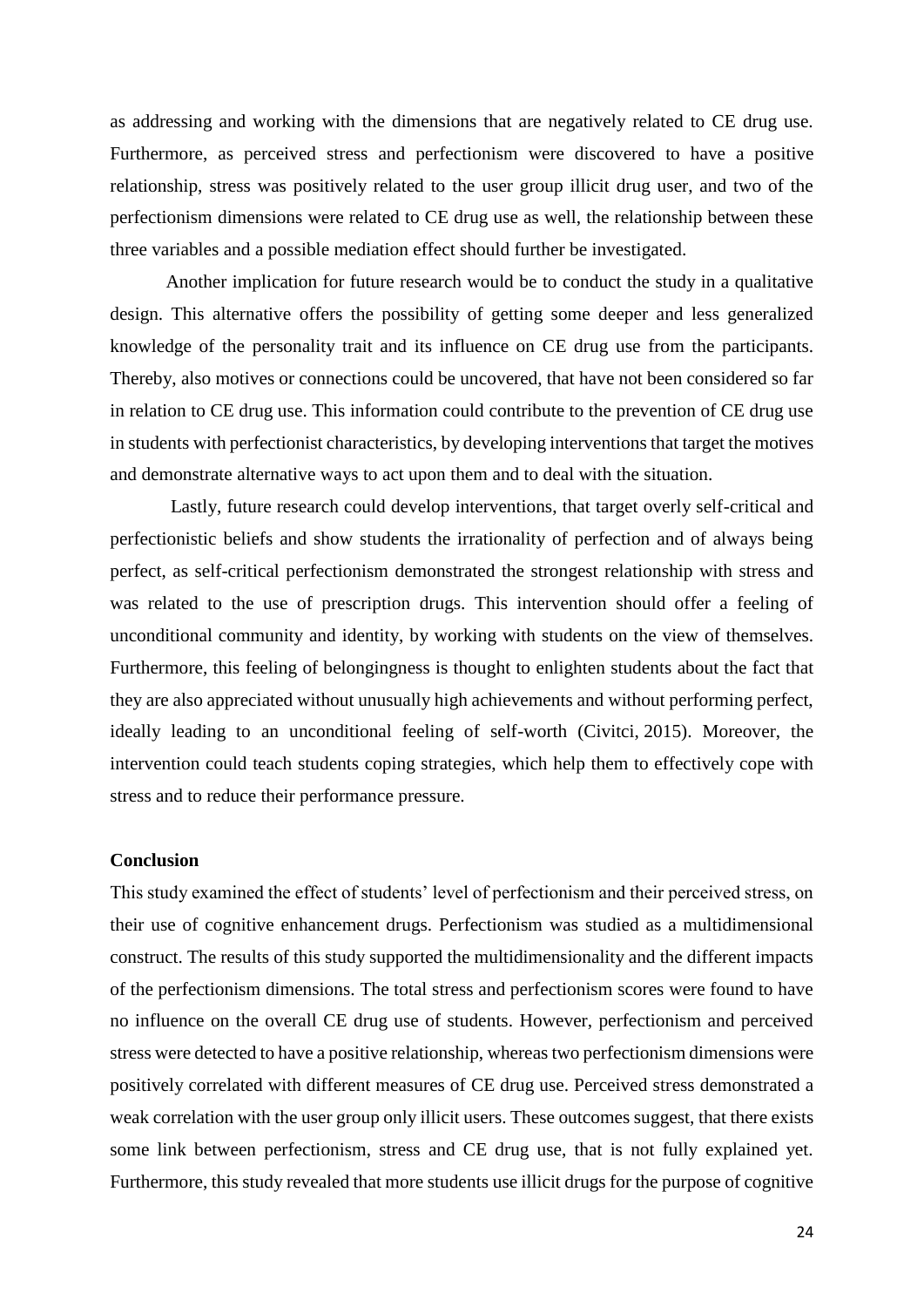enhancement than prescription drugs. Thus, an implication for future studies is to take illicit drugs into account when investigating students' cognitive enhancement drug use and find out more about the influencing motives and factors that lead students to cognitive enhancement drug use.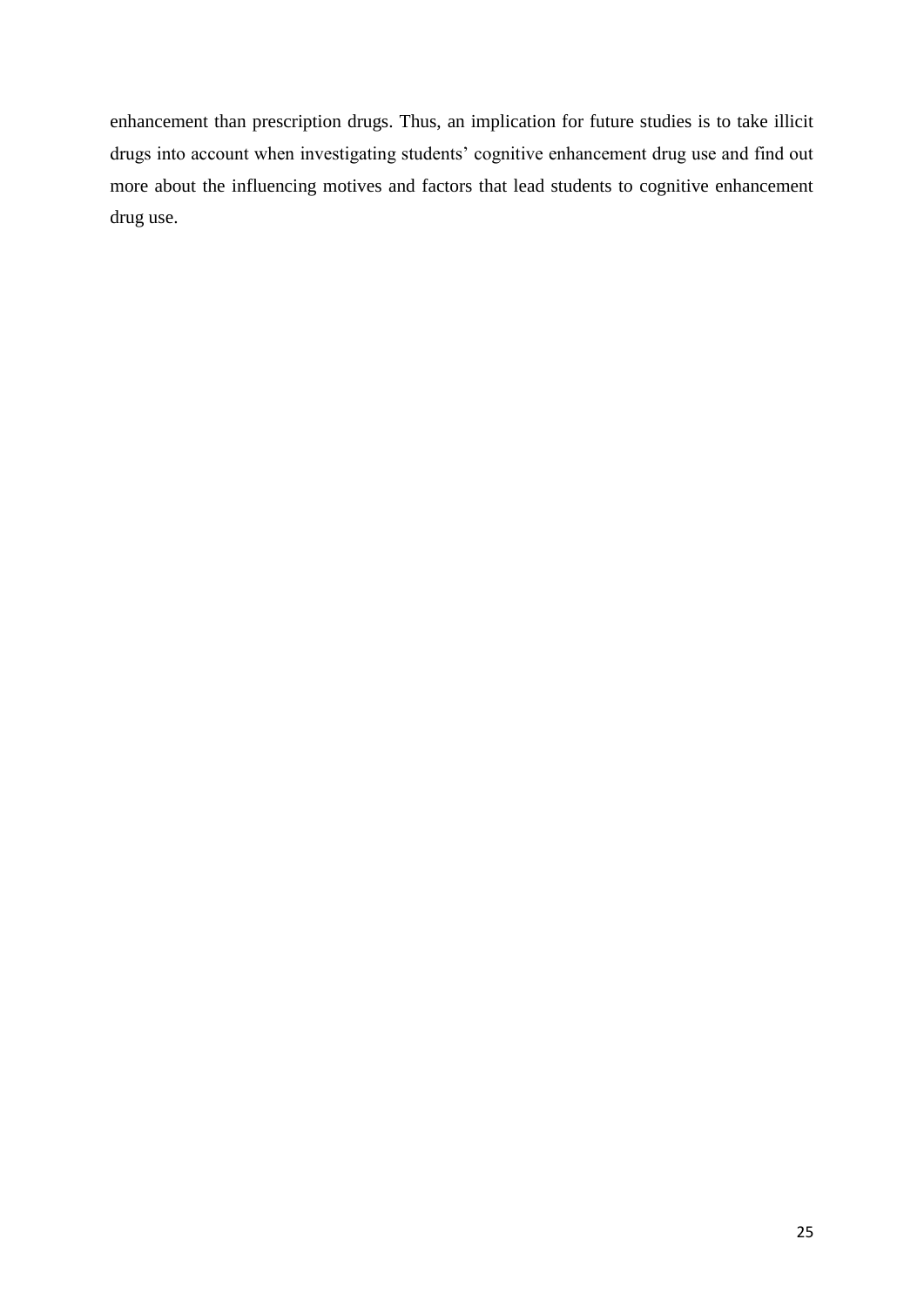#### **References**

- Arria, A. M., Caldeira, K. M., Vincent, K. B., O'Grady, K. E., & Wish, E. D. (2008). Perceived Harmfulness Predicts Nonmedical Use of Prescription Drugs Among College Students: Interactions with Sensation-Seeking. *Prevention Science*, *9*(3), 191- 201. doi:10.1007/s11121-008-0095-8
- Arria, A. M., O'Grady, K. E., Caldeira, K. M., Vincent, K. B., & Wish, E. D. (2008). Nonmedical Use of Prescription Stimulants and Analgesics: Associations with Social and Academic Behaviors among College Students. *Journal of Drug Issues*, *38*(4), 1045-1060. doi:10.1177/002204260803800406
- Bae, M., Yoon, J., Kang, H., & Kim, T. (2017). Influences of perfectionism and motivational climate on attitudes towards doping among Korean national athletes: a cross sectional study. *Substance Abuse Treatment, Prevention, and Policy*, *12*(1). doi:10.1186/s13011-017-0138-x
- Bahrami S, Yousefi B, Kaviani E, Ariapooran S. (2014). The prevalence of energetic drugs use and the role of perfectionism, sensation seeking and physical self-concept in discriminating bodybuilders with positive and negative attitude toward doping. *International Journal of Sports Studies, 4* (1), 174-180. Retrieved from http: www.ijssjournal.com.
- Bostrom N, Sandberg A. (2009). Cognitive enhancement: methods, ethics, regulatory challenges. Sci Eng Ethics; 15:311–41.
- Buchanan, T. W., & Lovallo, W. R. (2018). The role of genetics in stress effects on health and addiction. *Current Opinion in Psychlogy*, *27*, 72-76. Retrieved from https://doi.org/10.1016/j.copsyc.2018.09.005
- Civitci, A. (2015). Perceived Stress and Life Satisfaction in College Students: Belonging and Extracurricular Participation as Moderators. *Procedia - Social and Behavioral Sciences*, *205*, 271-281. doi:10.1016/j.sbspro.2015.09.077

Cohen, S. (2010). Perceived Stress Scale. Retrieved from http://www.mindgarden.com/documents/PerceivedStressScale.pdf

- Cohen, S., Kamarck, T., & Mermelstein, R. (1983). A Global Measure of Perceived Stress. *Journal of Health and Social Behavior*, *24*(4), 385. doi:10.2307/2136404
- Crutchfield, R. D., & Gove, W. R. (1984). Determinants of drug use: A test of the coping hypothesis. *Social Science & Medicine*, *18*(6), 503-509. doi:10.1016/0277- 9536(84)90008-x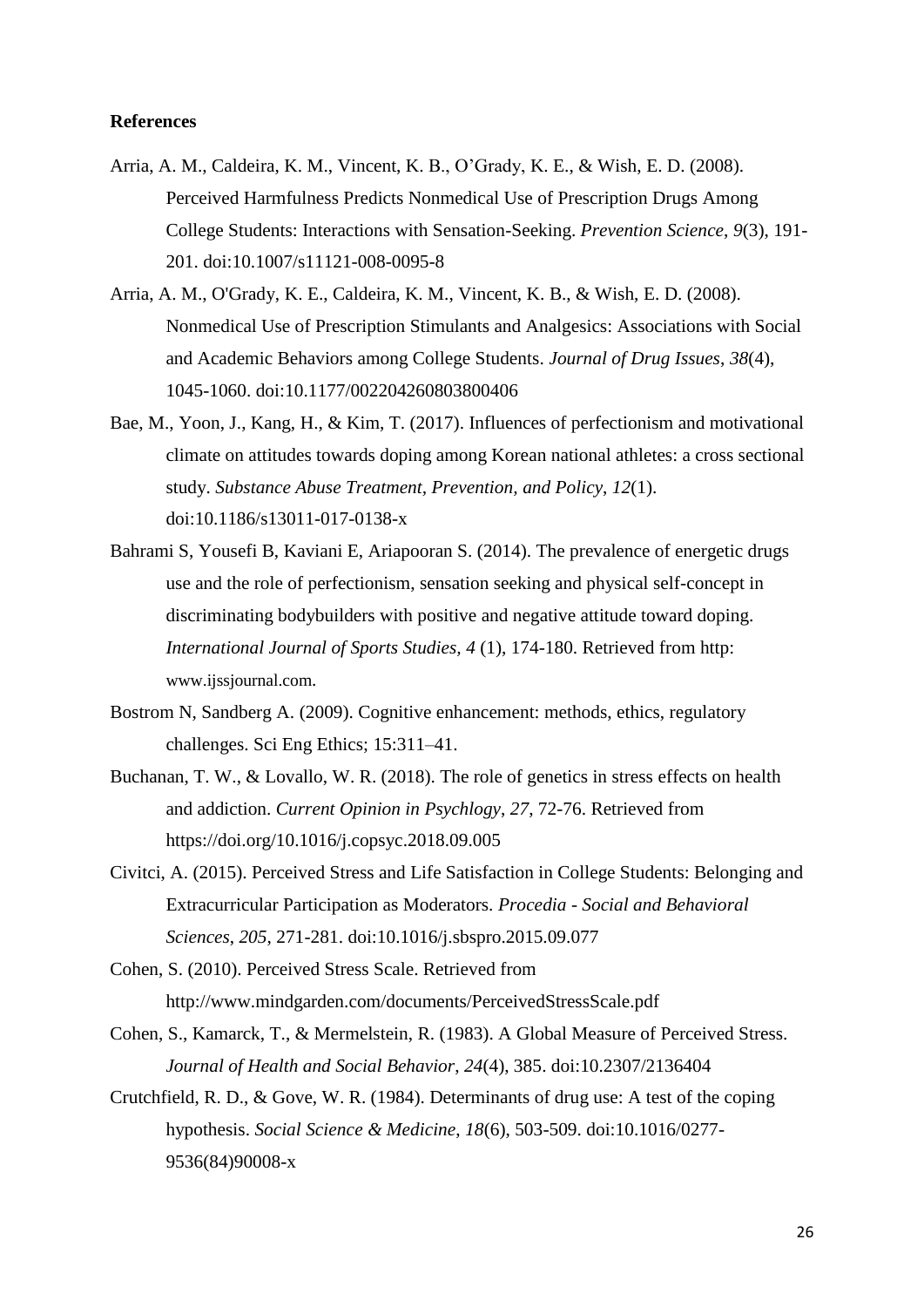- De Heer, S. (2017). The relationship between perceived stress and depressive symptoms among Dutch university students. Retrieved from https://openaccess.leidenuniv.nl/bitstream/handle/1887/60480/Heer%2C%20Sanne% 20de-s1260537-MA%20Thesis%20CP-2017.pdf?sequence=1
- Drobisz, D., & Damborská, A. (2019). Deep brain stimulation targets for treating depression. *Behavioural Brain Research*, *359*, 266-273. doi:10.1016/j.bbr.2018.11.004
- Eitle, T. M., & Eitle, D. (2013). Race, Coping Strategies, and Substance Use Behaviors: A Preliminary Analysis Examining White and American Indian Adolescents. *Substance Use & Misuse*, *49*(3), 315-325. doi:10.3109/10826084.2013.832329
- European Agency for Safety and Health at Work. (2015). A Review on the future of work: Performance-enhancing drugs. Retrieved from https://osha.europa.eu/en/tools-andpublications/publications/future-work-performance-enhancing-drugs/view
- Flett, G. L., & Hewitt, P. L. (2014). Perfectionism and Perfectionistic Self-Presentation in Social Anxiety. *Social Anxiety*, 159-187. doi:10.1016/b978-0-12-394427-6.00007-8
- Flett, G. L., Sherry, S. B., Hewitt, P. L., & Nepon, T. (2014). Understanding the Narcissistic Perfectionists among us: Grandiosity, Vulnerability, and the Quest for the Perfect Self. *Handbook of the Psychology of Narcissism* (p. 24). Retrieved from https://cruxpsychology.ca/wp-content/uploads/2018/07/Flettetal.2014.43-66.pdf
- Franke, A. G., & Bagusat, C. (2015). Use of Caffeine for Cognitive Enhancement. *Coffee in Health and Disease Prevention*, 721-727. doi:10.1016/b978-0-12-409517-5.00080-2
- Franke, A. G., Bagusat, C., Rust, S., Engel, A., & Lieb, K. (2014). Substances used and prevalence rates of pharmacological cognitive enhancement among healthy subjects. *European Archives of Psychiatry and Clinical Neuroscience*, *264*(S1), 83-90. doi:10.1007/s00406-014-0537-1
- Hayes, A. F. (2019). PROCESS macro for SPSS and SAS. Retrieved from http://processmacro.org/index.html
- IBM Corp. (2015). IBM SPSS Statistics for Windows, Version 24.0. Armonk, NY: IBM Corp.
- Kim, H. (2013). Statistical notes for clinical researchers: assessing normal distribution (2) using skewness and kurtosis. *Restorative Dentistry & Endodontics*, *38*(1), 52. doi:10.5395/rde.2013.38.1.52
- Kokkoris, M. D. (2019). New insights into the association of maximizing with facets of perfectionism. *Personality and Individual Differences*, *142*, 100-102. doi:10.1016/j.paid.2019.01.040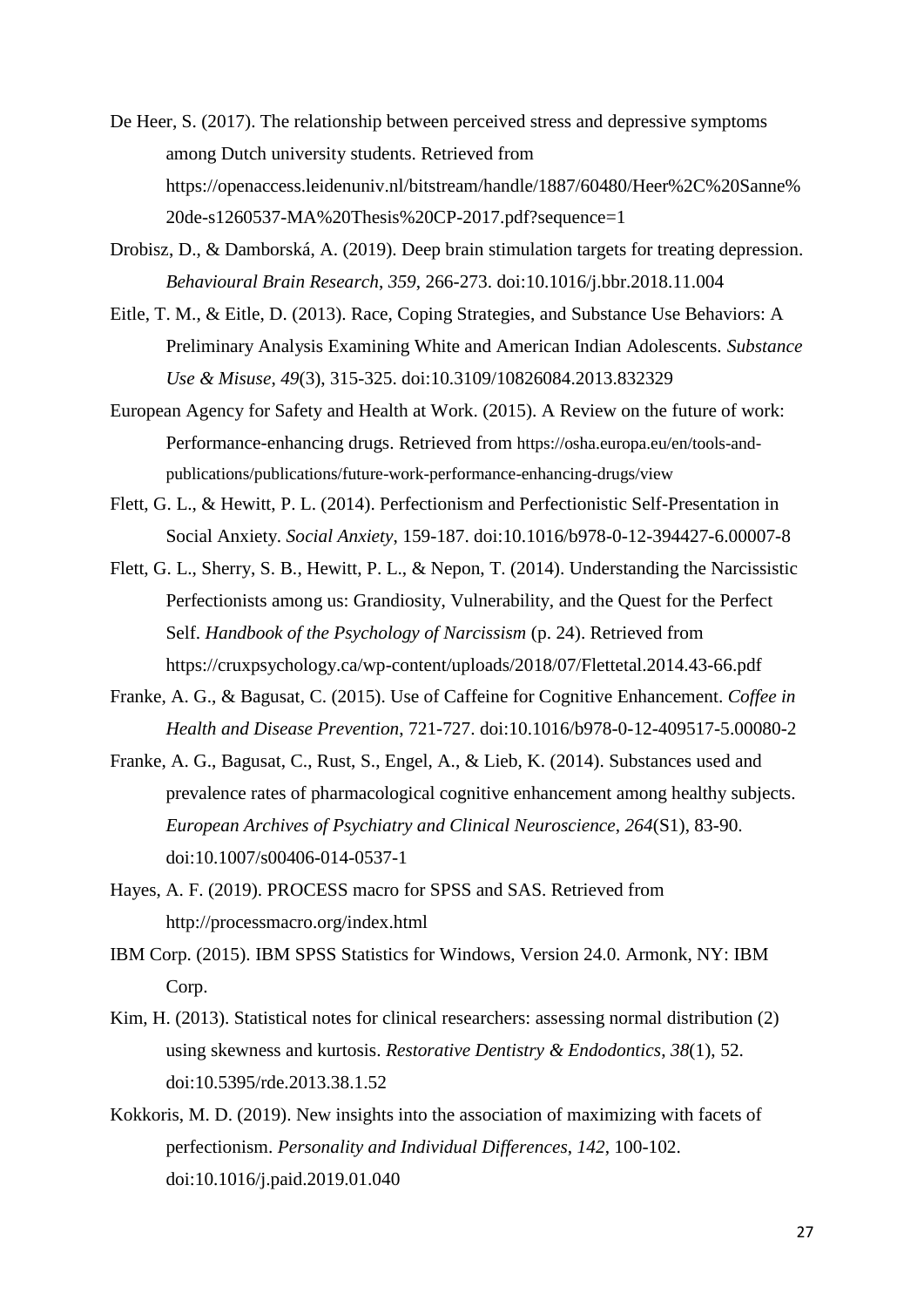- Lee, E. (2012). Review of the psychometric evidence of the perceived stress scale. Asian Nursing Research, 6(4), 121–127. doi:10.1016/j.anr.2013.08.001
- Levin, K. A. (2006). Study design III: Cross-sectional studies. *Evidence-Based Dentistry*, *7*(1), 24-25. doi:10.1038/sj.ebd.6400375
- Liakoni, E., Schaub, M. P., Maier, L. J., Glauser, G., & Liechti, M. E. (2015). The Use of Prescription Drugs, Recreational Drugs, and "Soft Enhancers" for Cognitive Enhancement among Swiss Secondary School Students. *PLOS ONE*, *10*(10), e0141289. doi:10.1371/journal.pone.0141289
- Lilleholt, L., Aaby, A., & Makransky, G. (2019). Students admitted to university based on a cognitive test and MMI are less stressed than students admitted based on GPA. *Studies in Educational Evaluation*, *61*, 170-175. doi:10.1016/j.stueduc.2019.03.005
- Mahoney, C. R., Giles, G. E., Marriott, B. P., Judelson, D. A., Glickman, E. L., Geiselman, P. J., & Lieberman, H. R. (2019). Intake of caffeine from all sources and reasons for use by college students. *Clinical Nutrition*, *38*(2), 668-675. doi:10.1016/j.clnu.2018.04.004
- Methodology Shop. (n.d.). Handleidingen statistiek. Moderator en Mediator Analyse met PROCESS. Retrieved from https://www.utwente.nl/nl/bms/mwinkel/handleidingen/handleidingen-statistiek/moderator-en-mediator-analyse-metprocess/
- Misra, R., & McKean, M. (2000). College students' academic stress and its relation to their anxiety, time management, and leisure satisfaction. *American Journal of Health Studies*, *16*(1), 41-51. Retrieved from https://search.proquest.com/openview/c2c1309ac42c1cc4b74e146f6b0e260c/1?pqorigsite=gscholar&cbl=30166
- Newen, A. (2015). What are cognitive processes? An example-based approach. *Synthese*, *194*. doi:10.1007/s11229-015-0812-3
- Olsen, N. (2013). Caffeine Consumption Habits and Perceptions among University of New Hampshire Students. *Honors Theses and Capstones*, *103*. Retrieved from https://scholars.unh.edu/cgi/viewcontent.cgi?article=1102&context=honors
- Partridge, B., Bell, S., Lucke, J., & Hall, W. (2012). Australian university students' attitudes towards the use of prescription stimulants as cognitive enhancers: Perceived patterns of use, efficacy and safety. *Drug and Alcohol Review*, *32*(3), 295-302. doi:10.1111/dar.12005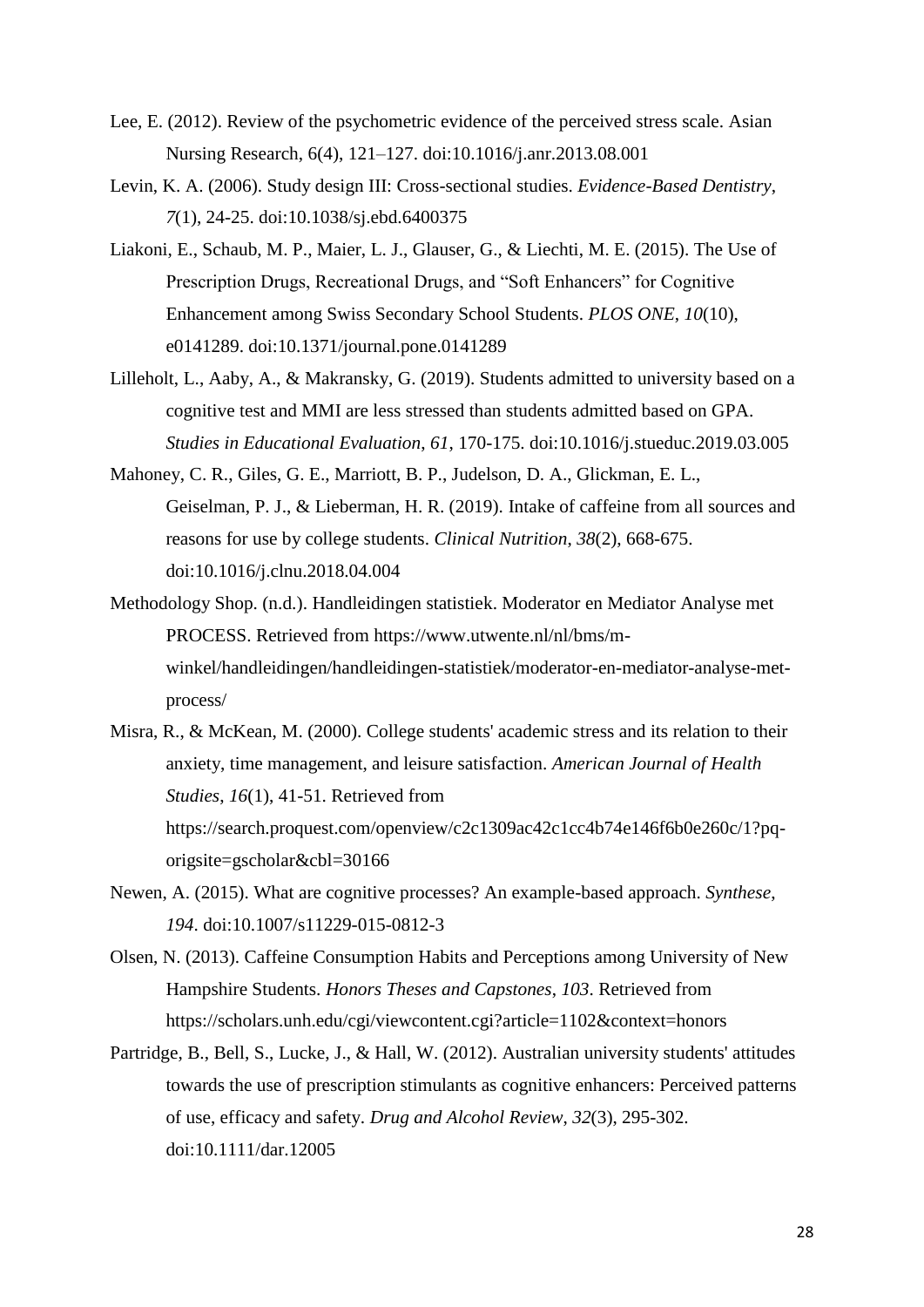- Petersen, M. A., Lyngsø-Dahl Ølgaard, L. J., & Nørgaard, L. S. (2018). Contextualizing study drugs - An exploratory study of perceptions and practices among study counselors, general practitioners, psychiatrists and from student polls. *Research in Social and Administrative Pharmacy*. doi:10.1016/j.sapharm.2018.10.005
- Pighi, M., Pontoni, G., Sinisi, A., Ferrari, S., Mattei, G., Pingani, L., Simoni, E., & Galeazzi, G. (2018). Use and Propensity to Use Substances as Cognitive Enhancers in Italian Medical Students. *Brain Sciences*, *8*(11), 197. doi:10.3390/brainsci8110197
- Racine, E., & Forlini, C. (2008). Cognitive Enhancement, Lifestyle Choice or Misuse of Prescription Drugs? *Neuroethics*, *3*(1), 1-4. doi:10.1007/s12152-008-9023-7
- Rubin, C. M. (2011, November 14). The Global Search for Education: On Success. Retrieved from https://www.educationnews.org/education-policy-and-politics/the-globalsearch-for-education-on-success/
- Ruisoto, P., & Contador, I. (2019). The role of stress in drug addiction. An integrative review. *Physiology & Behavior*, *202*, 62-68. doi:10.1016/j.physbeh.2019.01.022
- Rusznák, K., Csekő, K., Varga, Z., Csabai, D., Bóna, Á., Mayer, M., … Czéh, B. (2018). Long-Term Stress and Concomitant Marijuana Smoke Exposure Affect Physiology, Behavior and Adult Hippocampal Neurogenesis. *Frontiers in Pharmacology*, *9*, 1-17. doi:10.3389/fphar.2018.00786
- Sarkodie, E. K., Zhou, S., Baidoo, S. A., & Chu, W. (2019). Influences of stress hormones on microbial infections. *Microbial Pathogenesis*, *131*, 270-276. doi:10.1016/j.micpath.2019.04.013
- Sattler, S., & Wiegel, C. (2013). Cognitive Test Anxiety and Cognitive Enhancement: The Influence of Students' Worries on Their Use of Performance-Enhancing Drugs. *Substance Use & Misuse*, *48*(3), 220-232. doi:10.3109/10826084.2012.751426
- Schelle, K. J., Olthof, B. M., Reintjes, W., Bundt, C., Gusman-Vermeer, J., & Van Mil, A. C. (2015). A survey of substance use for cognitive enhancement by university students in the Netherlands. *Frontiers in Systems Neuroscience*, *9*. doi:10.3389/fnsys.2015.00010
- Schermer, J. A., & Holden, R. R. (2019). Personality facet loadings onto the general factor of personality change when social desirability responding is considered. *Personality and Individual Differences*, *147*, 200-203. doi:10.1016/j.paid.2019.04.038
- Sinha, R. (2008). Chronic Stress, Drug Use, and Vulnerability to Addiction. *Annals of the New York Academy of Sciences*, *1141*(1), 105-130. doi:10.1196/annals.1441.030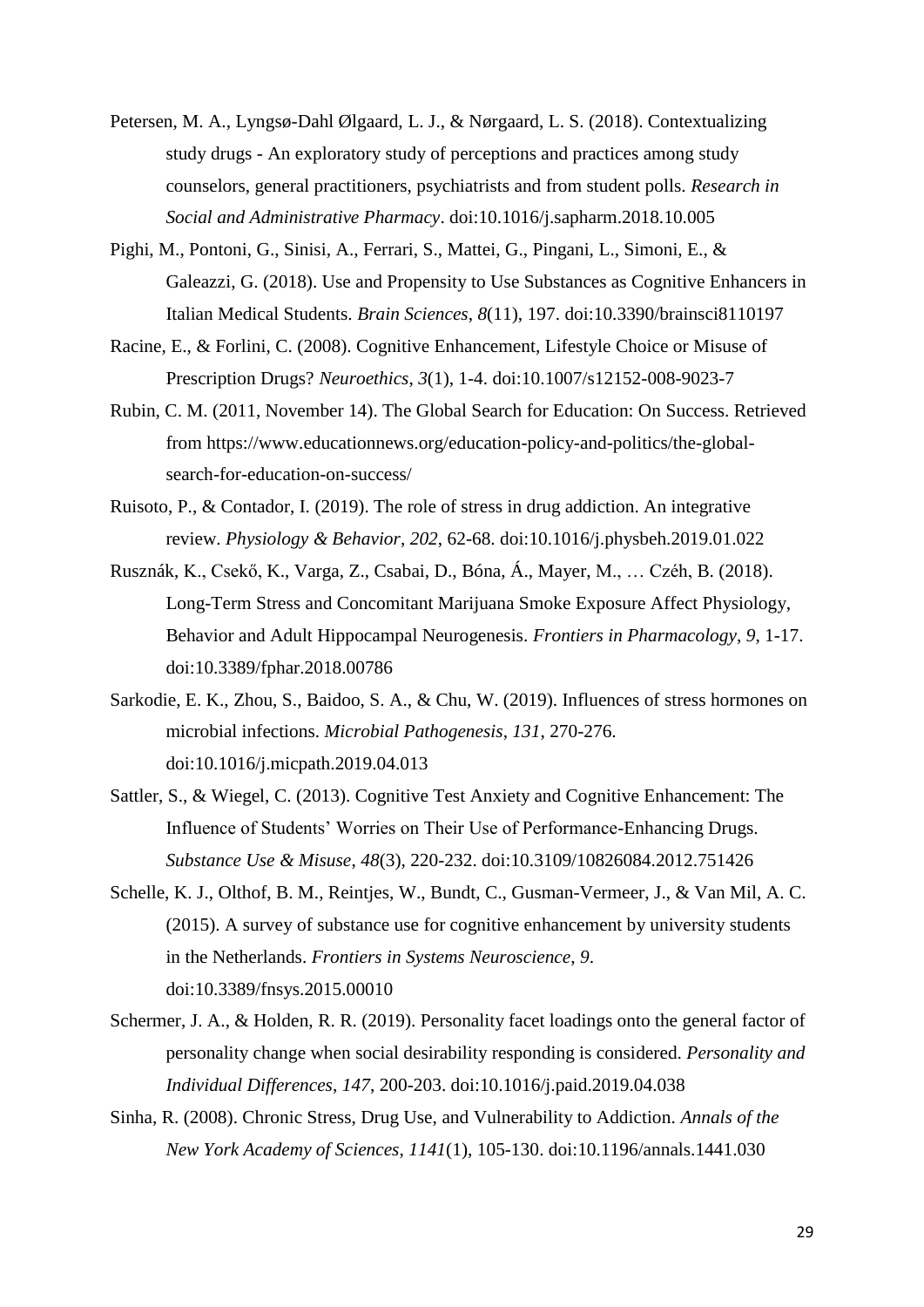- Slade, P. D., & Owens, R. G. (1998). A Dual Process Model of Perfectionism Based on Reinforcement Theory. *Behavior Modification*, *22*(3), 372-390. doi:10.1177/01454455980223010
- Smith, M. M., Saklofske, D. H., Stoeber, J., & Sherry, S. B. (2016). The Big Three Perfectionism Scale. *Journal of Psychoeducational Assessment*, *34*(7), 670-687. doi:10.1177/0734282916651539
- Smith, M. M., Sherry, S. B., Glowacka, M., Speth, T. A., Stewart, S. H., Saklofske, D. H., & Etherson, M. E. (2019). Who is the most demanding of them all? A multisource investigation of other-oriented perfectionism, socially prescribed perfectionism, and depressive symptoms. *Personality and Individual Differences*, *138*, 328-332. doi:10.1016/j.paid.2018.09.023
- Smith, M. M., Sherry, S. B., & Saklofske, D. H. (2018). Understanding the Narcissistic Need for Perfection: The Most Dazzling, Perfect, and Comprehensive Review Ever. *Handbook of Trait Narcissism*, 265-274. doi:10.1007/978-3-319-92171-6\_28
- Sona Systems. (n.d.). Test subject pool BMS. Retrieved from https://utwente.sonasystems.com/Main.aspx?p\_log=1798731
- Sotardi, V. A., & Dubien, D. (2019). Perfectionism, wellbeing, and university performance: A sample validation of the Frost Multidimensional Perfectionism Scale (FMPS) in New Zealand. *Personality and Individual Differences*, *143*, 103-106. doi:10.1016/j.paid.2019.02.023
- Stoeber, J., & Hotham, S. (2016). Perfectionism and attitudes toward cognitive enhancers ("smart drugs"). *Personality and Individual Differences*, *88*, 170-174. doi:10.1016/j.paid.2015.09.011
- Tavakol, M., & Dennick, R. (2011). Making sense of Cronbach's alpha. *International Journal of Medical Education*, *2*, 53-55. doi:10.5116/ijme.4dfb.8dfd
- Teter, C. J., Mccabe, S. E., Cranford, J. A., Boyd, C. J., & Guthrie, S. K. (2005). Prevalence and Motives for Illicit Use of Prescription Stimulants in an Undergraduate Student Sample. *Journal of American College Health, 53*(6), 253-262. doi:10.3200/jach.53.6.253-262
- The Big Three Perfectionism Scale. (n.d.). *Measurement Instrument Database for the Social Science* [PDF file]. Retrieved from http://www.midss.org/sites/default/files/btps\_paper\_copy\_.pdf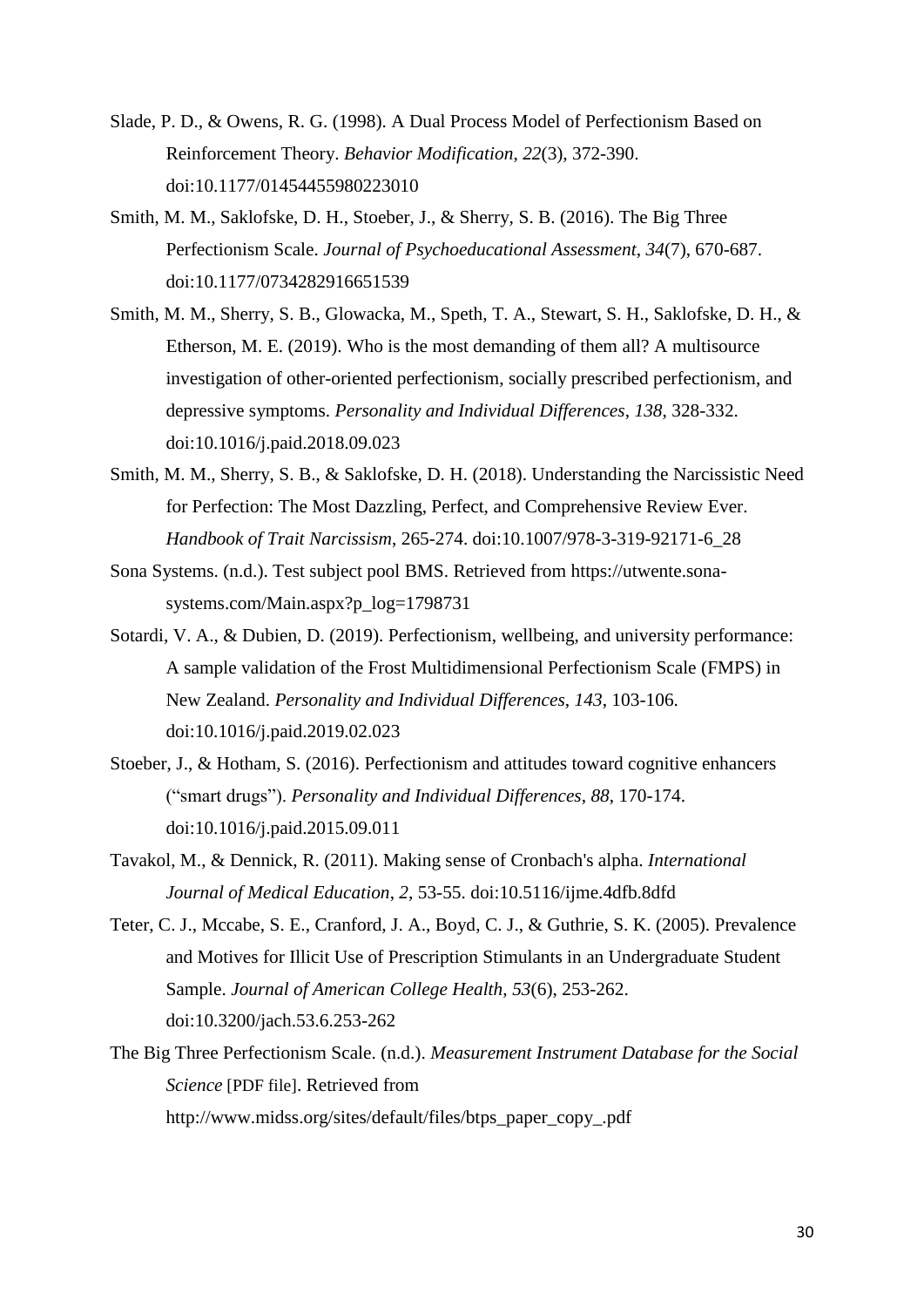- Wang, H., & Li, J. (2017). Positive perfectionism, negative perfectionism, and emotional eating: The mediating role of stress. *Eating Behaviors*, *26*, 45-49. doi:10.1016/j.eatbeh.2016.12.012
- Warburton, D. M. (1992). Nicotine as a cognitive enhancer. *Progress in Neuro-Psychopharmacology and Biological Psychiatry*, *16*(2), 181-192. doi:10.1016/0278- 5846(92)90069-q
- Wiegel, C., Sattler, S., Göritz, A. S., & Diewald, M. (2015). Work-related stress and cognitive enhancement among university teachers. *Anxiety, Stress, & Coping*, *29*(1), 100-117. doi:10.1080/10615806.2015.1025764
- Wuensch, K. L., & Evans, J. D. (1996). Straightforward Statistics for the Behavioral Sciences. *Journal of the American Statistical Association*, *91*(436), 1750. doi:10.2307/2291607
- Ye, Q., Wang, D., & Guo, W. (2016). Inclusive Leadership and Team Innovation: The Role of Team Voice and Performance Pressure. *European Management Journal*, 1-13. Retrieved from https://doi.org/10.1016/j.emj.2019.01.006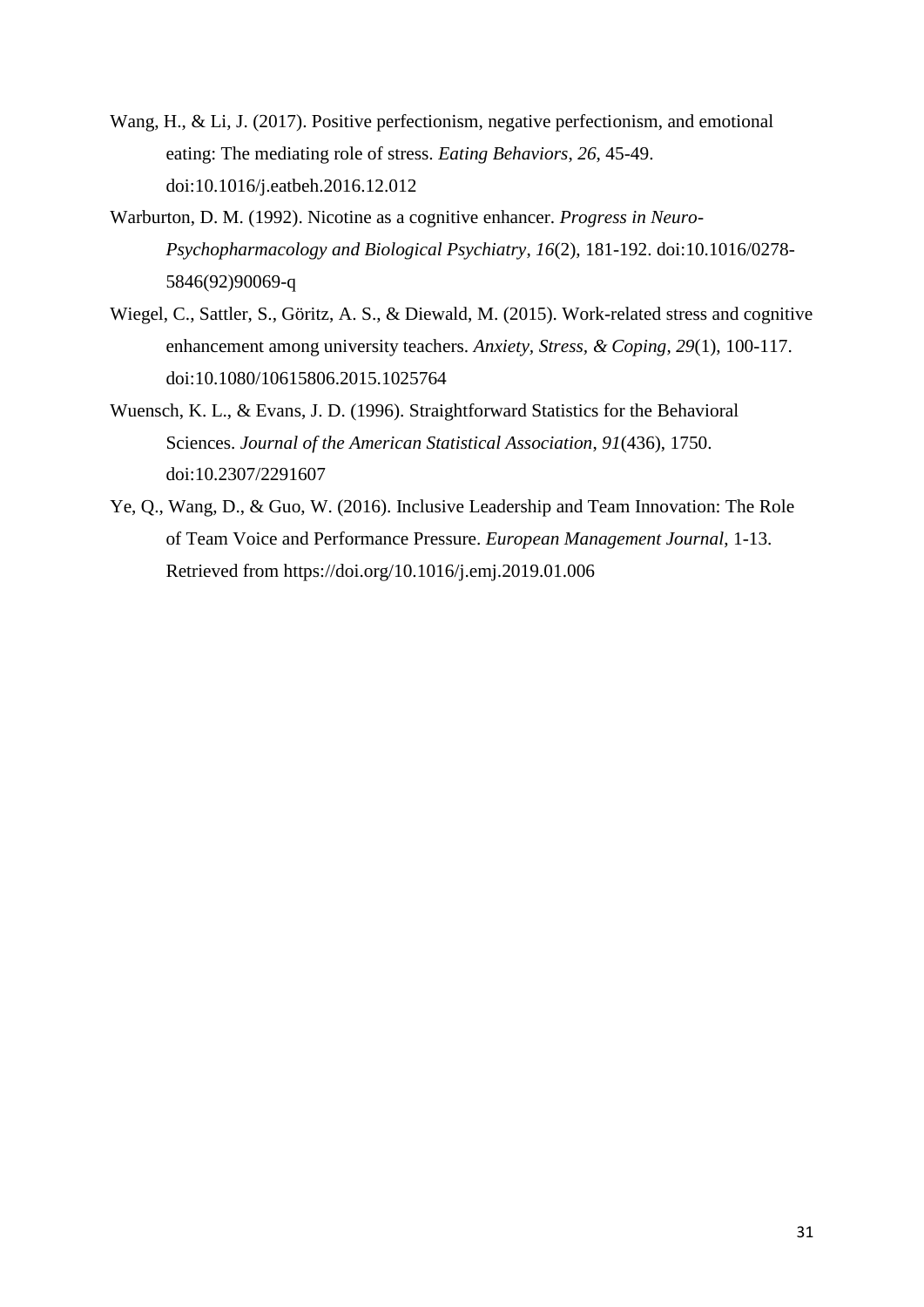### **Appendix A: Items CE drug use**

In the following, you will be asked about your use of Cognitive Enhancement (CE) drugs.

CE-drugs include any type of substance that is used by **healthy individuals** to **enhance motivation or cognitive functions** such as **alertness, attention, memory, concentration or learning**.

CE-drugs can be divided into three groups:

1) **Over-the-counter (OTC) CE-drugs** include any cognition enhancing substance that can be bought without a doctor's prescription, such as caffeine, energy drinks, nicotine, or herbal extracts.

*2)* **Prescription CE-drugs** include the **nonmedical** use of medicines (without a doctor's prescription) for diseases such as ADHD, dementia, narcolepsy or shift work sleep disorder. 3) **Illicit CE-drugs** include drugs such as amphetamines, ecstasy, cocaine or illicit marijuana, **used with the purpose of enhancing cognition.**

**1.** Have you ever used one of the mentioned substances to enhance motivation or cognitive functions such as alertness, attention, memory, concentration or learning?

- $\circ$  Yes
- $\overline{\circ}$  No

**2.** Which of the following **over-the-counter substances** have you used before with the intention to enhance your cognitive functions?

- $\Box$  Caffeinated drinks (e.g. coffee, tea, energy drinks)
- $\Box$  Caffeine tablets
- $\Box$  Nicotine/ cigarettes

 $\Box$  Herbal extracts (e.g. Ginkgo biloba, Ashwagandha)

 $\Box$  Other, namely

 $\Box$  ⊗ None of these

**3. In the past 12 months,** how often did you use **caffeinated drinks (e.g. coffee, tea, energy**  drinks) to enhance your cognitive functions?

 $\circ$  0 times

 $\circ$  1-3 times

 $\circ$  4-10 times

 $\circ$  More than 10 times

**4. In the past 4 weeks,** how often did you use **caffeinated drinks (e.g. coffee, tea, energy**  drinks) to enhance your cognitive functions?

 $\circ$  0 times  $\circ$  1-3 times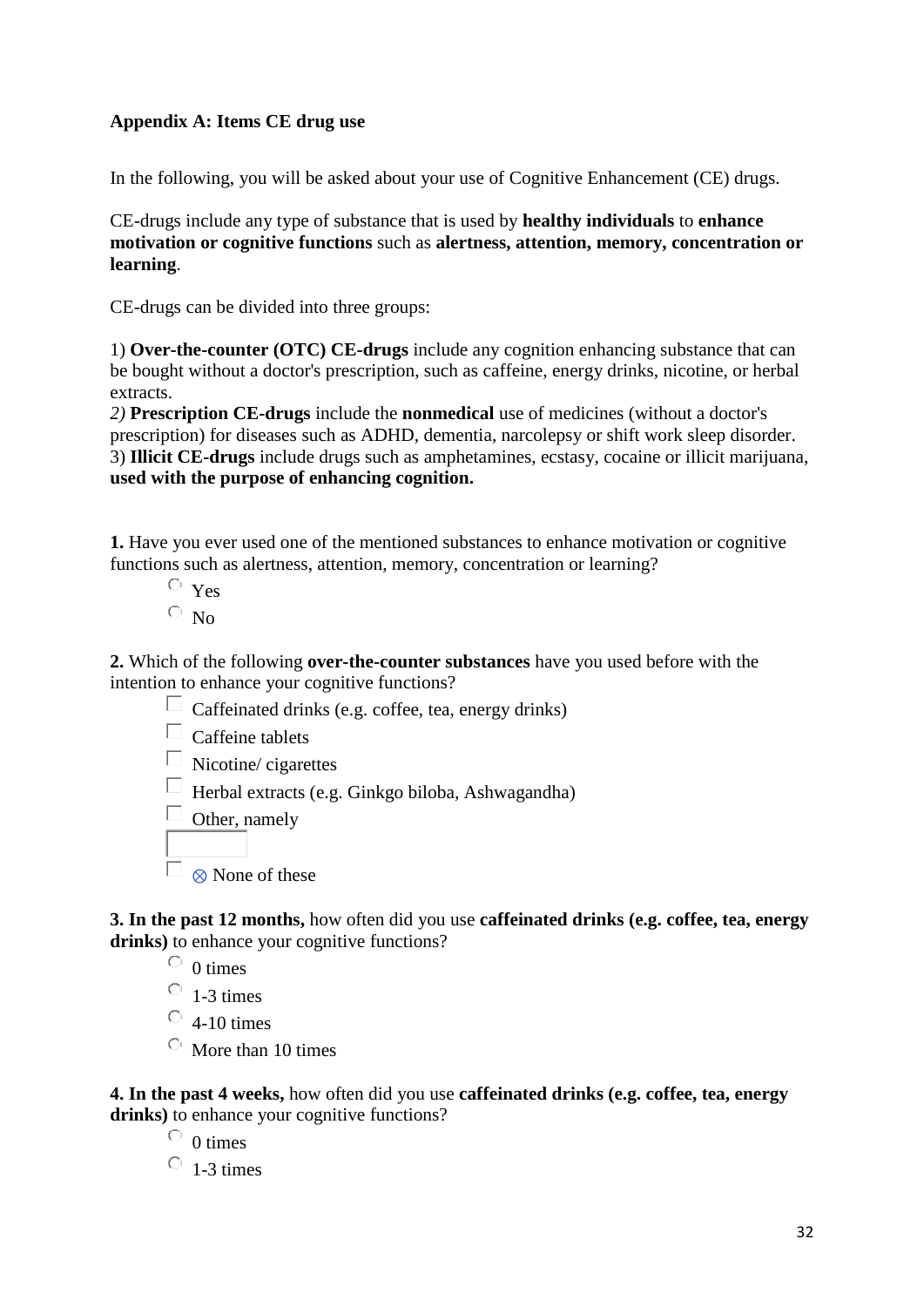- $\circ$  4-10 times
- $\circ$  More than 10 times

**5. In the past 12 months,** how often did you use **caffeine tablets** to enhance your cognitive functions?

- $\circ$  0 times
- $\circ$  1-3 times
- $\circ$  4-10 times
- $\circ$  More than 10 times

**6. In the past 4 weeks,** how often did you use **caffeine tablets** to enhance your cognitive functions?

- $\circ$  0 times
- $\circ$  1-3 times
- $\circ$  4-10 times
- $\circ$  More than 10 times

**7. In the past 12 months,** how often did you use **cigarettes/nicotine** to enhance your cognitive functions?

- $\circ$  0 times
- $\circ$  1-3 times
- $\circ$  4-10 times
- $\circ$  More than 10 times

**8. In the past 4 weeks,** how often did you use **cigarettes/nicotine** to enhance your cognitive functions?

 $\circ$  0 times

 $\circ$  1-3 times

- $\circ$  4-10 times
- $\circ$  More than 10 times

**9. In the past 12 months,** how often did you use **herbal extracts (e.g. Ginkgo Biloba, Ashwagandha)** to enhance your cognitive functions?

 $\overline{O}$  0 times

 $\circ$  1-3 times

- $\circ$  4-10 times
- $\circ$  More than 10 times

**10. In the past 4 weeks,** how often did you use **herbal extracts (e.g. Ginkgo Biloba,**  Ashwagandha) to enhance your cognitive functions?

- $\circ$  0 times
- $\circ$  1-3 times
- $\degree$  4-10 times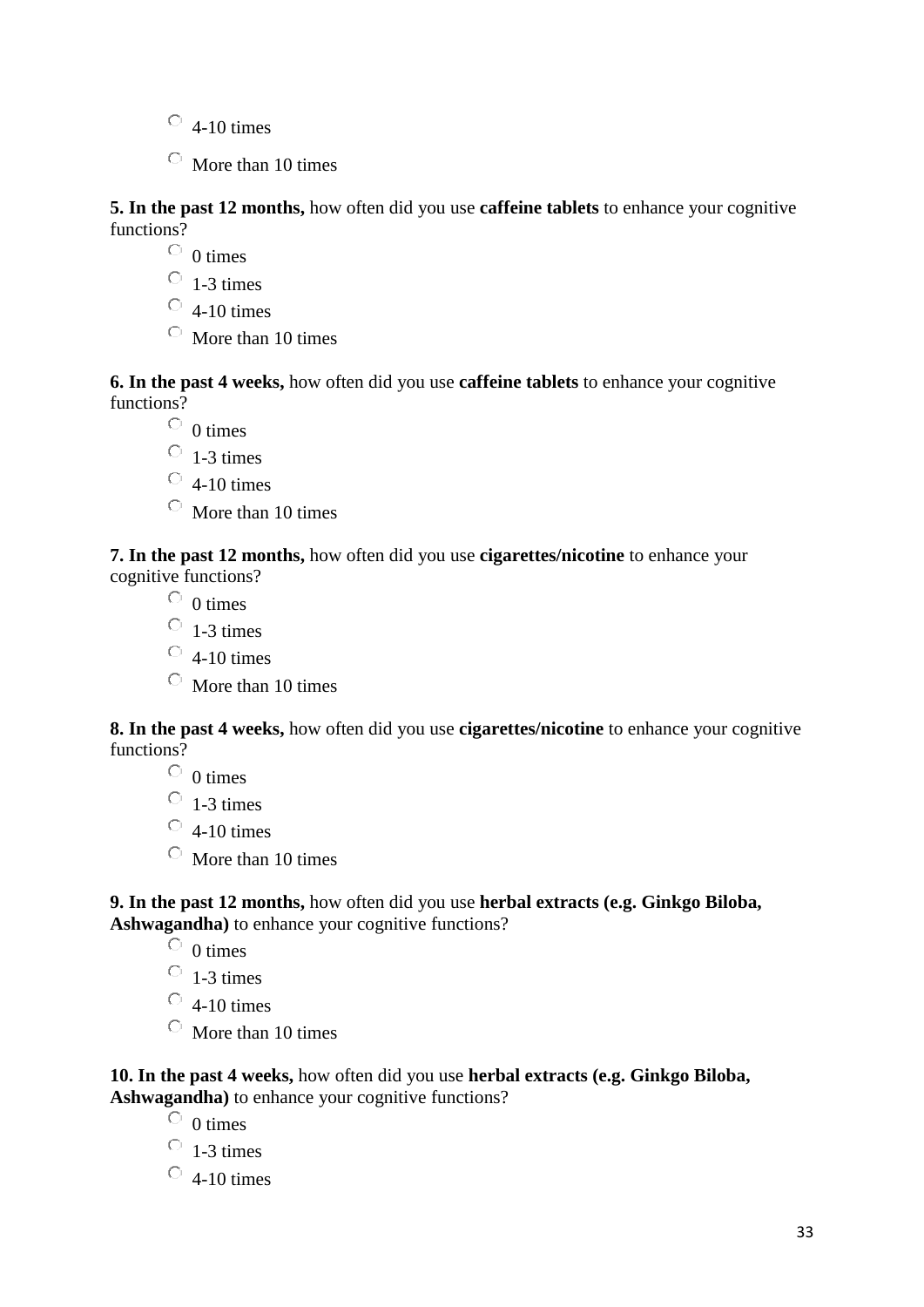$\circ$  More than 10 times

**11. In the past 12 months,** how often did you use **the over-the-counter substance you referred to as other** to enhance your cognitive functions?

 $\circ$  0 times

 $\circ$  1-3 times

 $\degree$  4-10 times

 $\circ$  More than 10 times

**12. In the past 4 weeks,** how often did you use **the over-the-counter substance you referred to as other** to enhance your cognitive functions?

 $\overline{O}$  0 times

 $\circ$  1-3 times

 $\circ$  4-10 times

 $\circ$  More than 10 times

**13**. Which of the following **prescription drugs** have you used before with the intention to enhance your cognitive functions?

 $\Box$  Methylphenidate (e.g. Ritalin, Concerta)

 $\Box$  Amphetamines (e.g. Adderall)

 $\Box$  Modafinil (e.g. Provigil)

 $\Box$  Antidementia drugs (e.g. Piracetam, Donepezil)

 $\Box$  Other, namely

 $\Box$  ⊗ None of these

**14**. In the **past 12 months**, how often did you use **Methylphenidate (e.g. Ritalin, Concerta)**  to enhance your cognitive functions?

 $\circ$  0 times

 $\circ$  1-3 times

 $\circ$  4-10 times

 $\circ$  More than 10 times

**15.** In the **past 4 weeks**, how often did you use **Methylphenidate (e.g. Ritalin, Concerta)** to enhance your cognitive functions?

 $\overline{O}$  0 times

 $\circ$  1-3 times

 $\circ$  4-10 times

 $\circ$  More than 10 times

**16.** In the **past 12 months**, how often did you use **amphetamines (e.g. Adderall)** to enhance your cognitive functions?

 $\circ$  0 times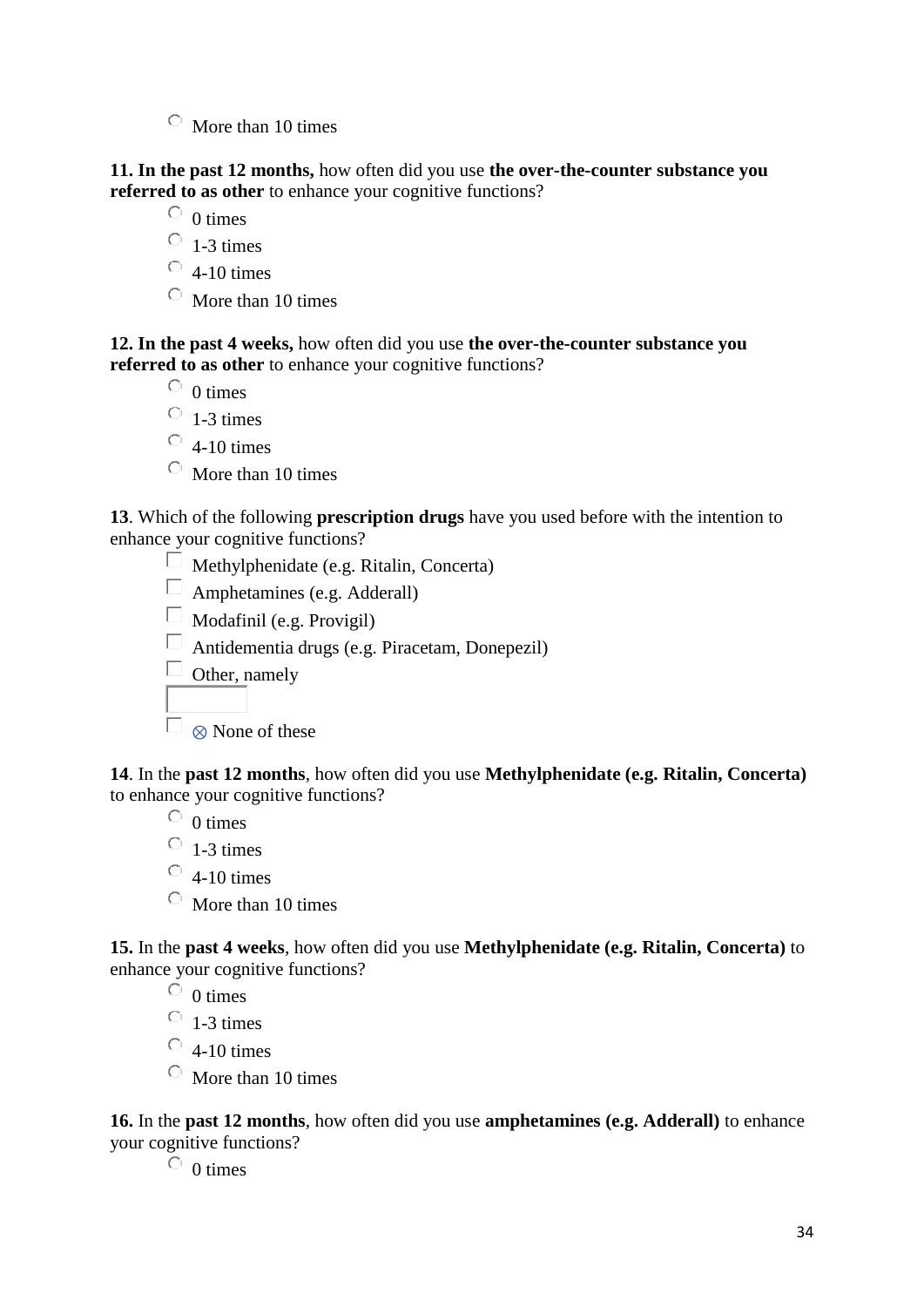- $\circ$  1-3 times
- $\circ$  4-10 times
- $\circ$  More than 10 times

**17**. In the **past 4 weeks**, how often did you use **amphetamines (e.g. Adderall)** to enhance your cognitive functions?

 $\overline{O}$  0 times

 $\circ$  1-3 times

 $\circ$  4-10 times

 $\circ$  More than 10 times

**18**. In the **past 12 months**, how often did you use **Modafinil (e.g. Provigil)** to enhance your cognitive functions?

 $\circ$  0 times

 $\circ$  1-3 times

- $\circ$  4-10 times
- $\circ$  More than 10 times

**19**. In the **past 4 weeks**, how often did you use **Modafinil (e.g. Provigil)** to enhance your cognitive functions?

 $\circ$  0 times

- $\circ$  1-3 times
- $\circ$  4-10 times
- $\circ$  More than 10 times

**20**. In the **past 12 months**, how often did you use **Antidementia drugs (e.g. Piracetam, Donepezil**) to enhance your cognitive functions?

 $\circ$  0 times

 $\circ$  1-3 times

- $\circ$  4-10 times
- $\circ$  More than 10 times

**21**. In the **past 4 weeks**, how often did you use **Antidementia drugs (e.g. Piracetam, Donepezil**) to enhance your cognitive functions?

 $\circ$  0 times

 $\circ$  1-3 times

 $\circ$  4-10 times

 $\circ$  More than 10 times

**22.** In the **past 12 months**, how often did you use **the prescription drug you referred to as other** to enhance your cognitive functions?

 $\circ$  0 times

 $\circ$  1-3 times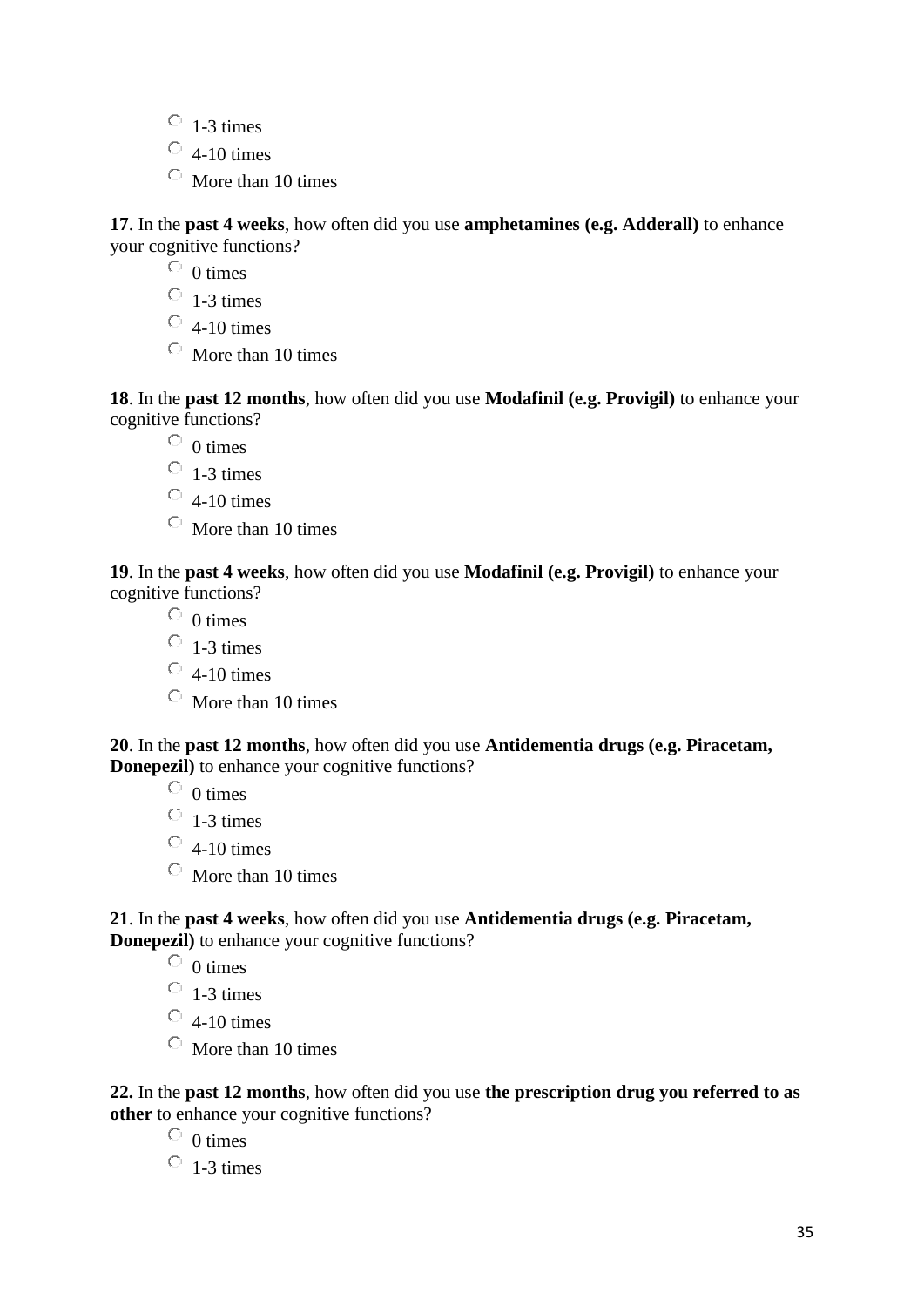- $\circ$  4-10 times
- $\circ$  More than 10 times

**23**. In the **past 4 weeks**, how often did you use **the prescription drug you referred to as other** to enhance your cognitive functions?

 $\circ$  0 times

- $\circ$  1-3 times
- $\circ$  4-10 times
- $\circ$  More than 10 times

**24.** Which of the following **illicit drugs** have you used before with the intention to enhance your cognitive functions?

 $\Box$  Amphetamines  $\Box$  Methamphetamines  $\Box$  Ecstasy  $\Box$  Cocaine  $\square$  Marijuana  $\Box$ Other, namely  $\Box$  ⊗ None of these

**25.** In the **past 4 weeks**, how often did you use **amphetamines** to enhance your cognitive functions?

- $\circ$  0 times
- $\circ$  1-3 times
- $\circ$  4-10 times
- $\circ$  More than 10 times

**26.** In the **past 12 months**, how often did you use **methamphetamines** to enhance your cognitive functions?

 $\circ$  0 times

- $\circ$  1-3 times
- $\circ$  4-10 times
- $\circ$  More than 10 times

**27.** In the **past 4 weeks**, how often did you use **methamphetamines** to enhance your cognitive functions?

- $\circ$  0 times
- $\circ$  1-3 times
- $\circ$  4-10 times
- $\circ$  More than 10 times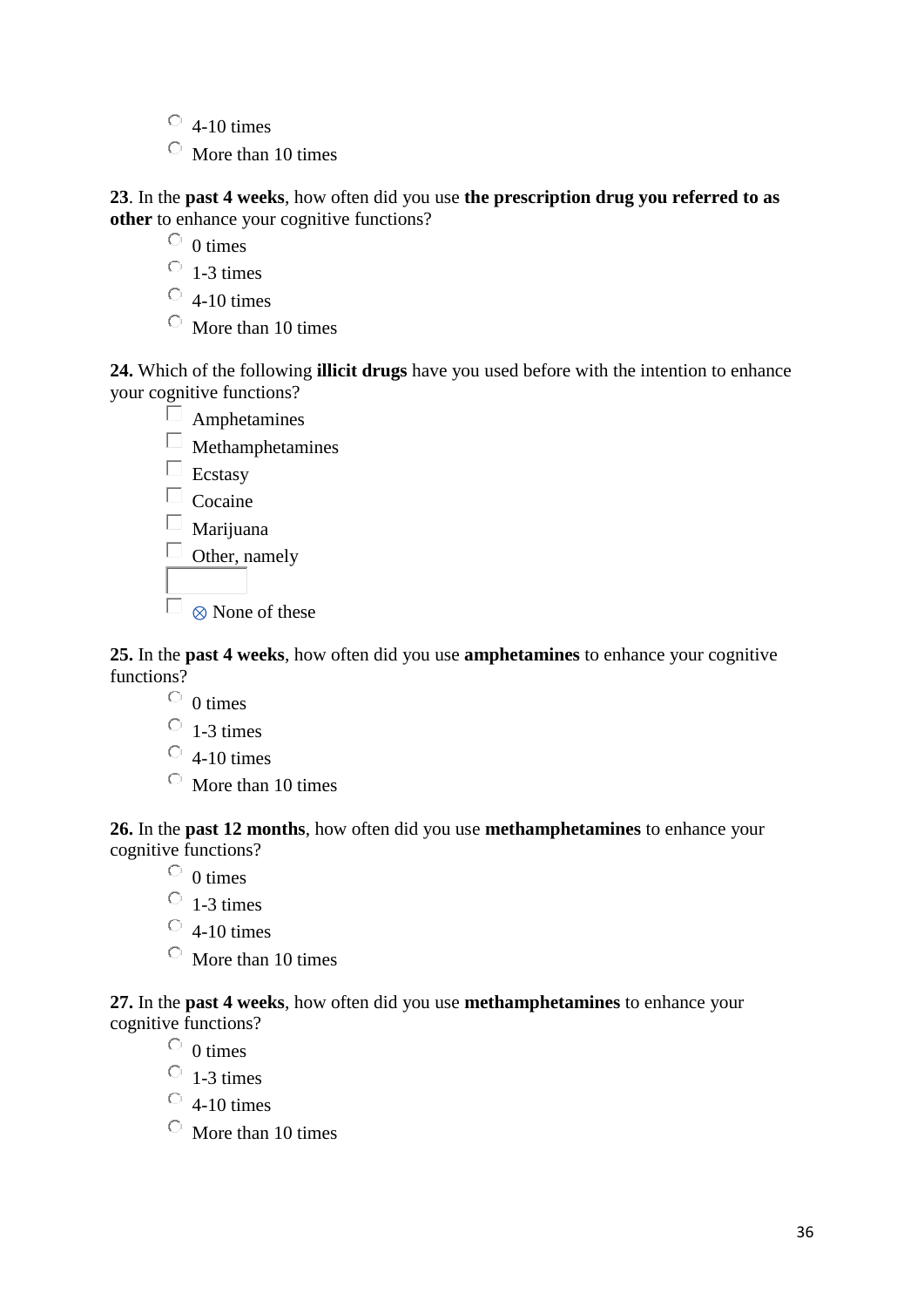**28.** In the **past 12 months**, how often did you use **ecstasy** to enhance your cognitive functions?

- $\circ$  0 times
- $\circ$  1-3 times
- $\circ$  4-10 times
- $\circ$  More than 10 times

**29.** In the **past 4 weeks**, how often did you use **ecstasy** to enhance your cognitive functions?

- $\circ$  0 times
- $\circ$  1-3 times
- $\circ$  4-10 times
- $\circ$  More than 10 times

**30**. In the **past 12 months**, how often did you use **cocaine** to enhance your cognitive functions?

- $\circ$  0 times
- $\circ$  1-3 times
- $\circ$  4-10 times
- $\circ$  More than 10 times

**31.** In the **past 12 months**, how often did you use **cocaine** to enhance your cognitive functions?

- $\circ$  0 times
- $\circ$  1-3 times
- $\circ$  4-10 times
- $\circ$  More than 10 times

**32**. In the **past 4 weeks**, how often did you use **cocaine** to enhance your cognitive functions?

- $\circ$  0 times
- $\circ$  1-3 times
- $\circ$  4-10 times
- $\circ$  More than 10 times

**33.** In the **past 12 months**, how often did you use **marijuana** to enhance your cognitive functions?

 $\circ$  0 times

- $\circ$  1-3 times
- $\circ$  4-10 times
- $\circ$  More than 10 times

**34**. In the **past 4 weeks**, how often did you use **marijuana** to enhance your cognitive functions?

 $\circ$  0 times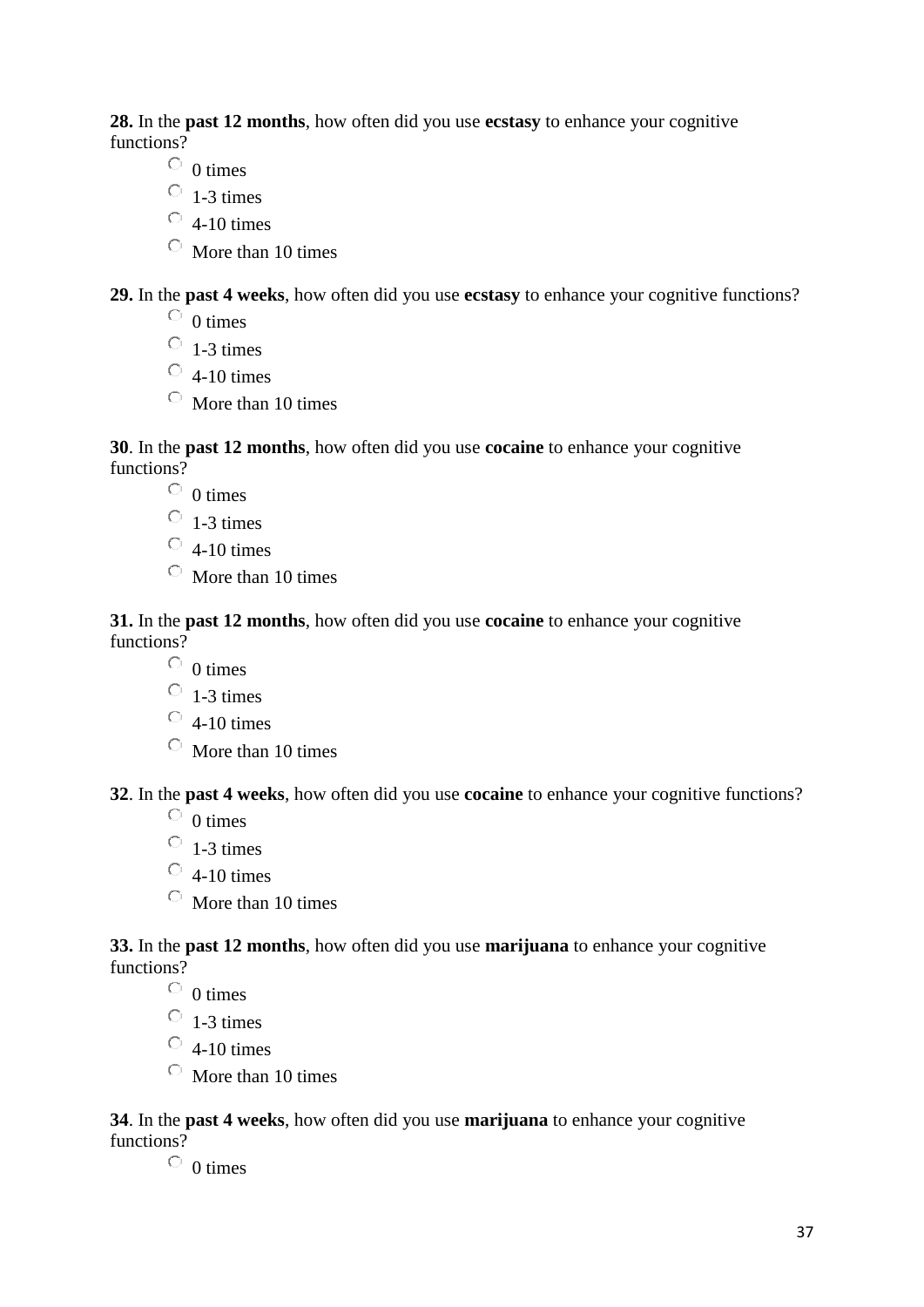- $\circ$  1-3 times
- $\circ$  4-10 times
- $\circ$  More than 10 times

**35**. In the **past 12 months**, how often did you use **the illicit substance you referred to as other** to enhance your cognitive functions?

 $\circ$  0 times

 $\circ$  1-3 times

 $\circ$  4-10 times

 $\circ$  More than 10 times

**36**. In the **past 4 weeks**, how often did you use **the illicit substance you referred to as other** to enhance your cognitive functions?

 $\circ$  0 times

 $\overline{0}$  1-3 times

 $\circ$  4-10 times

 $\circ$  More than 10 times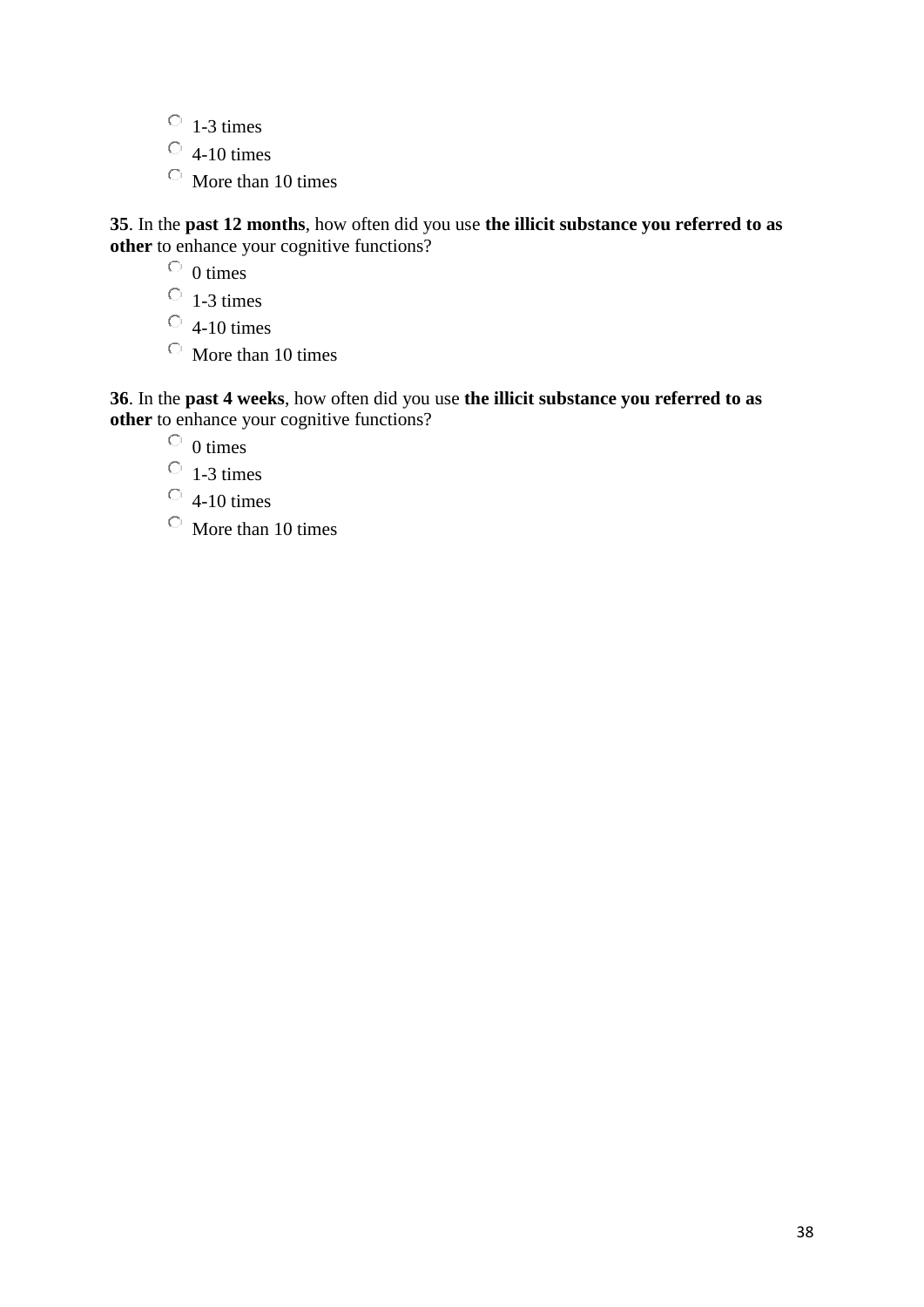### **Appendix B: Informed consent form**

Dear Participant,

thank you for participating in this online study about the use of cognitive enhancement drugs among university students.

With increasing competition, societal expectations and pressure, students' use of cognitive enhancement drugs (CE-drugs) has strongly increased during the last years. Cognitive enhancement is defined as the use of a substance by a healthy individual to improve motivational functions and cognition such as memory, concentration, attention, and learning. Dependent on the choice of drug, these can lead to negative consequences such as addiction and side effects. Even though insight on the motives for using CE-drugs is needed to develop targeted interventions, research on these factors is still in its infancy. The purpose of the current study is to address this gap by **investigating factors leading to CE-drug use, particularly stress, perfectionism, and procrastination.**

The survey will take about 20 minutes to complete. To complete this survey, you will need a laptop/computer/mobile device and a working internet connection. The study includes multiple-choice questions about your use of CE-drugs (frequency, type of CE-drug), a questionnaire on your perfectionism level, tendency to procrastinate and lastly, some demographical questions.

We kindly ask you to **read the questions carefully** and to **answer all questions honestly**. All data is kept **anonymously** and personal information will not be passed on to third parties under any condition. Under no circumstances will any personal data or identifying information be included in the report of this research. Nobody, except the two researchers and the two supervisors, will have access to the anonymized data in its entirety. Participation in this study is entirely voluntary and you can **withdraw at any time.**

If you have any questions about the study, please contact the researchers Lisa-Marie Andres (l.andres@student.utwente.nl) or Nastassja Volkov (n.volkov@student.utwente.nl).

By clicking on 'Yes, I agree to participate', you declare the following:

I hereby declare that I have been informed in a clear manner about the aim and method of this study. Furthermore, I participate in my own free will and I am aware that I can withdraw from this research at any time without having to mention a reason. Information about anonymity and how to get in contact with the researchers in case of questions or comments are clear to me.

Do you agree to participate in this study?

Yes, I agree to participate

No, I do not agree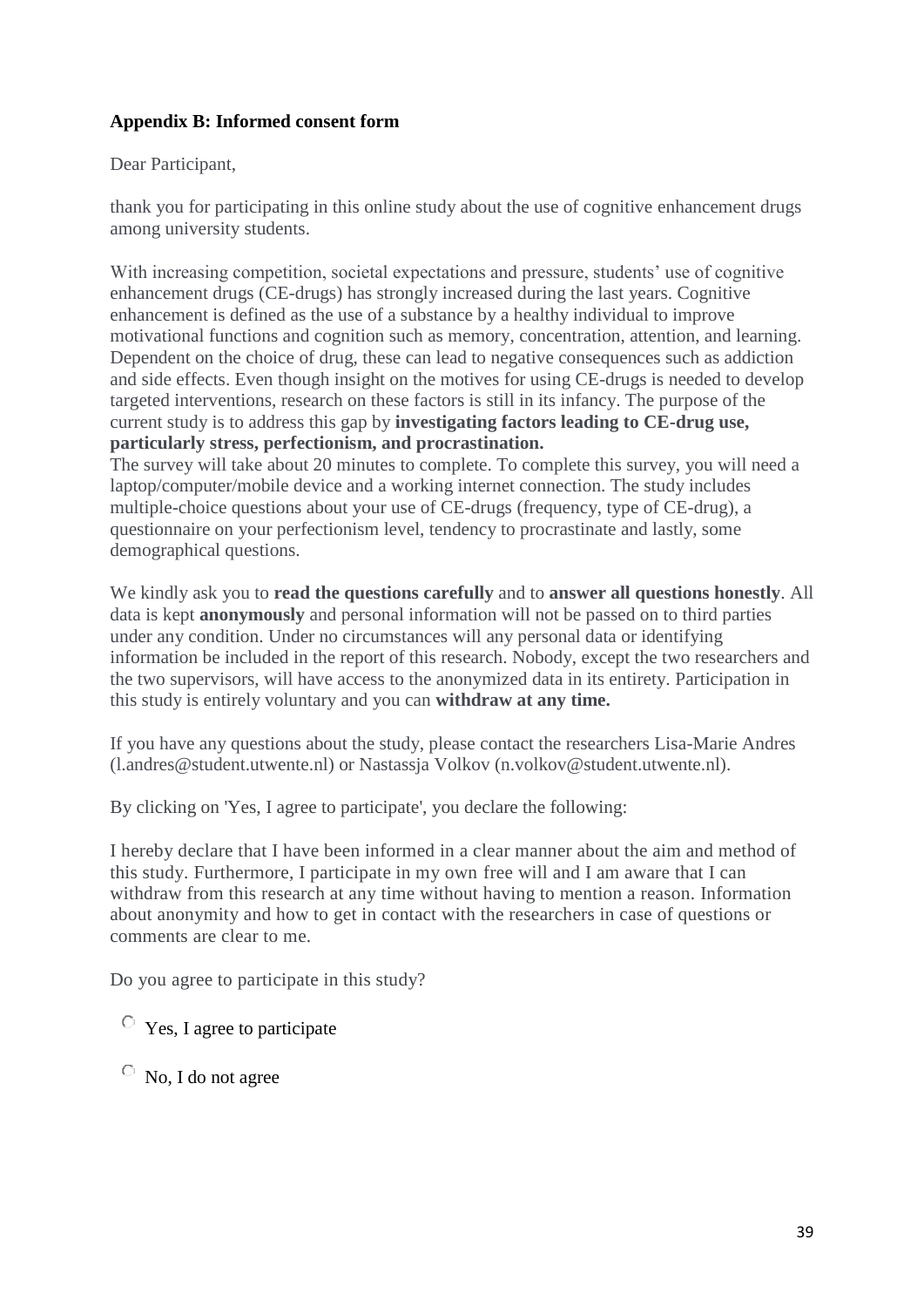## **Appendix C**

| Category      | Substance              | Intake in last | Frequency                | Intake in last          | Frequency $(\% )$ |
|---------------|------------------------|----------------|--------------------------|-------------------------|-------------------|
|               |                        | 12 month       | (% )                     | 4 weeks                 |                   |
| Over-the-     | Caffeinated drinks     | 0 times        | 2(.8)                    | 0 times                 | 18(7.4)           |
| counter-drugs |                        | 1-3 times      | 18(7.4)                  | 1-3 times               | 26(10.7)          |
|               |                        | 4-10 times     | 15(6.1)                  | 4-10 times              | 43 (17.6)         |
|               |                        | More than 10   | 140 (57.4)               | More than 10            | 88 (36.1)         |
|               | Caffeine tablets       | 0 times        | 14(5.7)                  | 0 times                 | 25(10.2)          |
|               |                        | 1-3 times      | 11(4.5)                  | 1-3 times               | 7(2.9)            |
|               |                        | 4-10 times     | 8(3.3)                   | 4-10 times              | 2(.8)             |
|               |                        | More than 10   | 2(.8)                    | More than 10            | 1(4)              |
|               |                        |                |                          |                         |                   |
|               | Nicotine/cigarettes    | 0 times        | 7(2.9)                   | 0 times                 | 17(7)             |
|               |                        | 1-3 times      | 5(2)                     | 1-3 times               | 10(4.1)           |
|               |                        | 4-10 times     | 11(4.5)                  | 4-10 times              | 9(3.7)            |
|               |                        | More than 10   | 44 (18)                  | More than 10            | 31 (12.7)         |
|               |                        |                |                          |                         |                   |
|               | <b>Herbal Extracts</b> | 0 times        | 6(2.5)                   | 0 times                 | 13(5.3)           |
|               |                        | 1-3 times      | 9(3.7)                   | 1-3 times<br>4-10 times | 10(4.1)           |
|               |                        | 4-10 times     | 6(2.5)                   |                         | 2(.8)             |
|               |                        | More than 10   | 5(2)                     | More than 10            | 1(4)              |
|               | Other                  | 0 times        | 4(1.6)                   | 0 times                 | 5(2)              |
|               |                        | 1-3 times      | 1(4)                     | 1-3 times               | 3(1.2)            |
|               |                        | 4-10 times     | 5(2)                     | 4-10 times              | 7(2.9)            |
|               |                        | More than 10   | 7(2.9)                   | More than 10            | 2(.8)             |
| Prescription  | Methylphenidate        | 0 times        | 8(3.3)                   | 0 times                 | 15(6.1)           |
| drugs         |                        | 1-3 times      | 6(2.5)                   | 1-3 times               | 4(1.6)            |
|               |                        | 4-10 times     | 3(1.2)                   | 4-10 times              | 3(1.2)            |
|               |                        | More than 10   | 7(2.9)                   | More than 10            | 2(.8)             |
|               |                        |                |                          |                         |                   |
|               | Amphetamines           | 0 times        | 3(1.2)                   | 0 times                 | 6(2.5)            |
|               |                        | 1-3 times      | 3(1.2)                   | 1-3 times               | 4 (1.6)           |
|               |                        | 4-10 times     | 3(1.2)                   | 4-10 times              | 2(.8)             |
|               |                        | More than 10   | 4(1.6)                   | More than 10            | 1(0.4)            |
|               | Modafinil              | $0$ times      | $\overline{\phantom{0}}$ | 0 times                 | 3(1.2)            |
|               |                        | 1-3 times      | 2(.8)                    | 1-3 times               | 1(4)              |
|               |                        | 4-10 times     | 1(4)                     | 4-10 times              |                   |
|               |                        | More than 10   | 1(4)                     | More than 10            |                   |
|               |                        |                |                          |                         |                   |
|               | Antidementia drugs     | 0 times        |                          | 0 times                 |                   |
|               |                        | 1-3 times      |                          | 1-3 times               |                   |
|               |                        | 4-10 times     |                          | 4-10 times              |                   |
|               |                        | More than 10   |                          | More than 10            |                   |
|               | Other                  | 0 times        |                          | 0 times                 | 2(.8)             |
|               |                        | 1-3 times      | 1(4)                     | 1-3 times               | 1(4)              |
|               |                        | 4-10 times     | 2(.8)                    | 4-10 times              | 1(0.4)            |

*Frequency of CE drug use over the last 12 months and 4 weeks*